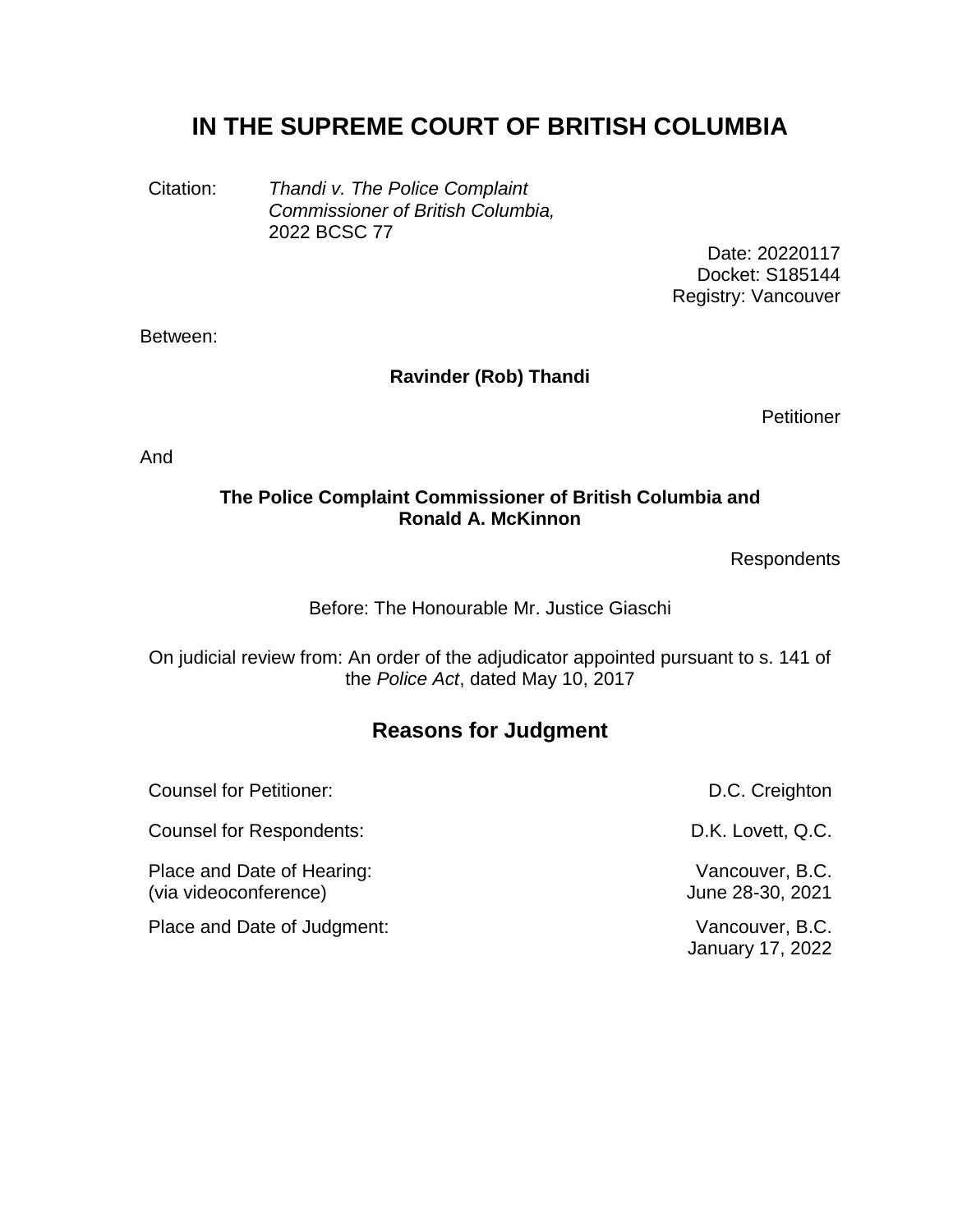# **Table of Contents**

| WAS THE ADJUDICATOR'S TREATMENT OF THE EVIDENCE OF DR. ANCILL       |  |
|---------------------------------------------------------------------|--|
|                                                                     |  |
| In Relation to Failure to Report No Contact Breaches and Deceit  40 |  |
|                                                                     |  |
| WAS THE ADJUDICATOR'S TREATMENT OF THE HUMAN RIGHTS CODE IN         |  |
|                                                                     |  |
|                                                                     |  |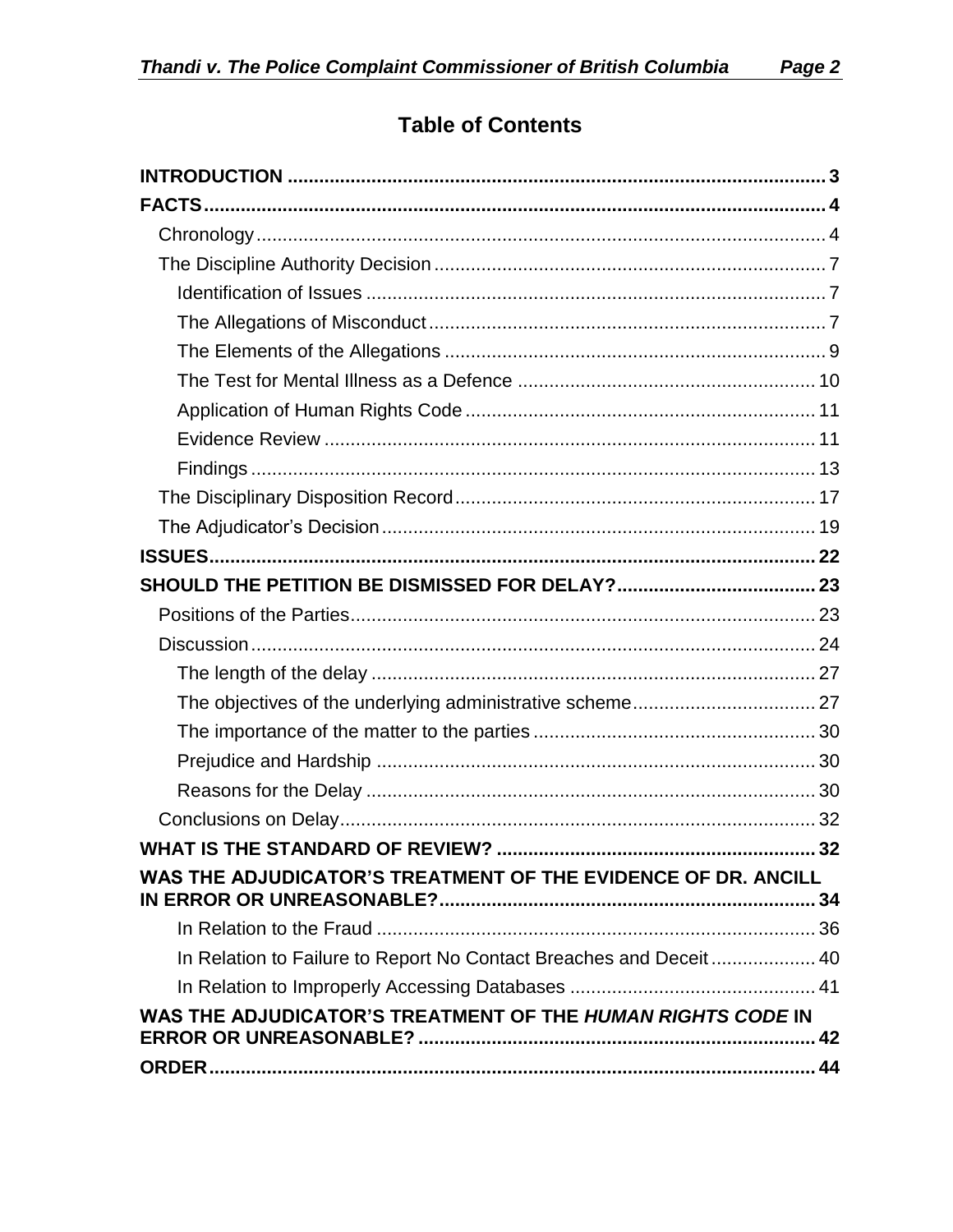#### <span id="page-2-0"></span>**Introduction**

[1] This petition relates to discipline proceedings conducted under the *Police Act*, R.S.B.C. 1996, c. 367 [*Police Act*], against the petitioner that ultimately resulted in the termination of his employment as a police constable with the Abbotsford Police Department. In 2014, an investigation into the conduct of the petitioner was ordered after a complaint was filed. The investigator determined that fourteen acts of misconduct were substantiated. Subsequently, Chief Constable Robert Rich (the "Discipline Authority") conducted a discipline hearing under the *Police Act*. He determined that the petitioner had committed 13 of the alleged acts of misconduct. Ronald McKinnon (the "Adjudicator"), a retired Justice of this Court, was subsequently appointed as an Adjudicator pursuant to s. 142 of the *Police Act*, to conduct a review on the record of the decision of the Discipline Authority. In reasons dated May 10, 2017, the Adjudicator upheld the decision of the Discipline Authority.

[2] In the petition filed on April 26, 2018, the petitioner sought to quash the decision of the Adjudicator pursuant to s. 3 of the *Judicial Review Procedure Act*, R.S.B.C. 1996, c. 241 [*JRPA*], and sought various other orders and relief including reinstatement of the petitioner. However, at the hearing of the petition, I was advised that reinstatement is no longer sought and that the petitioner now seeks an order referring the matter back to a different Adjudicator.

[3] The petitioner does not dispute that acts of misconduct were committed by him. The petitioner submits, however, that those acts were committed while his judgment was impaired by two mental illnesses; obsessive-compulsive disorder ("OCD") and Bipolar II disorder. He submits his mental disability was not properly taken into account by the Adjudicator. In particular, he submits that:

- a) The Adjudicator irrationally and arbitrarily rejected the evidence of Dr. Ancill, the only expert who gave evidence, that the acts of misconduct were a result of the petitioner's mental disabilities;
- b) The Adjudicator erred at law in failing to properly take into account the provisions of the *Human Rights Code,* R.S.B.C. 1996, c. 210 [*HRC*]; and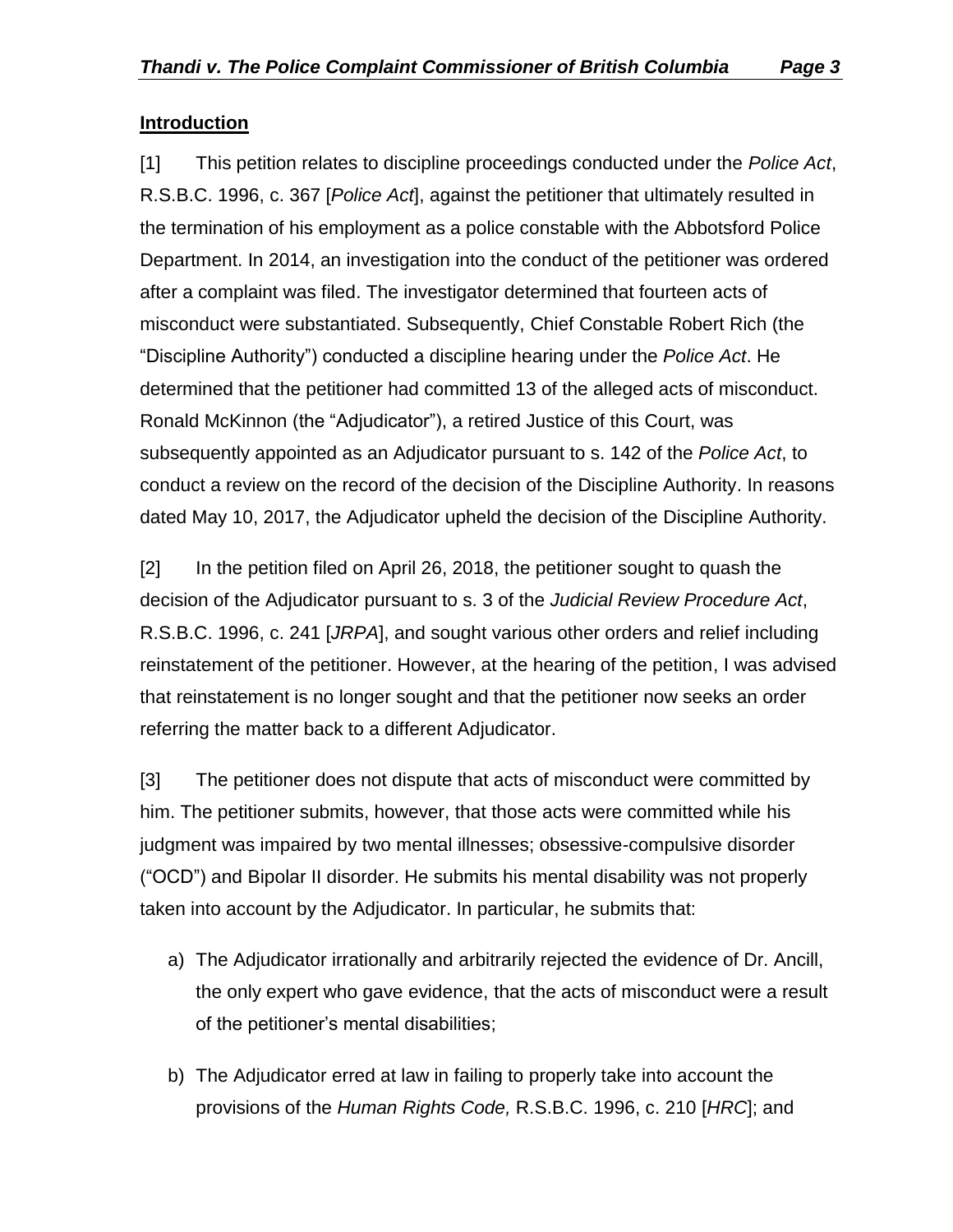c) There was a breach of procedural fairness in that the investigation was not fair, neutral and thorough.

[4] The respondent, The Police Complaint Commissioner, submits that the petition should be dismissed for delay. Alternatively, it is submitted that the decision of the Adjudicator is to be reviewed using the standard of reasonableness and that when so reviewed it is not subject to being quashed. In particular, the respondent says the Adjudicator's treatment of the *HRC* was reasonable, if not correct.

[5] The respondent further submits that the issue of procedural fairness was not pleaded in the petition and is, therefore, not properly before this Court.

[6] Before proceeding to a brief review of the relevant facts and the relevant decisions, I note that I agree with the respondent that the issue of procedural fairness is not pleaded in the petition and is not properly before me. I therefore do not intend to address issues of procedural fairness.

# <span id="page-3-1"></span><span id="page-3-0"></span>**Facts**

## **Chronology**

[7] In or about 2012, the petitioner began a relationship with R.S., a much younger female he met in the course of his duties.

[8] In January 2013, the petitioner requested that R.S. and her child be added to his medical benefits plan. In doing so, he misrepresented that R.S. and her child had been living with him since 2011.

[9] Between February 2012 and April 2014, the petitioner queried R.S.'s name on police databases several times. He also accessed a Combined Forces Special Enforcement Unit gang file, that he was not authorized to access, in April 2014 and provided confidential information from that file to R.S.

[10] On April 22, 2014, a complaint was made about the conduct of the petitioner.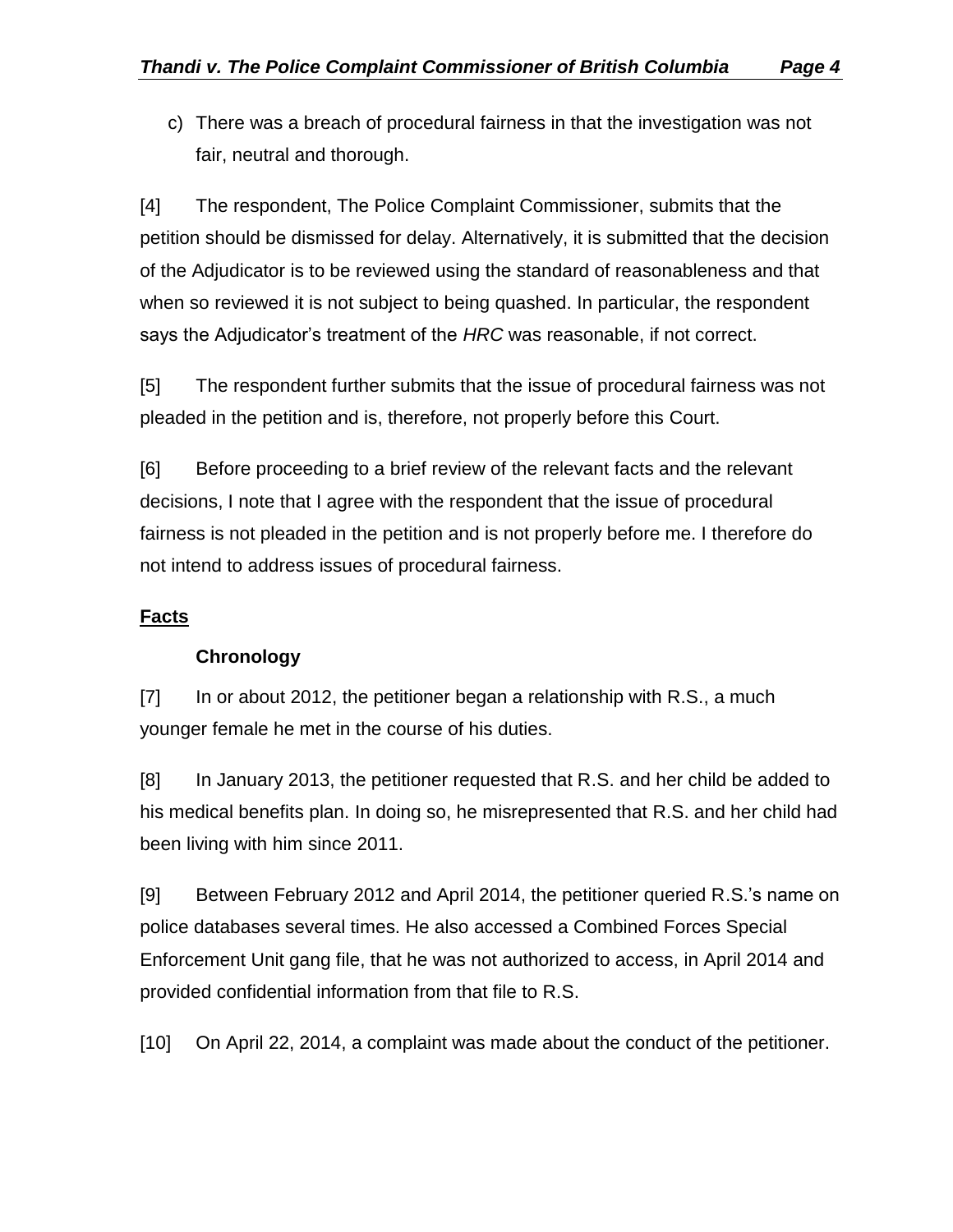[11] On April 25, 2014, the Police Complaint Commissioner received a request from the Abbotsford Police Department for an investigation into the petitioner's conduct. The allegations of misconduct included that the petitioner committed acts of fraud by adding R.S. and her child to his extended health benefits and had inappropriately accessed police databases and disclosed information to R.S.

[12] On April 29, 2014, pursuant to the provisions of s. 93 of the *Police Act*, an investigation was ordered to be conducted into 17 alleged incidents of misconduct by the petitioner. On the same day, the petitioner was ordered to have no contact with R.S. or her child.

[13] On May 23, 2014, the petitioner acknowledged having contact with R.S. despite the no contact order.

[14] On June 13, 2014, a Recognizance of Bail was issued by the Provincial Court which included conditions that the petitioner was to have no contract with R.S. or her family and was not to attend at her place of work.

[15] On various dates in June and July 2014, in breach of the no contact order and the bail conditions, the petitioner sent text messages to R.S. On two occasions in July and September 2014, the petitioner attended at R.S.'s place of work

[16] On September 4, 2014, the petitioner was charged criminally on three counts. Counts one and two were for defrauding the Medical Services Plan and the Pacific Blue Cross Medical Society contrary to s.380(1) of the *Criminal Code*, R.S.C. 1985, c. C-46 [*CC*]. Count three was for failing to comply with a bail condition.

[17] On October 16, 2014, the investigation into the conduct of the petitioner was expanded to include additional acts of alleged misconduct and the time for concluding the investigation was extended.

[18] On October 30, 2014, the investigation was suspended because of the criminal charges against the petitioner.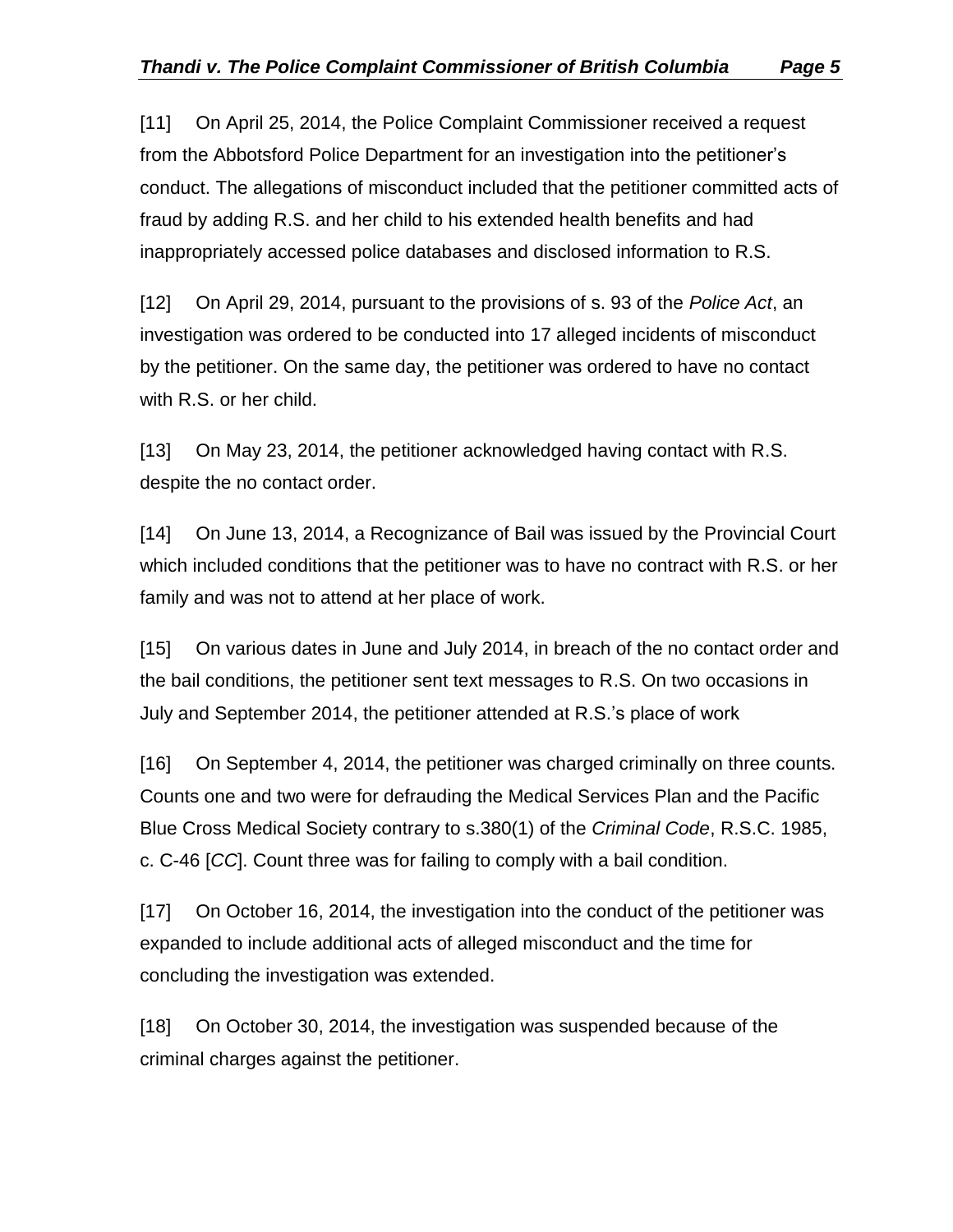[19] On February 27, 2015, the petitioner was suspended without pay after a hearing.

[20] On April 25, 2015, the petitioner pleaded guilty to the criminal charges. His sentence was a 12-months conditional discharge.

[21] On May 15, 2015, the investigation was recommenced.

[22] On September 23, 2015, the Final Investigation Report into the alleged misconduct was released. The report concluded that fourteen of the seventeen allegations of misconduct were substantiated.

[23] A Discipline Proceeding was subsequently conducted under the *Police Act* from November 2015 to May 2016. The petitioner was permitted to call his psychiatrist, Dr. Ancill, as a witness at the hearing.

[24] On June 14, 2016, the Findings of the Discipline Authority were released. The Discipline Authority concluded that the petitioner had committed 13 of the alleged acts of misconduct. The reasons addressed and rejected the petitioner's argument that he should not be found guilty of misconduct because he suffered from a mental disability at the material times. I address this decision in detail below.

[25] On August 14, 2016, the Disciplinary Authority issued a Disciplinary Disposition Record in which it was determined the appropriate penalties for the misconduct were suspension and dismissal. I address this decision in detail below.

[26] The petitioner subsequently requested a public hearing pursuant to s. 133 of the *Police Act*. On September 21, 2016, a review on the record was ordered pursuant to ss. 137(2) and 141 of the *Police Act*. Ronald A. McKinnon, a retired Justice, was appointed as Adjudicator to conduct the review on the record.

[27] On May 10, 2017, the Adjudicator released his decision, which I will address in detail below.

[28] On May 17, 2017 the petitioner's employment was terminated.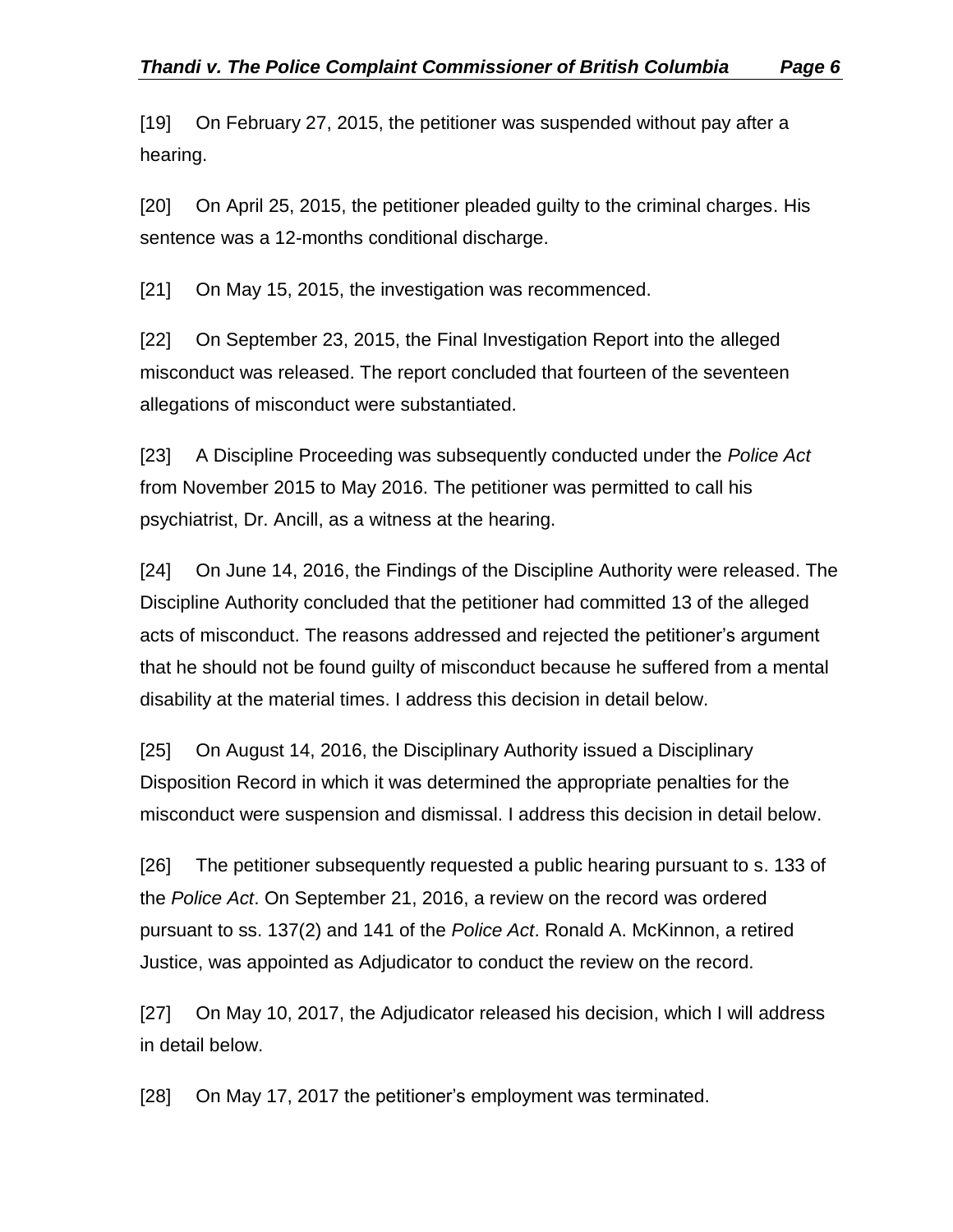[29] On April 26, 2018, almost one year after the release of the Adjudicators decision, this petition for judicial review of that decision was filed.

#### **The Discipline Authority Decision**

<span id="page-6-0"></span>[30] The Findings of the Discipline Authority, Form 3, dated June 14, 2016, addressed 13 alleged acts of misconduct. At paras. 2-3, it is expressly noted that the petitioner admitted the alleged acts of misconduct and that the main submission of the petitioner was that he should not be found guilty of professional misconduct because he suffered from OCD and Bipolar II disorders which were a complete defence to the charges.

#### *Identification of Issues*

- <span id="page-6-1"></span>[31] At para. 4, the Discipline Authority identified the issues as:
	- 4. The primary issues that I have to decide are:
		- a) can mental illness be a defence to a *Police Act* charge?
		- b) if mental illness is a defence,

i) what test must be applied to assess whether the evidence is sufficient to establish the defence; and

ii) who bears the burden of proving a mental illness defence? c) does the evidence in this case meet that test?

#### *The Allegations of Misconduct*

- <span id="page-6-2"></span>[32] At para. 6, the various allegations of misconduct are set out.
	- a) Allegations 1 and 2 related to the petitioner's conduct in defrauding the Medical Services Plan and the Pacific Blue Cross Health Benefits Society between January 30, 2013 and April 14, 2014, which conduct was alleged to be commission of public trust offences within the meaning of s. 77(2) of the *Police Act*;
	- b) Allegations 3 through 7 related to five breaches of the no contact orders on various dates from April 29, 2014 to June 1, 2014, and to failure to report the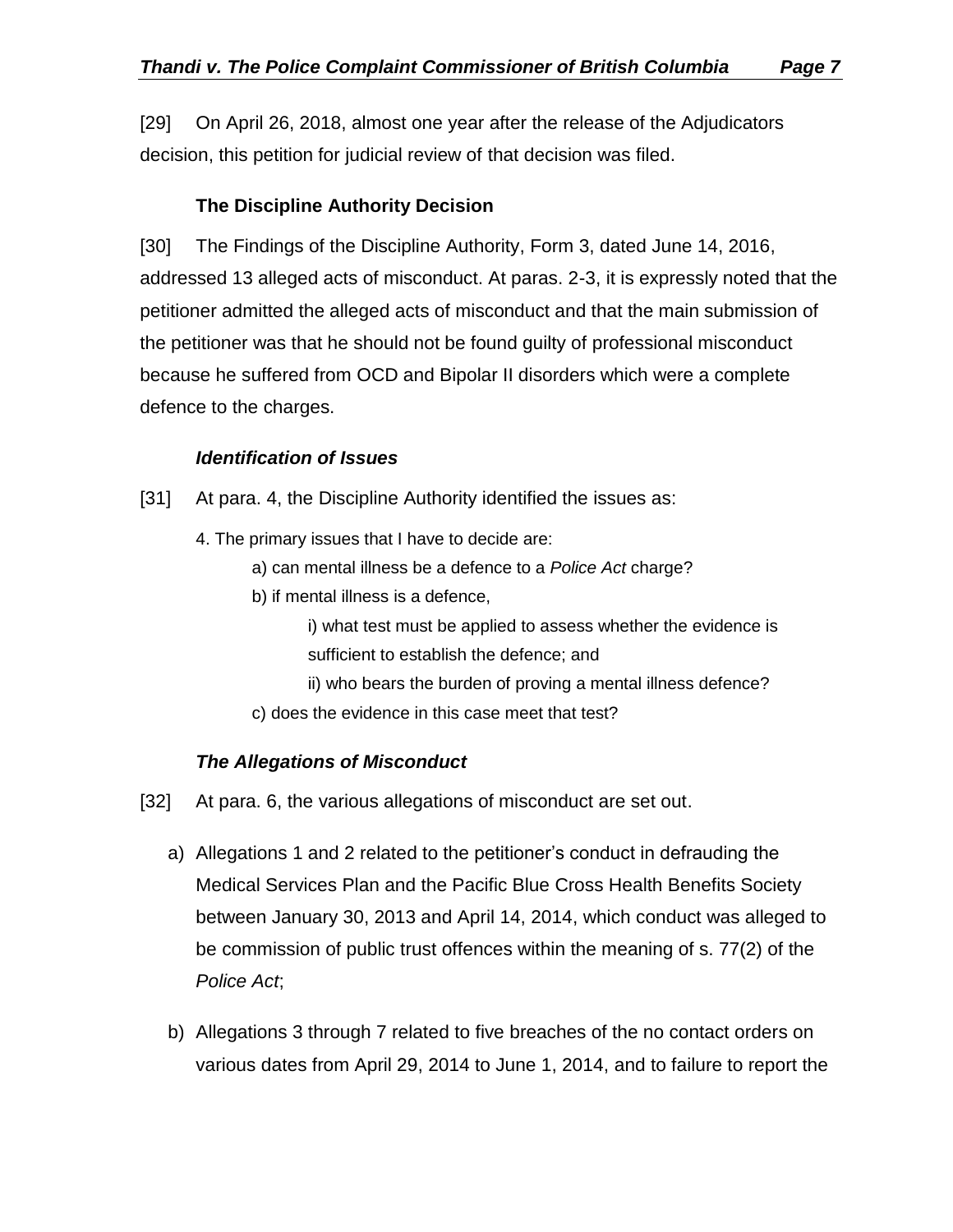breaches, which conduct was alleged to be neglect of duty contrary to s.77(3)(m) of the *Police Act*;

- c) Allegation 8 related to the petitioner making a false or misleading statement to a supervisor on May 23, 2014 about whether he had contact with R.S., which conduct was alleged to be deceit contrary to s.77(3)(f)(i)(A) of the *Police Act*;
- d) Allegations 9 and 10 related to the petitioner's breach of bail conditions by texting R.S. between June 8 and July 8, 2014 and by attending at her place of employment between July 9 and September 19, 2014, which conduct was alleged to be discreditable conduct contrary to s.77(3)(h) of the *Police Act*;
- e) Allegations 11 and 12 related to the petitioner accessing police databases including a Combined Forces Special Enforcement Unit gang file and providing the information to R.S. on April 11, 2014, which conduct was alleged to be contrary to s.77(3)(c)(iv) and s.77(3)(i)(i) of the *Police Act;* and
- f) Allegation 15 related to the petitioner accessing police databases for extraneous purposes on February 20, 2012 and April, 11, 2014, which conduct was alleged to be unauthorized use of police resources as defined in s. 77(3)(c)(iv) of the *Police Act*.

[33] At paras. 7 through 21, the Discipline Authority reviewed the facts related to the various allegations, including an Agreed Statement of Facts in which the petitioner admitted to having committed the conduct elements of the alleged acts of misconduct.

[34] At paras. 22 through 24, the Discipline Authority addressed burden of proof and credibility. He noted that, although the burden of proof was on the Discipline Representative, it was agreed that the petitioner had the burden of proving a mental illness defence on a balance of probabilities.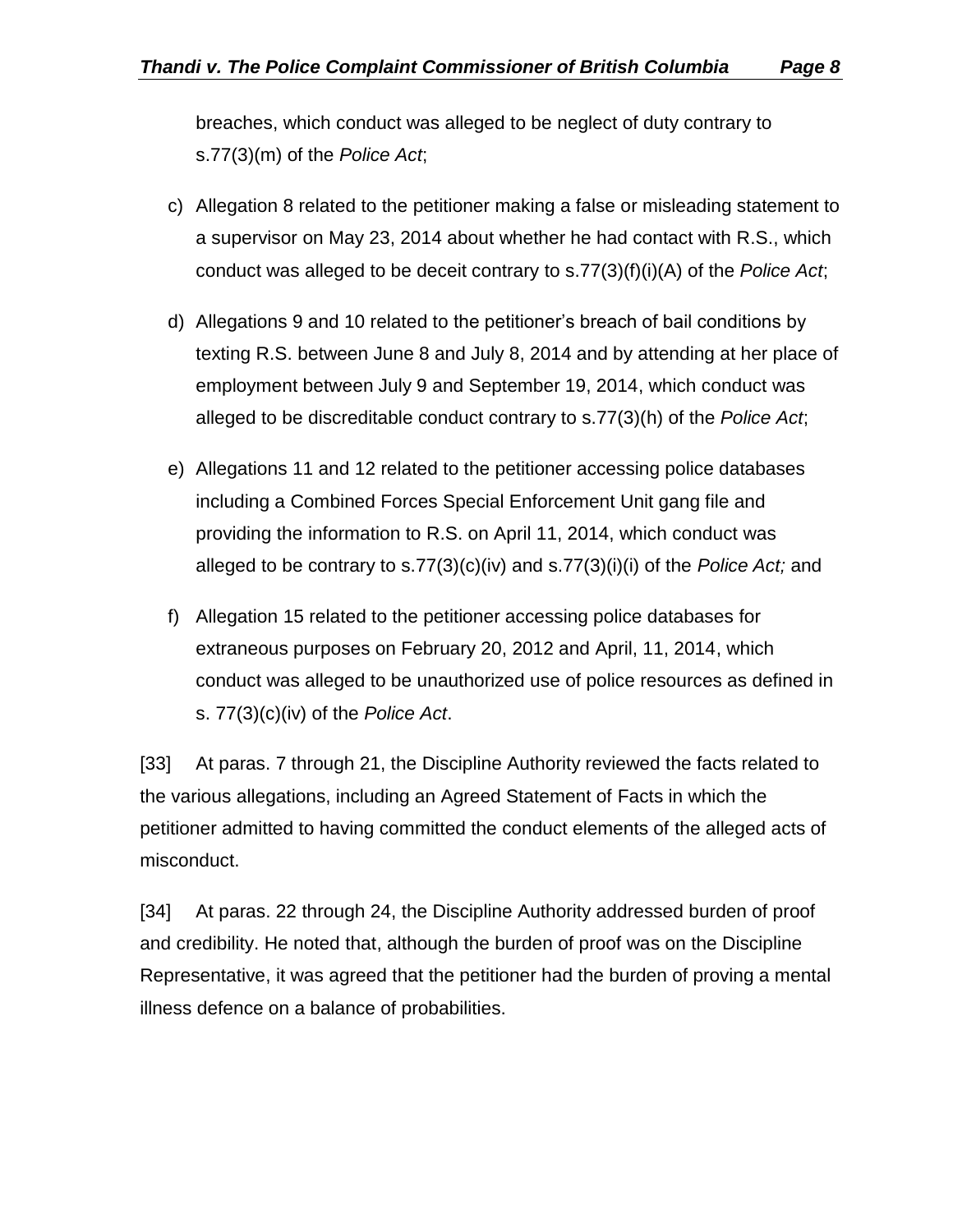#### *The Elements of the Allegations*

<span id="page-8-0"></span>[35] The Discipline Authority then noted, at para. 25, that, given the petitioner had admitted the conduct elements of the acts of the misconduct, the primary task was to assess whether the fault element was present for each of the allegations. He noted, at para. 28, citing *Lowe v. Diebolt,* 2013 BCSC 1092 at paras. 42-46 (aff'd. on other grounds, 2014 BCCA 280) [*Lowe*], that all allegations of professional misconduct contain both a conduct component and a fault component. He then analyzed the various counts to determine the fault elements required.

[36] Concerning allegations 1 and 2 (the fraud or commission of public trust offences as defined in s.77(2) of the *Police Act*), he determined that the requisite fault element was that set out in the underlying offence of fraud under s. 380 of the *CC*. He further held that the guilty plea of the petitioner to the fraud offences was sufficient to establish the requisite *mens rea* for the offences.

[37] Concerning allegations 3 through 7 (the Neglect of Duty allegations in relation to breaches of the no contact orders and failure to report such breaches), he determined the fault component required an element of wilfulness or a degree of neglect that crossed the line from a mere performance considerations to a matter of misconduct, citing *P.G. v. Ontario (Attorney General)* (1996), 90 O.A.C. 103, [1996] O.J. No. 1298 (Div. Ct.), at para. 83.

[38] Concerning allegation 8 (deceit or the making of false statements), he noted that the fault component required actual knowledge that the statement made was false.

[39] Concerning allegations 9 and 10 (Discreditable Conduct), he determined that there were two disjunctive elements to the fault component under s.77(3)(h) of the *Police Act,* namely: conducting oneself in a manner "with actual knowledge" the conduct would likely discredit the department; or, conducting oneself without actual knowledge but in circumstances where a reasonable officer fully informed would know the conduct is likely to discredit the department. He identified that the first was a subjective test and the second an objective test.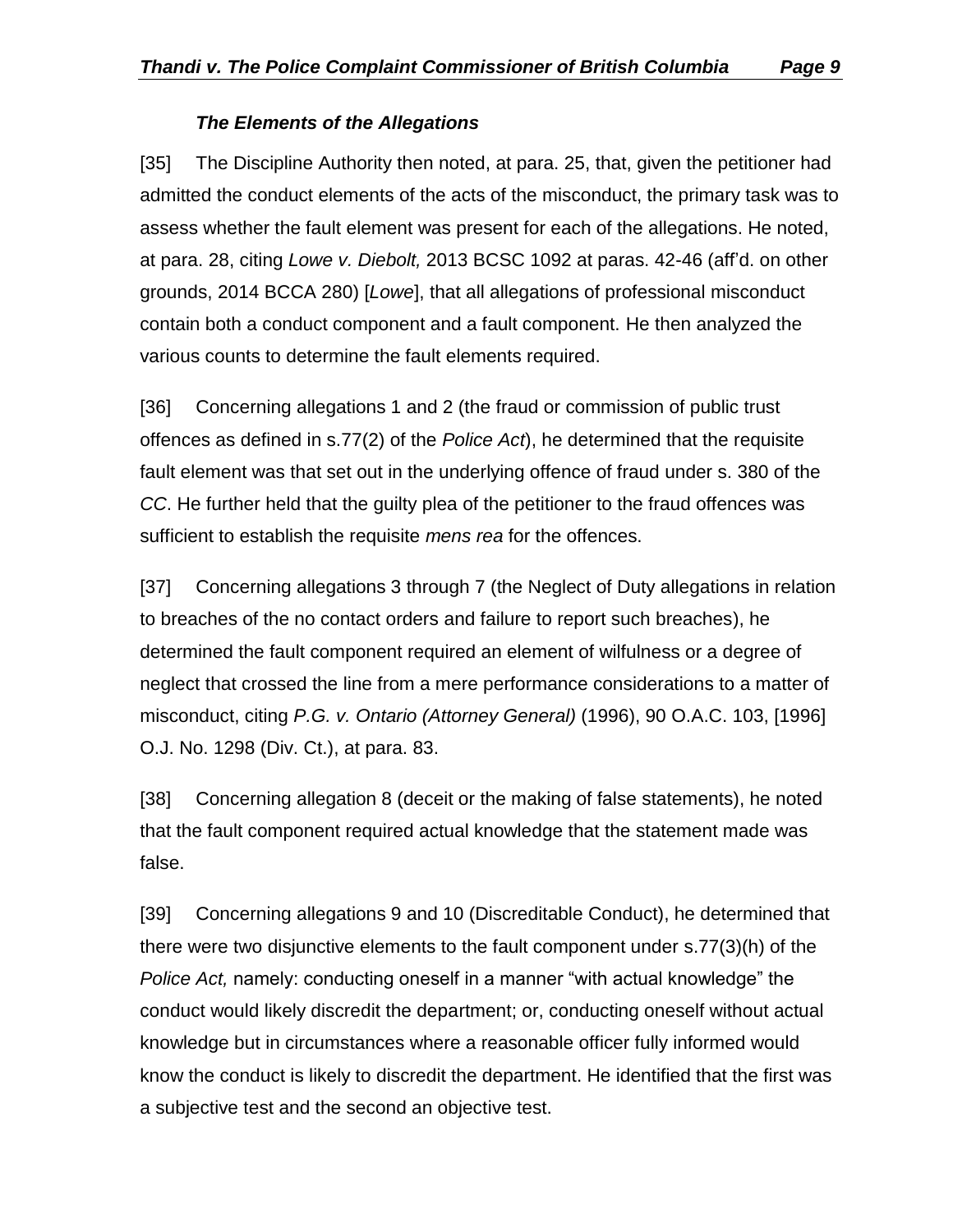[40] Concerning allegations 11 and 15 (unauthorized use of police resources), he determined that the fault component required deliberate conduct amounting to bad faith and that an inquiry was necessary into the state of mind of the member to determine the purpose or motive for accessing the information and whether it was duty-related.

[41] Concerning allegation 12 (improper disclosure of information), he noted that s. 77(3)(i)(i) of the *Police Act* prescribed a fault component of "intentionally or recklessly".

#### *The Test for Mental Illness as a Defence*

<span id="page-9-0"></span>[42] Having determined the fault components of the various allegations, the Discipline Authority then proceeded to address the central question of whether a mental illness can constitute a defence to allegations of misconduct under the *Police Act*. He commenced this part of his analysis by referring to the defence of automatism in the criminal law as well as s. 16 of the *CC* which provides that persons are not criminally responsible for acts committed while suffering from a mental disorder "that rendered the person incapable of appreciating the nature and quality of the act or omission or of knowing that it was wrong". He then addressed various tort cases to which he had been referred but concluded that these cases were not particularly helpful in police discipline cases where the fault element is in issue. He then addressed various discipline cases from other professions and various police discipline cases from other jurisdictions. He concluded, at para. 68, that the appropriate test to apply was to determine if the petitioner was irresistibly compelled by his mental illness to commit the acts of misconduct because he was in a state irresistible compulsion as follows:

68. I consider that the proper approach in this case is to consider whether the evidence of Cst. Thandi and Dr. Ancill and the submissions by Cst. Thandi's counsel rebut the presumption that he acted voluntarily, knowing what he was doing was wrong. I have decided that the most useful test for this context, from all of the cases cited above, is to ask whether any of the alleged misconduct occurred because Cst. Thandi was in a state of irresistible compulsion due to his mental illness. If I conclude that Cst. Thandi has proven, on a balance of probabilities, that he was suffering from such a compulsion, then, even though he knew what he was doing and that his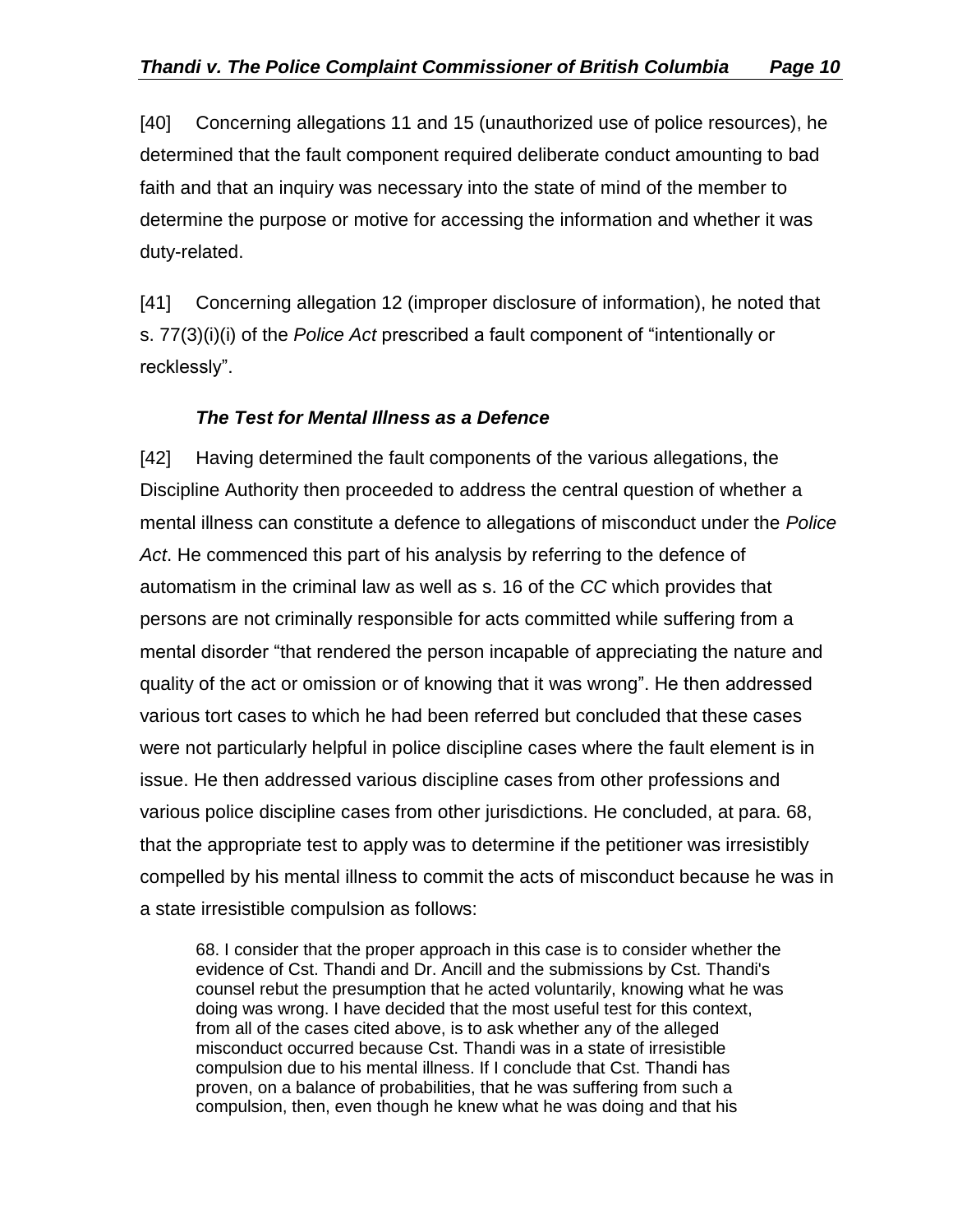actions amounted to misconduct, he would not have been able to stop himself. Cst. Thandi does not struggle with mental illnesses that render him unable to know or appreciate the nature and quality of his actions. He does suffer from illnesses where it is possible he would not be able to stop himself from acting, even when he knows it is wrong, as he is driven to reduce his anxiety and responds to a strong compulsion. On the other hand, if the evidence does not lead to the conclusion that Cst. Thandi was in a state of irresistible compulsion when he committed the acts he has admitted to, I will conclude that the misconduct is substantiated.

## *Application of Human Rights Code*

<span id="page-10-0"></span>[43] Before applying the aforesaid test to the various alleged acts of misconduct, the Discipline Authority briefly addressed the question of the application of the *HRC* to the proceedings. After noting the petitioner's allegations that his rights had been violated, the Discipline Authority determined that any *HRC* considerations were not triggered at that stage of the proceedings.

73. I find that any *Human Rights Code* considerations are not triggered at this stage for several reasons. Issues of culpability and non-culpability have not been determined. The decision to proceed with a criminal prosecution was ultimately made by Crown Counsel, and not the Department. The decision to order the *Police Act* investigation was made by the Police Complaint Commissioner, not the Department. Cst. Thandi has not been discriminated against because of his mental illness; he has been charged criminally and now faces *Police Act* allegations because of his conduct: *British Columbia (Public Service Agency) v. British Columbia Government and Service Employees Union*, 2008 BCCA 357 at paras. 2, 15-16.

#### *Evidence Review*

<span id="page-10-1"></span>[44] Commencing at para. 74, the Discipline Authority reviewed the evidence of the petitioner's mental illnesses. The more relevant facts and evidence reviewed included:

- a) The petitioner was diagnosed with OCD in 2005 and with Bipolar II in 2009;
- b) Dr. Ancill's evidence was that Bipolar II includes episodes of hypomania where a person's mood is elevated and they may make choices that are foolish or unwise. (para. 78);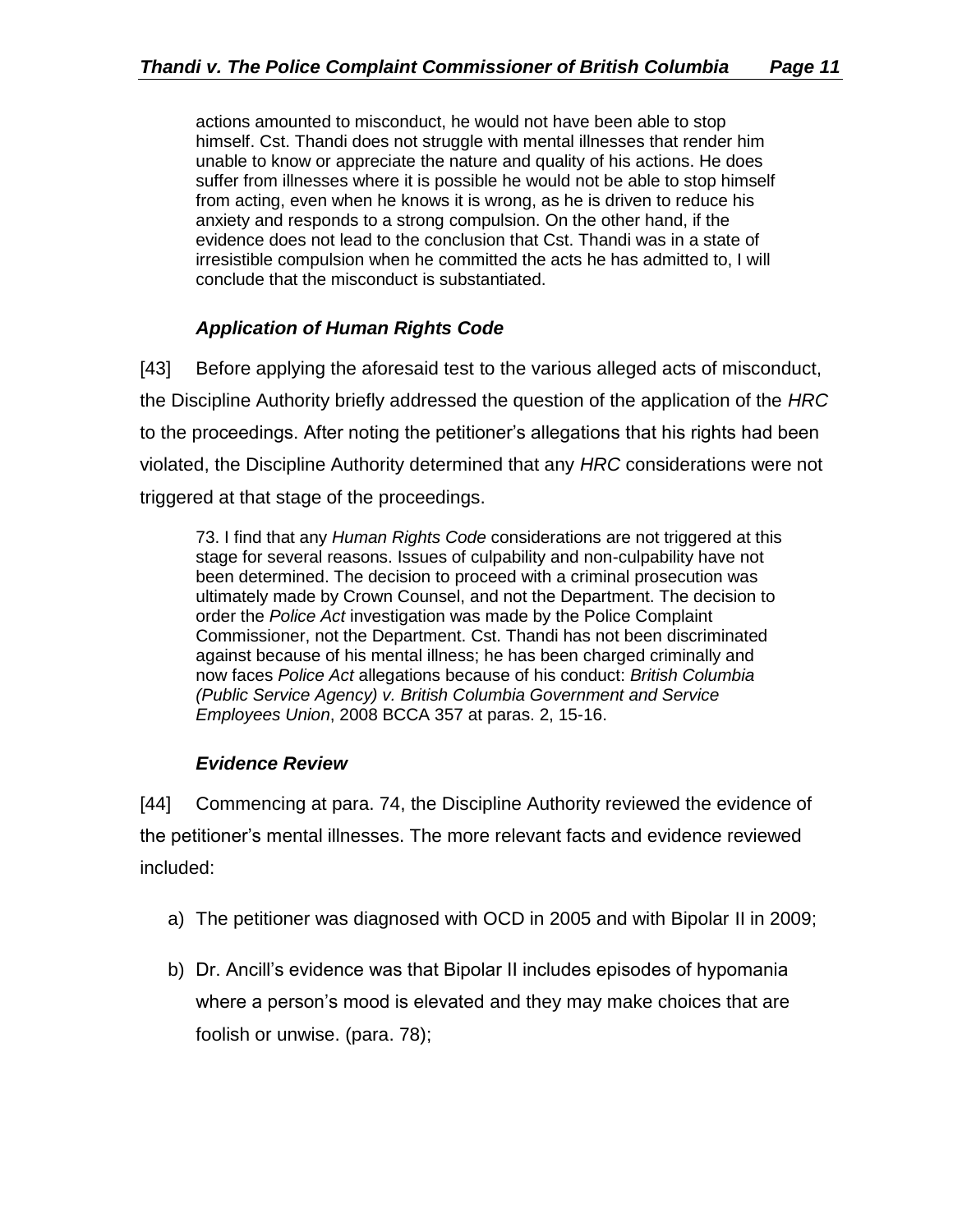- c) Based on the PharmaNet records, the petitioner stopped taking his medications in May 2012, without advising his doctors or the department, and did not resume his medications until April 2014 (para. 82);
- d) On January 18, 2013 (the month of the fraud), the petitioner saw Dr. Ancill. Dr. Ancill's contemporaneous report for that session records the petitioner had entered a sustained period of remission and was coping with work well;
- e) In March 13, 2013, the petitioner again saw Dr. Ancill whose report for that session again indicates he was in sustained remission and was coping with work well;
- f) Dr. Ancill's evidence was, if he had known what the petitioner was doing at the time, that would have been evidence of an elevated mood that would have led him to go back and have another look (para. 87);
- g) On April 17, 2013, the petitioner was sent for an independent medical examination with Dr. Buchanan because a note had been found on his computer that might have been a suicide note. Dr. Buchanan's report to the employer opined that the petitioner was not depressed or anxious and that his OCD had been asymptomatic for five years. The Discipline Authority found this assessment corroborated Dr. Ancill's contemporaneous reports of the petitioner's condition in the period January to April 2013 and noted that no evidence was provided that contradicted Dr. Buchanan's opinion (para. 88);
- h) On April 14, 2014, the petitioner advised Dr. Ancill he had gone off his medications. Dr. Ancill found the petitioner to be anxious and depressed, that his OCD had increased and that he had relapsed (para. 91);
- i) Subsequent to the April 14, 2014 appointment, Dr. Ancill wrote a report to Dr. Chan in which he stated: "Psychiatrically, he had been doing well and had managed to reduce and come off his psychiatric medications" (para. 94);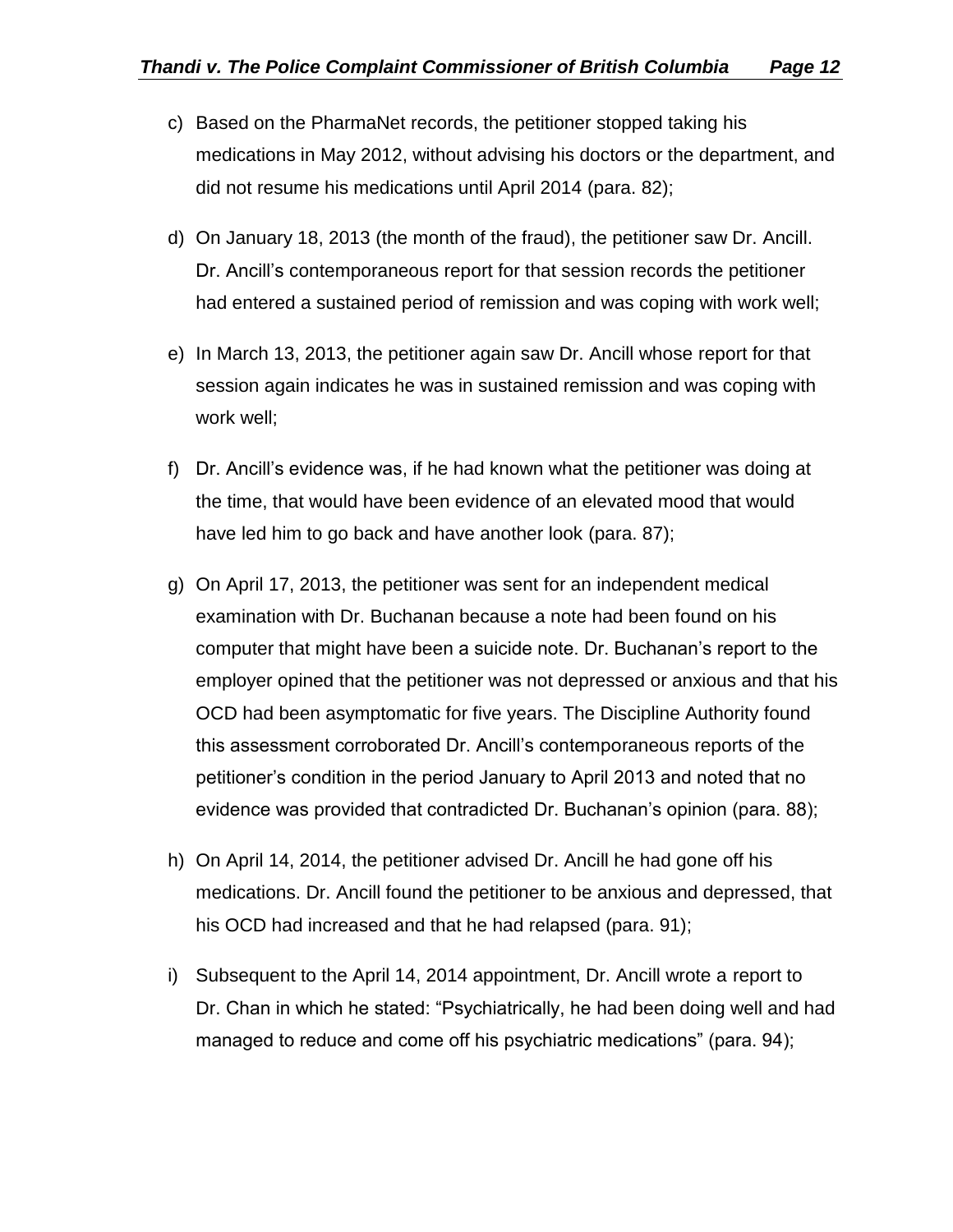- j) Dr. Ancill advised the department that the petitioner would not be able to abide by the no contact orders because of his OCD (para. 94); and
- k) On June 24, 2014 Dr. Ancill stated that the petitioner was showing significant and sustained improvement (para. 97);

[45] The Discipline Authority found Dr. Ancill's opinions to be "very informed and helpful" but he also found that Dr. Ancill's evidence was "naturally influenced by his experience of working with [the petitioner] through all the ups and downs of the past decade (para. 101). The Discipline Authority reviewed the evidence of Dr. Ancill, at paras. 102-110, and extracted the most important parts of his testimony. In that evidence, Dr. Ancill offered a speculative but informed opinion that the petitioner's judgment was impaired when he added R.S. and her child to his benefits plan. He testified "this was probably related to elevated mood". He also testified that it could have been something else and but this was his "informed speculation".

[46] At para. 108, the Discipline Authority essentially rejected this "informed speculation", preferring instead the opinions expressed by Dr. Ancill in his contemporaneous reports.

108. I place more weight on Dr. Ancill's comments made contemporaneously in his reports, referenced above, than his somewhat speculative, retrospective view expressed in his evidence. He clearly was seeing Cst. Thandi at the time that the frauds were being committed, and opined that he was well at the time.

## *Findings*

<span id="page-12-0"></span>[47] The Discipline Authority then turned to specific findings in relation to the various allegations.

[48] Concerning allegations 1 and 2 (the fraud and commission of public trust offences), the Discipline Authority determined that the petitioner had failed to discharge the onus on him of proving on a balance of probabilities that he was in a hypomanic state and/or was driven by OCD to commit the fraud (para.124). In reaching this conclusion, he expressly noted that he preferred the opinions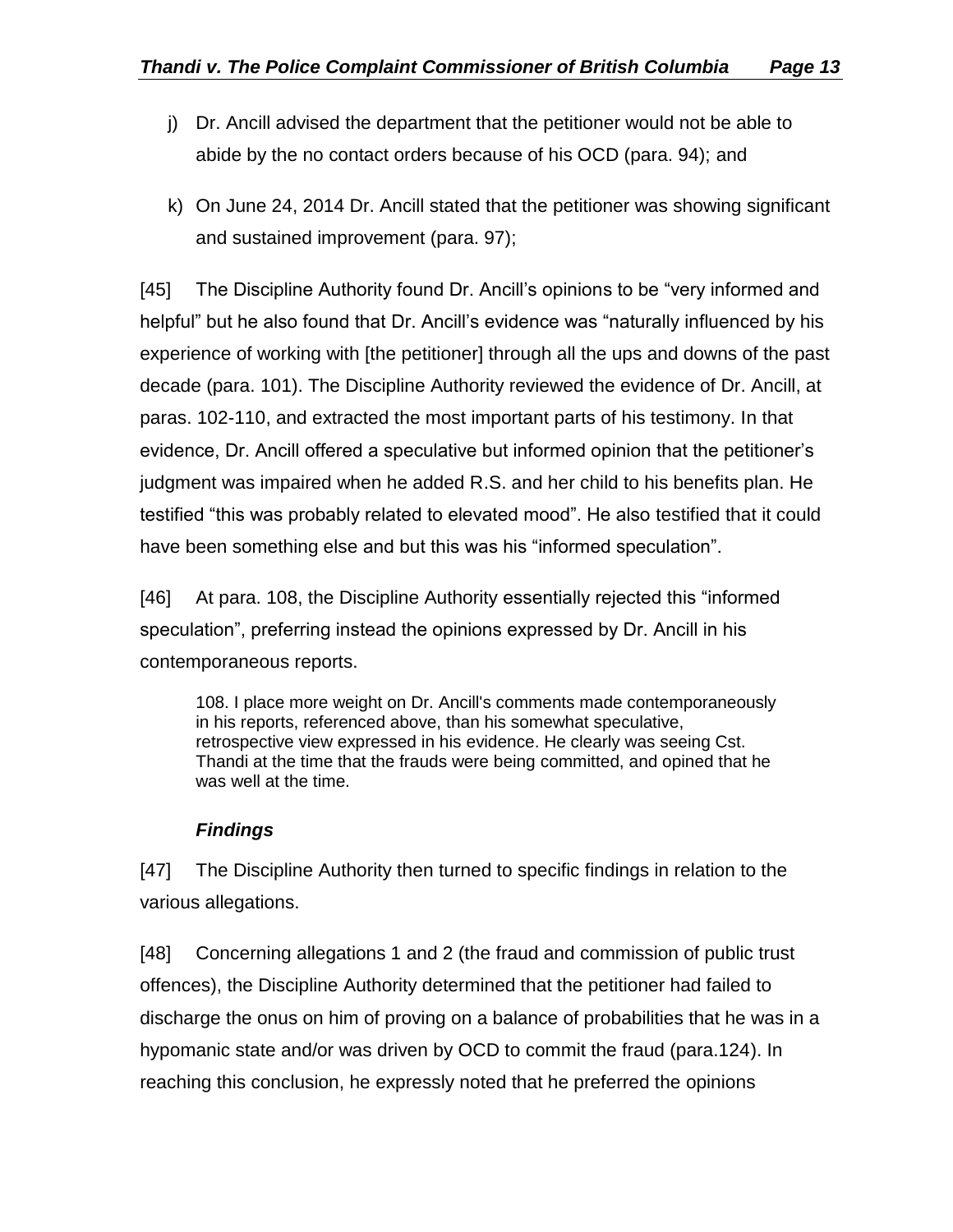expressed in the contemporaneous reports of Dr. Ancill over Dr. Ancill's evidence at

the hearing:

118. Cst. Thandi had stopped taking medication long prior to submitting the papers needed to commit fraud. He did so because he was feeling well. He was seeing Dr. Ancill during the time that he put in place the fraudulent paperwork (January to May of 2013) and Dr. Ancill provided opinions in his notes after each session, in January and March, that he was in remission in relation to his Bipolar II and in relation to his OCD. He also saw Cst. Thandi in July and September of 2013 and found throughout this time period that Cst. Thandi was doing well. When it was put to Cst. Thandi if he agreed with Dr. Ancill 's assessment of him during this time, he agreed with Dr. Ancill that he was doing well.

119. Dr. Buchanan assessed Cst. Thandi during this time period for an employer-ordered IME. His opinion confirms that Cst. Thandi was in a period of remission.

…

121. Dr. Ancill also said that it was possible he was in a hypomanic state in 2013 and that if he had known about all the circumstances, he might have been able to detect that was the state Cst. Thandi was in. On the other hand, he did see him several times and found him stable, in remission and fit in the appointments he had with him during 2013. Dr. Ancill said it should be borne in mind these were 15 to 20 minute appointments. I understand the limitations of that, but I also find that Dr. Ancill's opinion about Cst. Thandi's mental state from notes he made at the time is likely to be the most accurate assessment of Cst. Thandi. I also note that Dr. Buchanan saw Cst. Thandi for four hours and provided a similar assessment of his current mental condition during this same period of time.

[49] Concerning allegations 3 through 7 (the Neglect of Duty allegations in relation to breaches of the no contact orders), the Discipline Authority found that the breaches of the no contact order were due to "irresistible compulsion" but not the failure to report those breaches.

134. It is my view that, even though Cst. Thandi knew he was not to contact these people, his anxiety and his OCD were overpowering him. The test, as I have stated, is an irresistible compulsion. In these unique circumstances, I find that he knowingly disobeyed these lawful orders because he was acting on a compulsion that his willpower was unable to counteract. By comparison, you cannot tell a person severely addicted to drugs to stop. Such an order without providing support would fail, because a person with an addiction cannot control their own behavior, even when they know what they are doing, and know that it is wrong. They have an irresistible compulsion.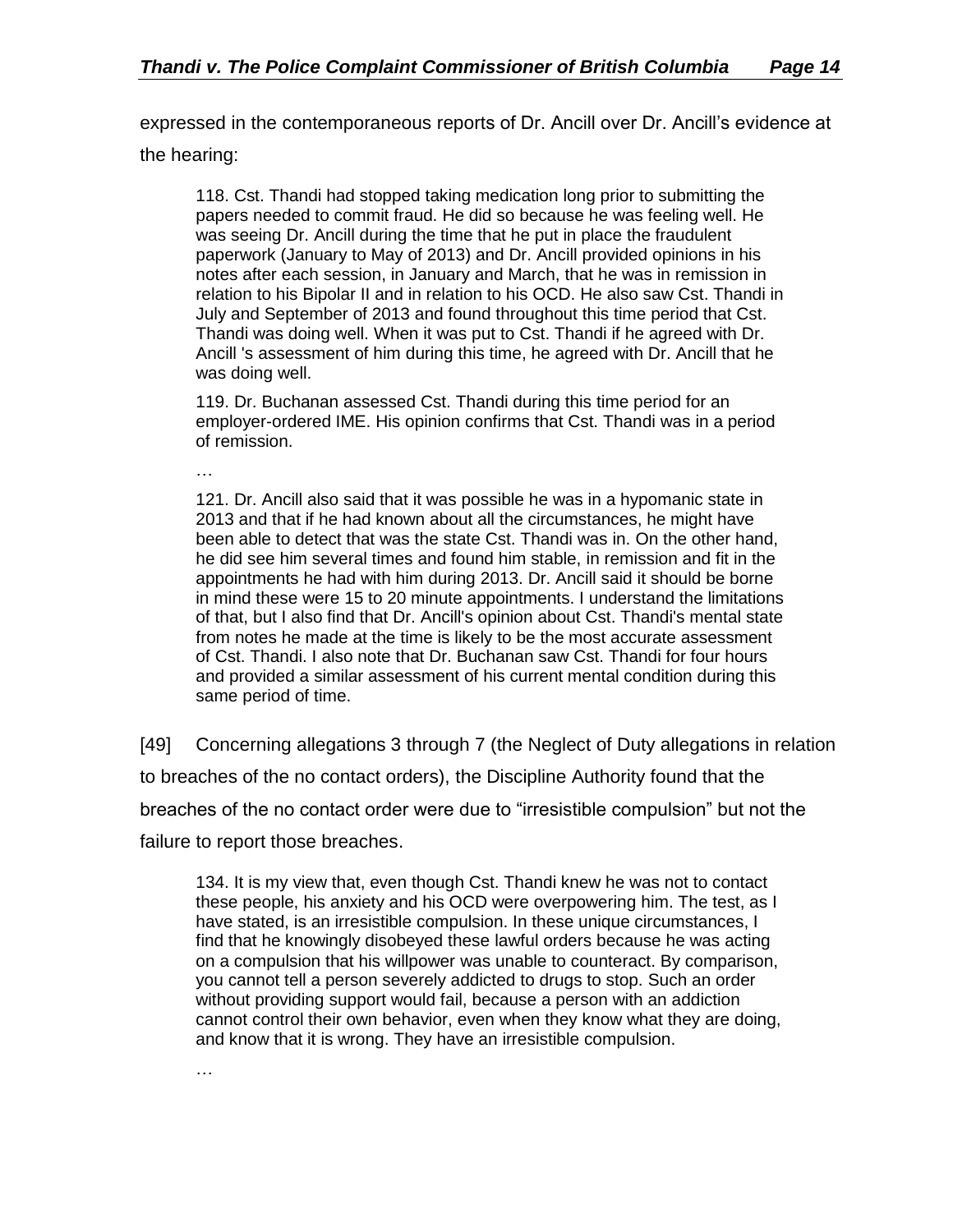136. However, it is also my view that Cst. Thandi did not have a compulsion to disobey the order to advise Staff Sergeant Dhillon of these contacts. He did not do so because he realized that doing so would place him in more trouble with the employer. That is not an excuse. In managing his mental illness, Cst. Thandi had a very significant role to play in telling his psychiatrist and his employer what is happening. He did not do that. l find that Cst. Thandi has not rebutted the presumption that he knew he had a positive duty to tell Staff Sergeant Dhillon that he was making contact with these witnesses and that, due to his mental illness, could not comply. This misconduct is connected to the allegation of deceit in allegation 8, where he was confronted by Staff Sergeant Dhillon on the fact he made contact and he initially denied doing that. I find that not only did Cst. Thandi not report making contact, but that he later lied in an effort to cover up his actions. I find this action supports my conclusion that he failed to report his contacts to avoid taking responsibility for making contact.

[50] Concerning allegation 8 (deceit or the making of false statements), the

Discipline Authority found that this allegation had been proven and not rebutted.

140. In Mr. Creighton's submission, lying is part of Cst. Thandi's mental illness. He submitted that during this entire period, Cst. Thandi was off his medication and was not able to take responsibility for his actions. Lying was a manifestation of the disorders he was dealing with. There was no evidence from Dr. Ancill about lying being part of the behaviours to be expected from a person with Bipolar II. I understand that this submission might be logical if a person was in a hypomanic phase of Bipolar II. Cst. Thandi was not in such a state. He had broken up with his girlfriend. He was being investigated for fraud. He had relapsed, had strong OCD compulsions, and, if anything, was dealing with depression in relation to his Bipolar Il disorder. I do not find that there is any significant evidence of a compulsion to not tell the truth. He tried to deceive Staff Sergeant Dhillon for the reason he gave. He didn't want to get into trouble. I find this deceit is substantiated.

[51] Concerning allegation 9 (Discreditable Conduct), the Discipline Authority found that the breach of recognizance was compelled by the petitioner's mental state but not the failure to report the breach.

142. Between June 8 and July 8, 2014, Cst. Thandi breached his recognizance. The criminal investigator on this file, fearing that Cst. Thandi, through all his contact with witnesses, might be influencing them in relation to the investigation, arrested Cst. Thandi, in order to obtain court-ordered no contact conditions. This tactic did not work, because even after being confronted by Staff Sergeant Dhillon about breaching the order, and even after being arrested and given court ordered conditions, he continued to breach both the employer's order and the court order. Cst. Thandi by this time had been on medication for about two months. I am not convinced that whether he is on medication or not tells me that much about his mental state. Although it could be argued that the OCD should have been more controlled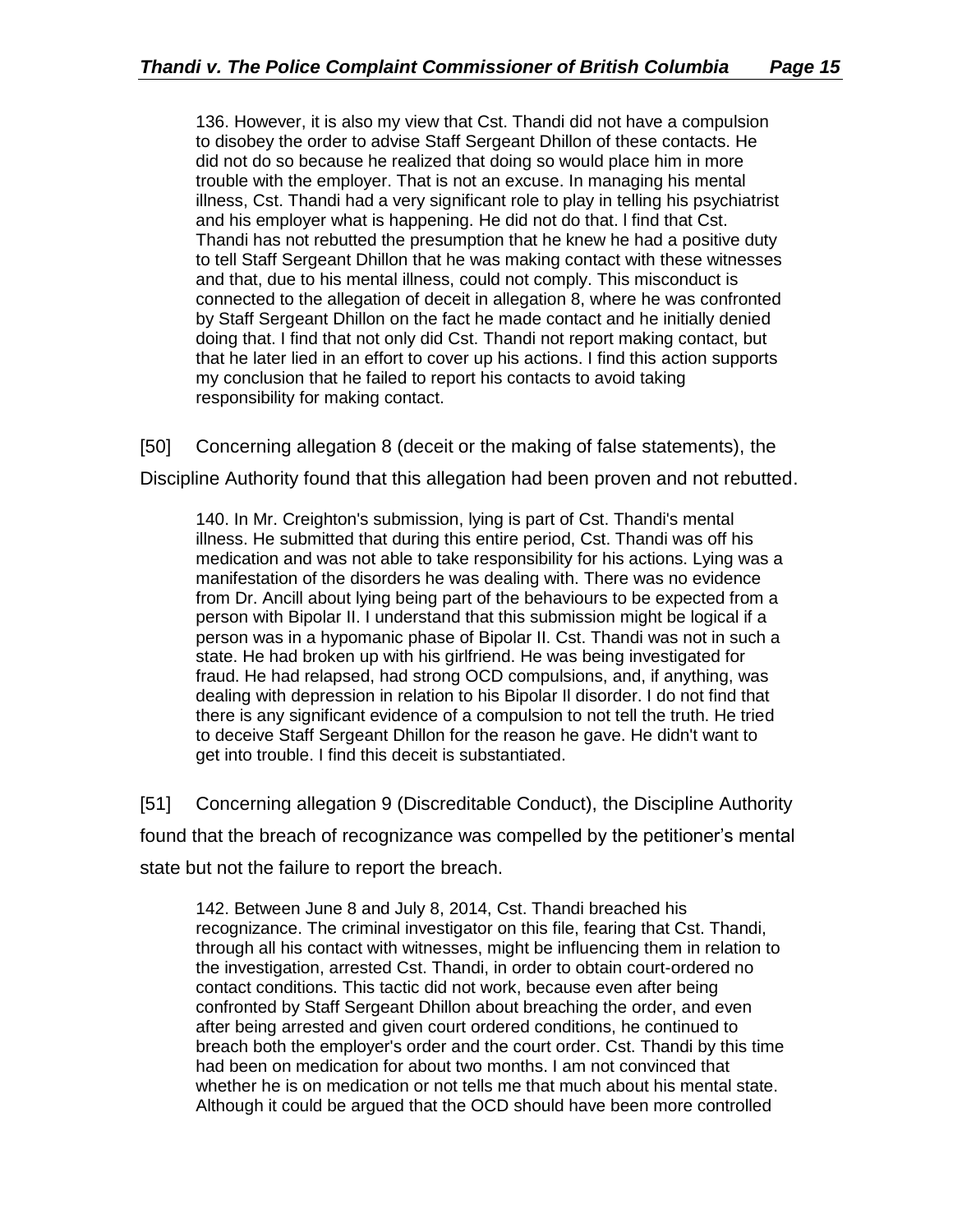by this time, that is speculative. I find that the breach of the order was driven by compulsion and I therefore do not find that part of his conduct to be substantiated. I again find, however, that he breached the employer's order by not reporting the contact he was having to Staff Sergeant Dhillon. Such a failure to obey a court order clearly causes discredit to the Department. I therefore substantiate this allegation.

[52] Concerning allegation 10 (Discreditable Conduct), the Discipline Authority

found that the petitioner was not "compelled" by his mental illnesses to attend at

R.S.'s place of work.

144. On three occasions between July 9 and September 19, 2014, Cst. Thandi went to [R.S.'s] place of work, the Greek Islands Restaurant. This was Cst. Thandi's favourite restaurant. He is friends with the owners. He wanted to take his son there for his birthday. I recognize that Cst. Thandi did not attend the restaurant when [R.S.] was working. It was submitted that he was driven by his OCD to go to the restaurant on these three occasions. He had to do this to relieve his anxiety. By this time, he had been taking his medication for three months. He gave evidence that he was not doing well and was in a very poor state and was not thinking clearly. I did not find the evidence that he gave that he was compelled to attend this restaurant convincing. I understand that he wanted to go there very much, but I do not find that he has established that he was unable to control himself. He chose to make a plan and have his son's birthday dinner there. I do not find that he was driven by compulsion. It is discreditable conduct to have a police officer breach an order of the court. If the public were to find out that occurred, it would bring discredit to a police department. I therefore substantiate this misconduct.

[53] Concerning allegations 11 and 12 (unauthorized use of police resources and improper disclosure of information), the Discipline Authority determined these allegations were substantiated.

146. Cst. Thandi accessed a file that had been generated by CFSEU on a check they did on a person of interest to them. [R.S.] was in the company of this person of interest. Cst. Thandi then disclosed the existence of this file to R.S. He took both actions on April 11, 2014. By this point Cst. Thandi knew the relationship was over. Two days earlier, on April 9, Cst. Thandi texted [R.S.] with these words: "If u need any dental work do it soon I have to remove u guys from my plan. Also I only paid for 1 parking ticket. The other one I was going to pay this week. Do u still want me to pay it??? It is at collections. I can give u the info." Ten minutes later he texted: "I am not trying to be mean. I can get in trouble for having u on my plan especially now that u have a boyfriend." I understand that Cst. Thandi was upset at this point, and it is possible that he was using police computer systems to see if he could find out what [R.S.] was doing away from him. The question for me is whether there is evidence to rebut the presumption that Cst. Thandi acted voluntarily,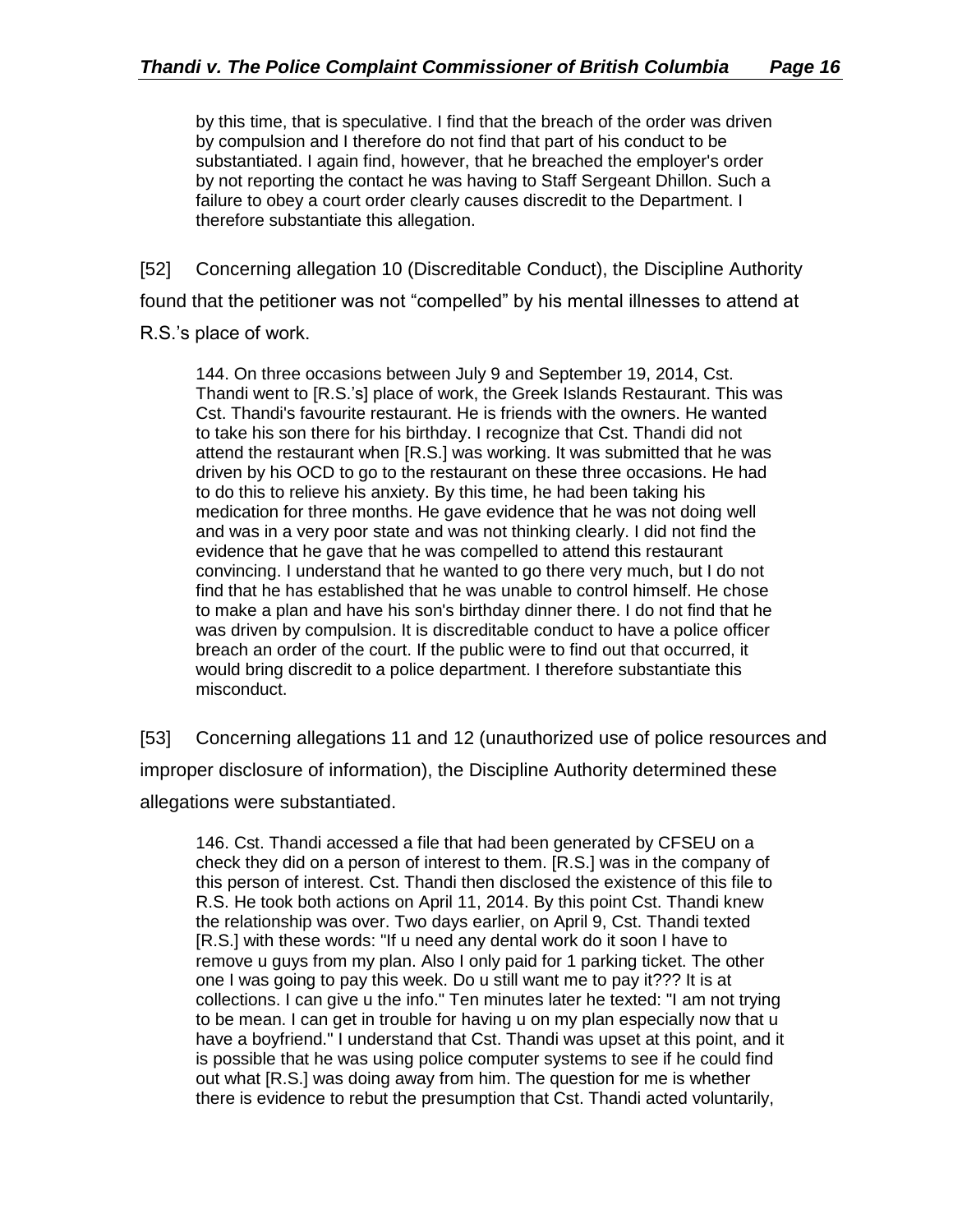as opposed to acting on an irresistible compulsion. The burden of proof is on Cst. Thandi to show that he was acting on a compulsion and he failed to do that. I find that he committed both misconducts: the unauthorized use of police resources and improper disclosure of police information.

[54] Concerning allegation 15 (unauthorized use of police resources), the Discipline Authority determined this allegation was also substantiated.

148. Cst. Thandi ran [R.S.] on police databases ten times between February 20, 2012 and April 11, 2014. l note that Cst. Thandi was engaged in his relationship with [R.S.] by February of 2012. He stopped taking his medications in approximately May of 2012. In 2014, as his relationship with her came to an end and he had relapsed, as described by Dr. Ancill, he ran [R.S.] one last time. Counsel for Cst. Thandi states that doing this so many times is an example of how his OCD functioned. He couldn't help himself. I suppose the theory is that he was obsessed by her and wanted to make sure there wasn't something going on that he did not know about. It was suggested at one point that when, during this time, Cst. Thandi was required to work off the road he would get bored and that his OCD would kick in. In fact, Cst. Thandi ran [R.S.] when he was nonoperational and when he was operational. His work status had no bearing on his conduct. He ran her when their relationship was going well and he was feeling well, and he ran her when it was not and he was relapsing and experiencing depression.

149. Again, it is for Cst. Thandi to establish that his illness created an irresistible compulsion on the balance of probabilities. He has not done so. I find that allegation 15 is substantiated.

## **The Disciplinary Disposition Record**

<span id="page-16-0"></span>[55] On August 4, 2016, the Discipline Authority rendered the Disciplinary Discipline Record, Form 4, pursuant to s. 128(1)(b) of the *Police Act*. According to the reasons, the main thrusts of the petitioner's submissions were: (1) that the misconduct should be excused or minimized because his psychiatric disorders which made his conduct non-culpable; and, (2) that the Department's handling of the case and the failure to accommodate his mental illness were in breach of the *HRC*. (para. 2)

[56] At para. 17, the Discipline Authority rejected the submission that the petitioner's conduct was non-culpable.

17. Counsel asserted that Cst. Thandi had been in a hypomanic state when he committed the frauds in January 2013 and that Cst Thandi's conduct was non-culpable. The contemporary medical evidence simply does not support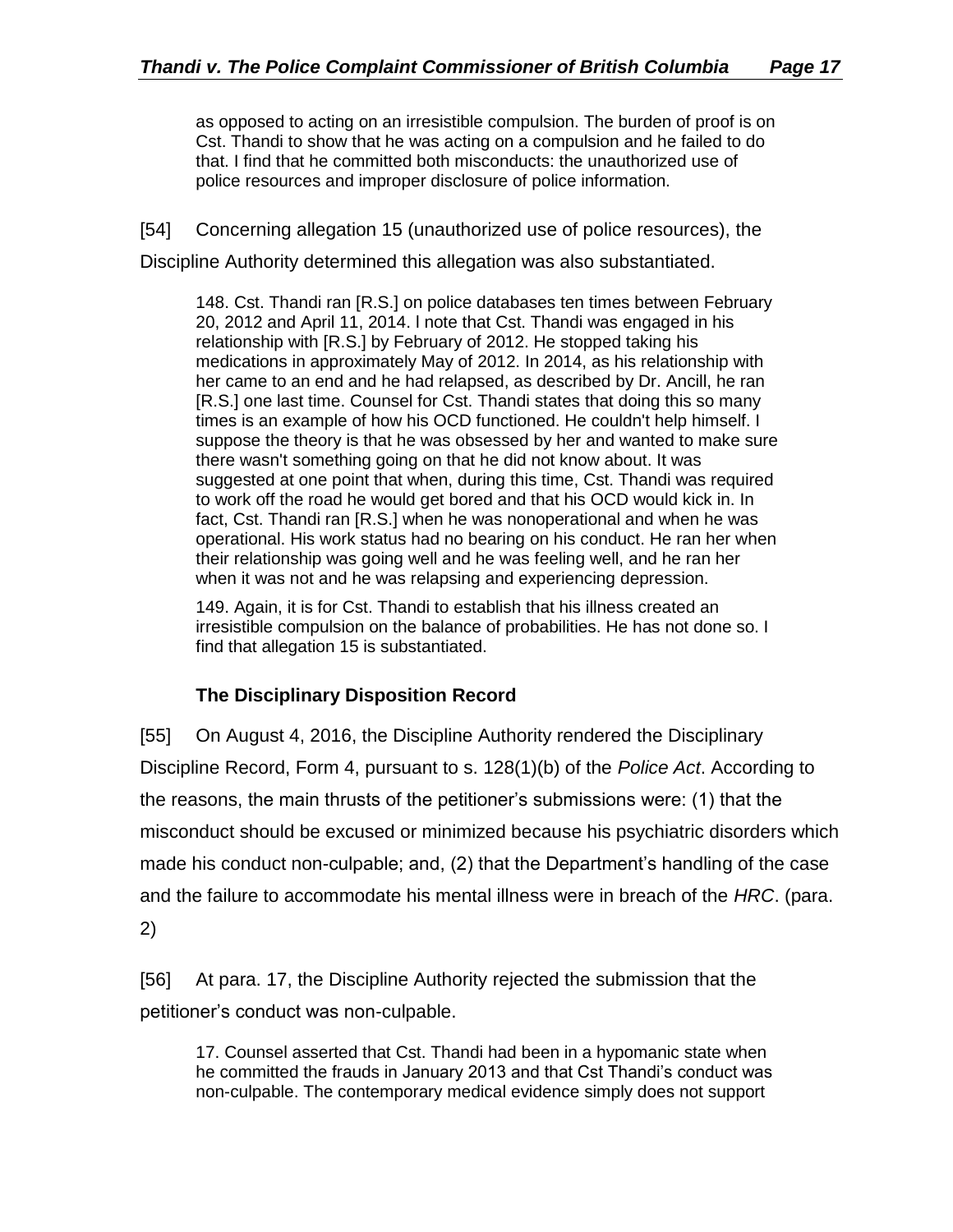that assertion, which is reflected in my first decision. I found that he committed the fraud knowing that it was wrong, and was in a mental state where he could have stopped himself, but did not want to. I accept that his OCD and anxiety were very serious by April 2014, which is also reflected in the findings I made in my first decision. I cannot accept that Cst. Thandi's misconduct should be treated as non-culpable at this stage.

[57] The submissions concerning the *HRC* were addressed at paras. 18-20, as

follows:

18. Second, counsel has repeatedly submitted that the APD has discriminated against Cst. Thandi because of his mental illness. I do not accept that argument. As noted above, he has been given absences and modified work assignments to accommodate his disability. While it is clear that the *Human Rights Code* does apply to the APD work environment, and to matters arising out of the Collective Agreement, I find that it has no application to the criminal or public trust disciplinary process under the *Police Act*.

19. The *Police Act* provides a complete guide for the reporting, investigation and adjudication of police misconduct: *Regina Police Assn. Inc v. Regina (City) Board of Police Commissioners*, 2000 SCC 14 at para. 31. While the API) retains presumptive responsibility for the investigation and adjudication of *Police Act* matters, it is the Police Complaint Commissioner who ordered this investigation, which triggers the statutorily mandated investigation and adjudication process. It is the Police Complaint Commissioner who will ultimately approve or disapprove the outcome in this, and every other case. I therefore find that the culpable/non-culpable analysis described *in Kemess Mines Ltd. v. International Union of Operating Engineers*, Local 115, 2006 BCCA 58 does not apply in this process.

20. I must also note that Cst Thandi has not been discriminated against in any way in the conduct of the investigation. A complaint of criminal misconduct was received and Investigated. A Report to Crown Counsel was forwarded to the Crown who approved and prosecuted two charges. Cst. Thandi pleaded guilty. Cst Thandi was treated no differently than anyone else in that process. Many, many people who are investigated and prosecuted for criminal offences have mental illnesses. The *Human Rights Code* does not have any role in that process. As noted, the *Police Act* process was followed in exactly the same way. That all said, it is my view that Cst. Thandi's mental illnesses have to be sympathetically considered as potential "other mitigating factors" under s. 126(2)(h) of the *Act*.

[58] The Discipline Authority then considered the relevant aggravating and mitigating circumstances. Among the circumstances considered was the petitioner's mental illness.

43. Cst. Thandi's mental Illness "waxes and wanes" according to Dr. Ancill. I accept that is the case. The Impact of having these disorders is really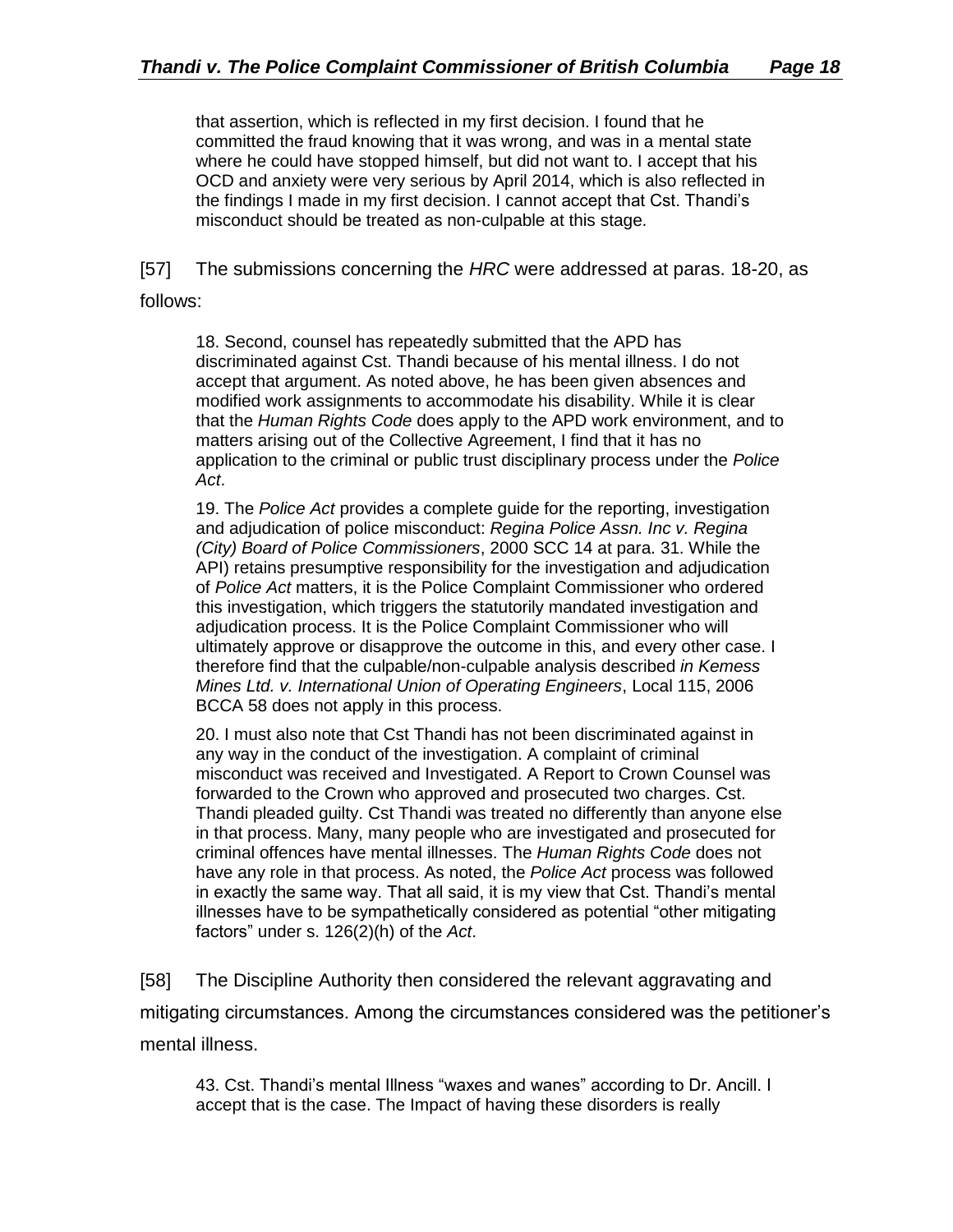impossible to ascertain at any given moment in time. I accept that his illness played a part in his lack of judgment displayed in commencing the relationship, and during the relationship. I expect that he will continue to have periods of time when he will be unable to exercise good judgment. This is a non-culpable factor, but is very relevant to whether he can continue to be a police officer.

[59] At para. 45, the Discipline Authority addressed the requirement in s. 126(3) of the *Police Act* that he consider corrective measures unless such measures are "unworkable or would bring the administration of police discipline into disrepute".

45. The key phrase for me in subsection (3) is 'unless it is unworkable". I have found that his actions are culpable and serious. This is mitigated by the fact that his illnesses do make it more difficult for him to exercise good judgment than other members. However, this very same mitigating factor is also an aggravating factor. I find that continuing to employ Cst. Thandi as a police officer is not workable. I simply cannot have confidence in his judgment. If he were to continue on as a police officer, I would be very concerned that he will continue to make choices that place himself and the Department in jeopardy.

[60] The Discipline Authority ultimately concluded that allegations 1, 2, 3-7, 9 and 10 justified a dismissal of the petitioner. Allegations 8, 11, 12 and 15 justified a suspension of between 2 days and 15 days.

## **The Adjudicator's Decision**

<span id="page-18-0"></span>[61] The Adjudicator commenced his review by noting that the standard he was to apply was one of correctness as mandated by s.141(9) of the *Police Act*.

[62] The Adjudicator then briefly summarized the relevant background facts. He specifically addressed the petitioner's mental health issues. At para. 4, he noted the petitioner was diagnosed by Dr. Ancill with OCD and Bipolar II disorders. He also noted Dr. Ancill's evidence of the nature of these disorders and that during periods of hypomania a patient experiences elevated mood and may make foolish or unwise choices. At para. 5, he noted the petitioner stopped taking his medications for a period of approximately two years.

[63] The Adjudicator then listed the issues before him. He prefaced his list of issues with a summary of the petitioner's overriding submission that his mental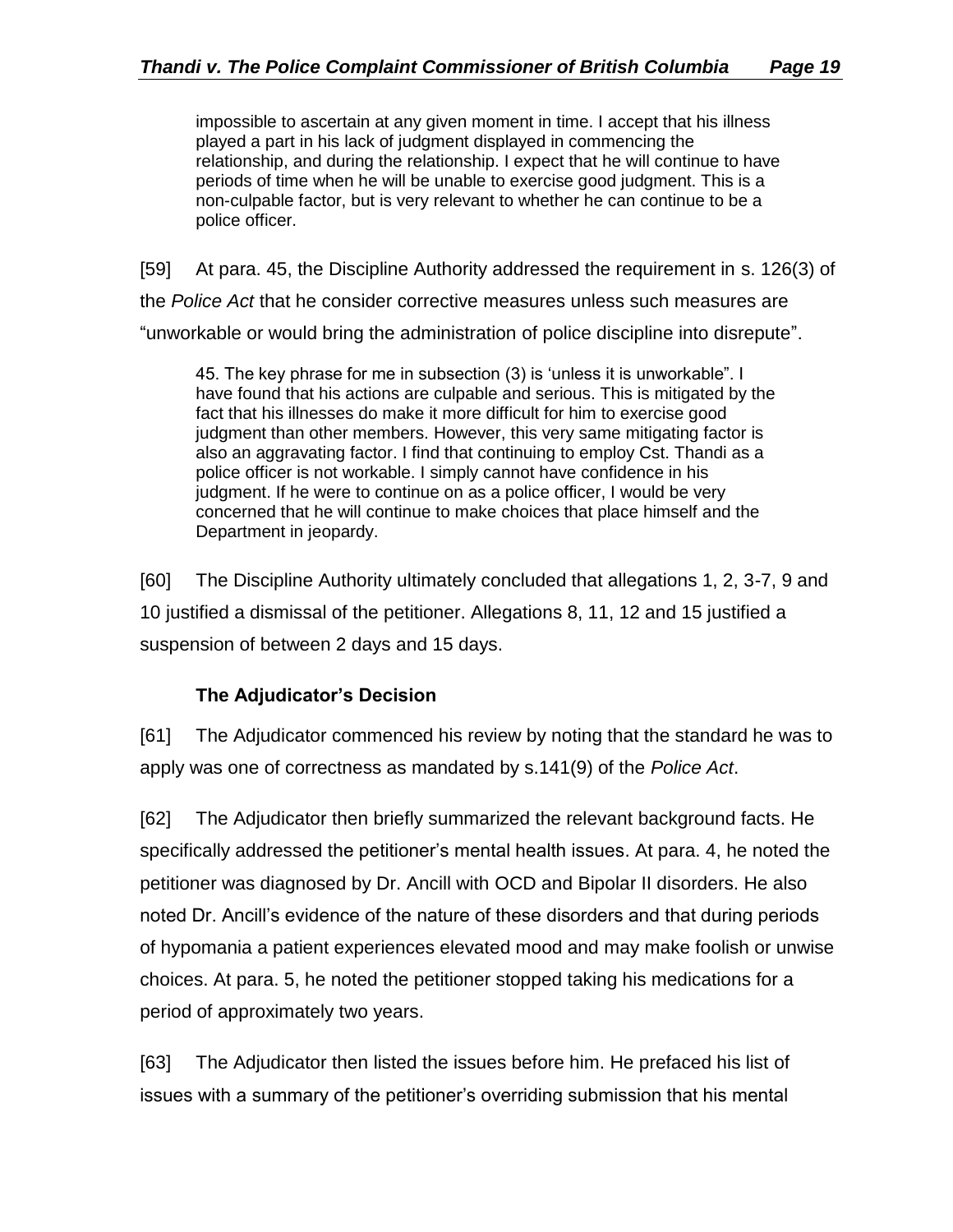illnesses provided a complete defence to the misconduct allegations. The Adjudicator then addressed each of the listed issues.

[64] The first issue addressed was whether the Discipline Authority had "misunderstood" Dr. Ancill's evidence in relation to the connection between the petitioner's mental illnesses and his alleged misconduct in adding R.S. and her son to his benefits package. The Adjudicator reviewed and excerpted portions of Dr. Ancill's evidence on this issue, both from his examination-in-chief and his crossexamination. The Adjudicator concluded that there was "ample evidence" to support the Discipline Authority's conclusion that Dr. Ancill's opinion was speculative and retrospective. He noted that the Discipline Authority was influenced more by Dr. Ancill's contemporaneous reports that indicated the petitioner was doing well and there was no indication of an elevated mood.

[65] The Adjudicator next addressed whether the Discipline Authority had failed to understand that Bipolar II can interact with and exacerbate the symptoms of OCD. He noted that this issue was raised in relation to whether the petitioner appreciated his actions were wrong. He also again noted that the Discipline Authority preferred the contemporaneous reports of Dr. Ancill made at the time the frauds were being committed and which indicated the petitioner was "well" at the time. At paras. 19 and 21, the adjudicator noted the lack of evidence that the petitioner was hypomanic or, if he was, that he would not be able to appreciate his actions were culpable. The Adjudicator concluded that the expert evidence did not refute the findings of the Discipline Authority.

[66] The Adjudicator next addressed the "no contact" breaches and specifically whether the Discipline Authority erred when he found the evidence failed to establish, on a balance of probabilities, that the petitioner's OCD had compelled him to fail to report his "no contact" breaches. He reviewed the petitioner's evidence on the reasons why he failed to report the breaches and concluded that there was nothing in the evidence that could have led the Discipline Authority to conclude the petitioner's OCD had compelled him.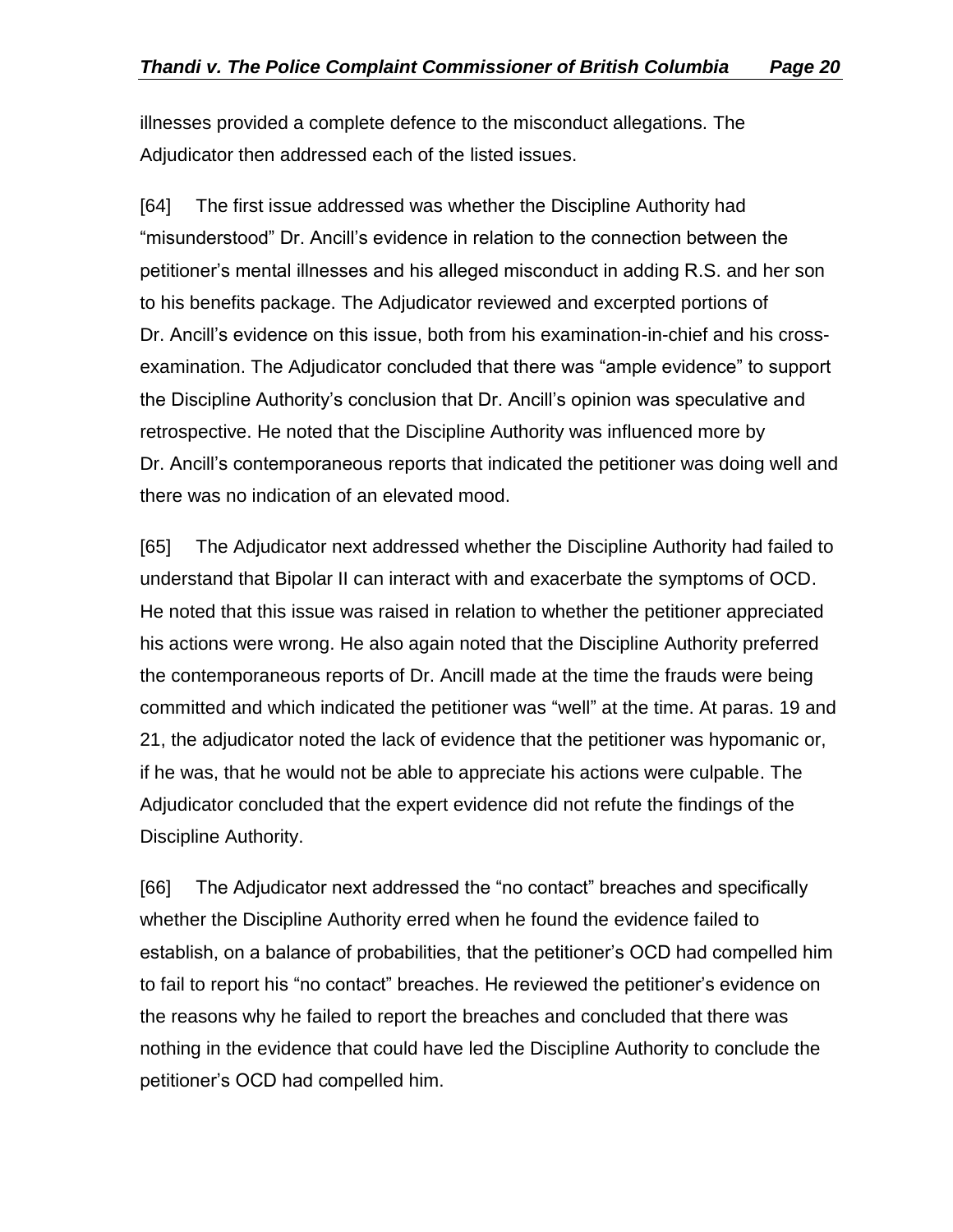[67] The Adjudicator next addressed whether the Discipline Authority erred when he found the evidence failed to establish, on a balance of probabilities, that the petitioner's OCD had compelled him to search R.S.'s name on police databases. He reviewed the petitioner's evidence in cross-examination where he said he did not turn his mind to the issue. He concluded that there was no evidence of "irresistible compulsion" and that the Discipline Authority was correct to reject the claim.

[68] He then addressed the question of the application of the *HRC*. He noted the petitioner's submissions that the *HRC* was an overarching code that applied to proceedings under the *Police Act* and that the petitioner's rights under the code had been violated by failing to take into account his mental illnesses. He also noted that the Discipline Authority concluded that the *HRC* did not apply to police discipline which was "conceptually and jurisdictionally distinct from labour law". The Adjudicator then accepted the submission of the respondent that the *HRC* is stand alone legislation that is triggered with the filing of a complaint with the Human Rights Tribunal and that it has no application to discipline proceedings under the *Police Act*.

[69] The Adjudicator next addressed whether the Discipline Authority erred when he found that the guilty pleas of the petitioner had determined the mental fault requirement for allegations arising from the same conduct at the Discipline Proceedings. The Adjudicator noted that the petitioner was not prevented from advancing a defence of mental illness in the discipline process and further noted that the Discipline Authority had, in fact, addressed just such a defence. He noted the Discipline Authority concluded the petitioner had not established that his mental illness compelled him to commit the misconduct. The Adjudicator held that having reached that conclusion, it was open to the Discipline Authority to then rely on the guilty pleas.

[70] The next issue addressed by the Adjudicator was whether the Discipline Authority erred by failing to take proper account of the petitioner's mental illnesses and medications in assessing his credibility. The Adjudicator noted that the issue assumed the petitioner was in a hypomanic state, which the Discipline Authority had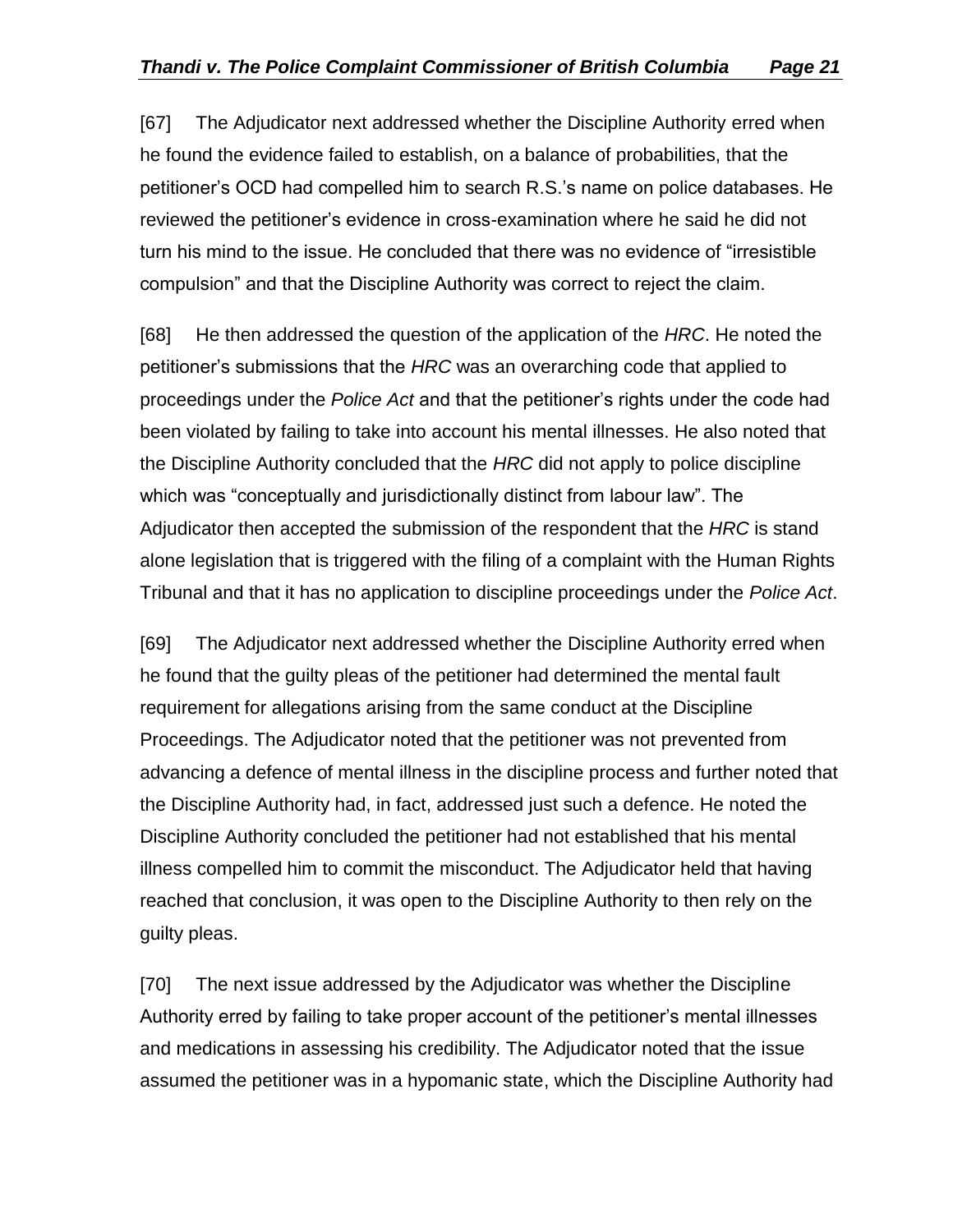rejected. He concluded that it was open to the Discipline Authority to reach the conclusions he did on credibility.

[71] The Adjudicator next rejected the petitioner's submissions that the Discipline Authority erred in failing to appreciate the limited probative value of "after the fact" admissions of wrongdoing made by the petitioner. The Adjudicator accepted that an acknowledgement of a mentally ill individual in remission that his previous conduct was wrong does not establish culpability for that conduct. However, the Adjudicator held this had no application to the petitioner who acknowledged at the relevant time that his conduct was wrong.

[72] Finally, the Adjudicator addressed whether the Discipline Authority erred in failing to appreciate or take proper account of the Police Department's failure to accommodate the petitioner's mental illness, and the role its members played in the arrest and criminal prosecution of the petitioner. The Adjudicator held that these were not issues in the proceedings which were limited to whether there was misconduct on the part of the petitioner.

[73] The Adjudicator concluded that the Discipline Authority was correct in his findings and also agreed with the penalties imposed, including dismissal, which he said was appropriate given the serious nature of the misconduct.

## <span id="page-21-0"></span>**Issues**

[74] The issues for determination and the order in which I will address them are:

- a) Should the petition be dismissed for delay?
- b) What is the standard of review?
- c) Was Adjudicator's treatment of the evidence of Dr. Ancill in error or unreasonable?
- d) Was the Adjudicator's treatment of the *HRC* in error or unreasonable?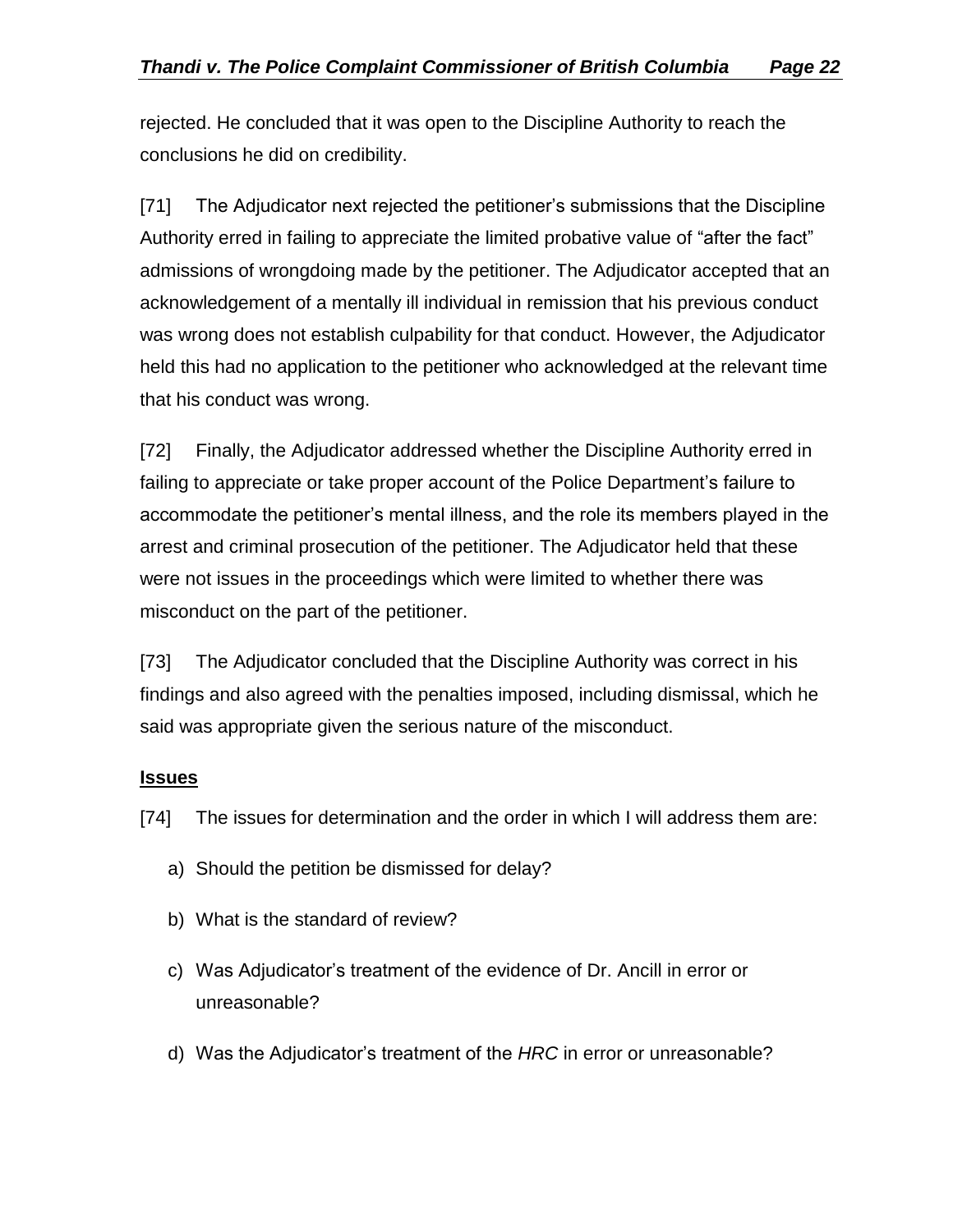## <span id="page-22-0"></span>**Should the petition be dismissed for delay?**

[75] Before addressing the arguments related to delay, I wish to note that the

issue of delay was expressly raised at paras. 9-11 of Part 3 of the petition as follows:

9. Section 11 of the *Judicial Review Procedure Act* states:

[s. 11 of *JRPA* omitted]

10. There is no enactment applicable to the *Police Act* barring the herein application due to passage of time.

11. There has been no unreasonable delay on the part of the Petitioner given that the delay which occurred was a result of his medical conditions and the severe stress and psychological injury occasioned by the way the respondents handled the investigations and prosecution of the Petitioner. The Respondent has suffered no prejudice. (*Carpenter v. Vancouver Police Board*, [1986] B.C.J. No. 1216)

[76] The response to the petition did not raise delay in Part 5 (Legal Basis). The only mention of delay in the response to the petition is at para. 31 of Part 4 (Factual Basis) which reads:

31. A petition seeking judicial review was filed on April 26, 2018, almost one year later. The PCC received notice of the petition as an interested party.

[77] In my view, the response to petition could have contained a more fulsome pleading of unreasonable delay as a defence, particularly in Part 5. However, the adequacy of the delay pleading in the response to petition was not raised by the petitioner in argument before me.

## **Positions of the Parties**

<span id="page-22-1"></span>[78] The respondents submit that the petition should be dismissed for unreasonable delay.

[79] The petitioner appears to submit that a judicial review application cannot be barred by passage of time unless the specific requirements of s.11 of the *JRPA* are met. The petitioner further submits that, in any event, there has been no unreasonable delay on his part and that there has been no prejudice to the respondents.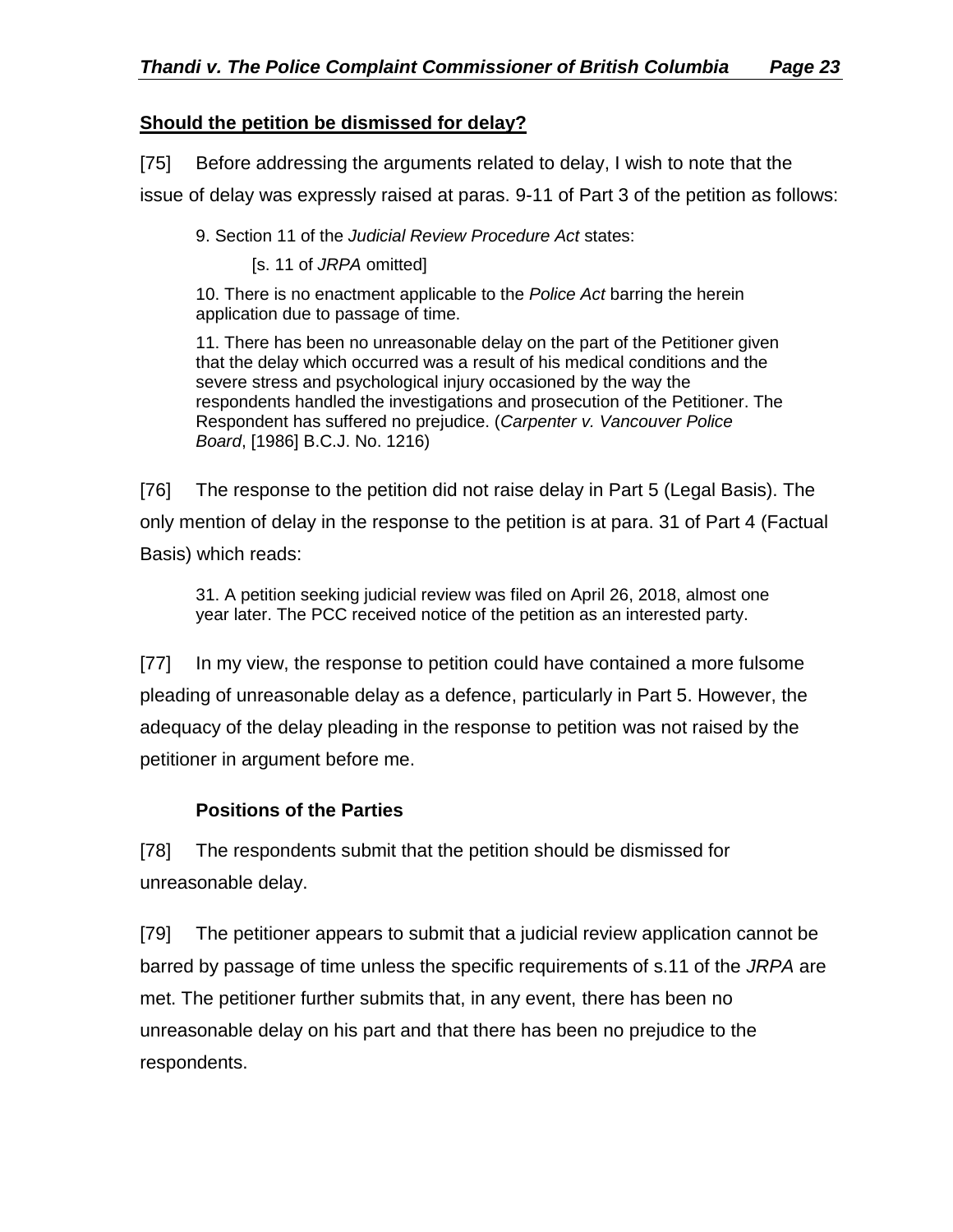#### **Discussion**

<span id="page-23-0"></span>[80] Section 11 of the *JRPA* addresses delay as follows:

**11** An application for judicial review is not barred by passage of time unless

(a) an enactment otherwise provides, and

(b) the court considers that substantial prejudice or hardship will result to any other person affected by reason of delay.

[81] Section 8 of the *JRPA* also provides:

**8**(1) If, in a proceeding referred to in section 2 the court had, before February 1, 1977, a discretion to refuse to grant relief on any ground, the court has the same discretion to refuse to grant relief on the same ground.

[82] The effects of these provisions were addressed in *Lowe*. As with the present matter, *Lowe* concerned disciplinary proceedings under the *Police Act*. However, unlike the present matter, in *Lowe* the application for judicial review was brought by the Police Complaint Commissioner rather than the police officer. An issue in *Lowe* was whether the judicial review application, which was filed six months after the decision of the Adjudicator, ought to be dismissed for delay. At first instance, the chambers Judge did not address this issue but found the six-month delay "troubling". Before the Court of Appeal, the parties were requested to address the issue of delay as a preliminary matter.

[83] Justice Groberman addressed s. 8 of the *JRPA*, at paras. 38-40, stating, in essence, that it preserved the court's discretion to dismiss an application for judicial review on the grounds of delay.

[38] The common law has always recognized that there is a discretionary element to prerogative relief. Where a party is guilty of delay in seeking judicial review, a court has discretion to deny the relief, even if the relief would, apart from the delay, have been granted: see *Jones & de Villars, Principles of Administrative Law* (5th ed.) (Toronto: Carswell Division of Thomson Reuters Canada Limited, 2009) at 657 and the cases cited therein.

[39] The discretion to refuse prerogative relief on the basis of delay was not diminished by the bringing into force, in 1977, of the *JRPA*. The *JRPA* includes the following provision:

[s.8 of the *JRPA* omitted]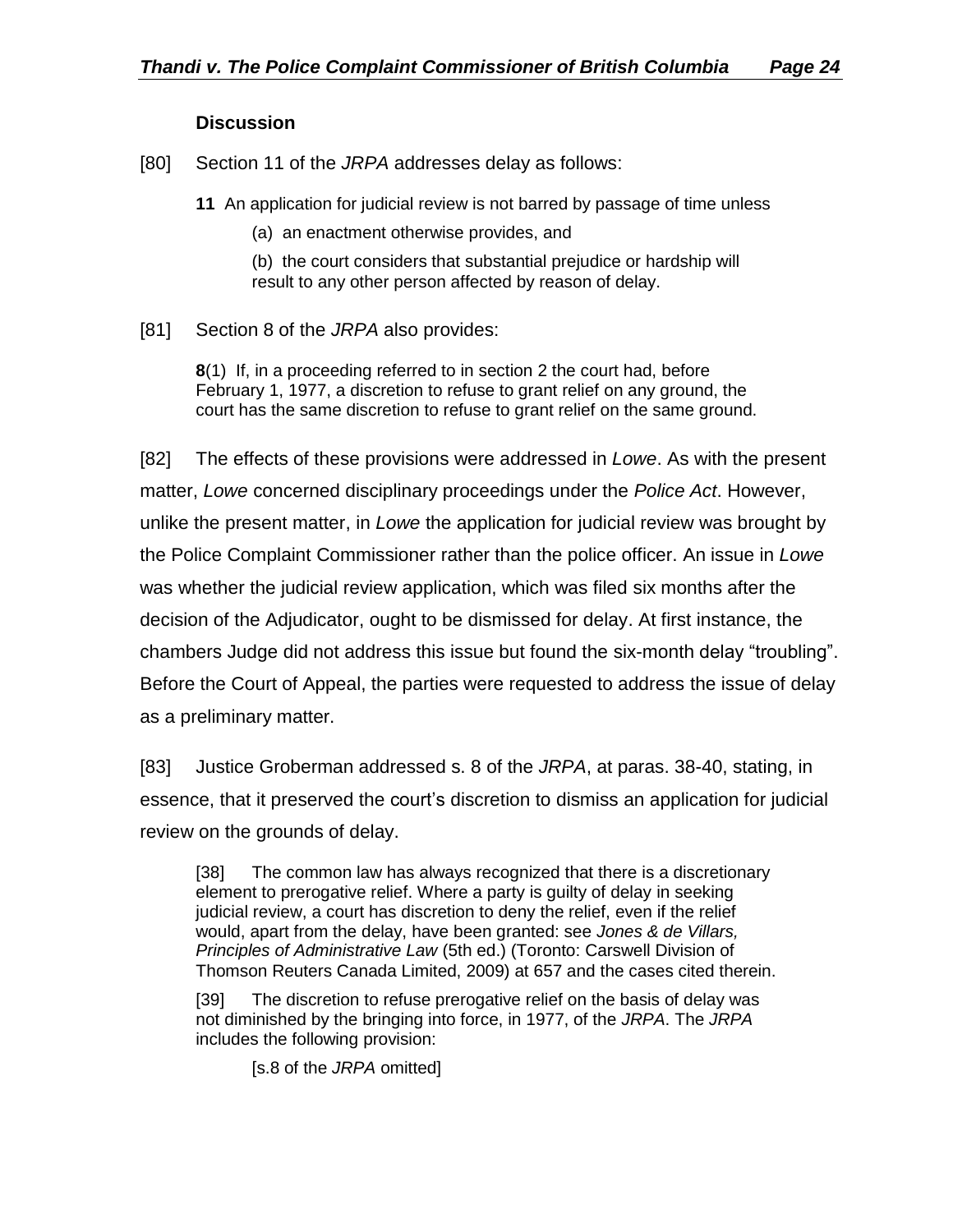[40] Section 2 of the *JRPA* refers to all proceedings that are predecessors to judicial review, including proceedings for certiorari. This Court has recognized that "undue delay has long been a discretionary bar to the granting of judicial review remedies": see *Speckling v. British Columbia (Labour Relations Board)*, 2008 BCCA 155 at para. 15.

[84] Justice Groberman then addressed s. 11 of the *JRPA*, at paras. 43-45. He noted that s.11 presented interpretive difficulties but, regardless of those difficulties, did not eliminate the discretionary bars to judicial review preserved by s. 8, including the discretion to bar relief for unreasonable delay.

[43] The section presents a number of interpretive difficulties. Read literally, and in isolation from other legislative provisions, it might be interpreted to mean that even in the face of an express statutory limitation period on judicial review (such as s. 57 of the *Administrative Tribunals Act*), the passage of time will not defeat a judicial review application unless the court is also satisfied that someone will suffer "substantial prejudice or hardship" by reason of the delay. It is not obvious who need suffer prejudice – it is an "other person" but whether that means someone other than the applicant, someone other than the decision maker, or someone other than a party to the proceeding is unclear.

[44] While s. 11 has been cited occasionally by courts, I am not aware of any case that attempts to interpret it comprehensively. Generally, when courts have referred to the section at all, they have cited only s. 11(b), ignoring entirely clause (a) and the presence of the conjunction "and" between clause (a) and clause (b).

[45] Fortunately, it is unnecessary, for the purposes of the case before us, to fully decipher the intent of s. 11. As I read the section, it is an attempt to place an absolute bar on judicial review proceedings in certain limited situations. That absolute bar, whatever its breadth, does not serve to eliminate the discretionary bars to judicial review that are preserved by s. 8 of the *JRPA*. As McLachlin J.A. (as she then was) put it in *Re Carpenter and Vancouver Police Board* (1986), 1986 CanLII 841 (BC CA), 34 D.L.R. (4th) 50 at 75, "[d]elay alone is insufficient to permit the court to refuse a remedy under the *Judicial Review Procedure Act*. What must be shown is 'unreasonable delay.'"

[85] At para. 46, Groberman J. noted some of the factors to be considered when assessing whether delay is unreasonable.

[46] What is "unreasonable" will depend on a constellation of factors. The court must consider the underlying administrative scheme – how does it operate and what are its objectives? To what extent might those objectives be undermined by delay? The court must also consider the interests of the parties – is the issue brought forward on the judicial review of critical importance to one or the other party? On the other hand, will the delay result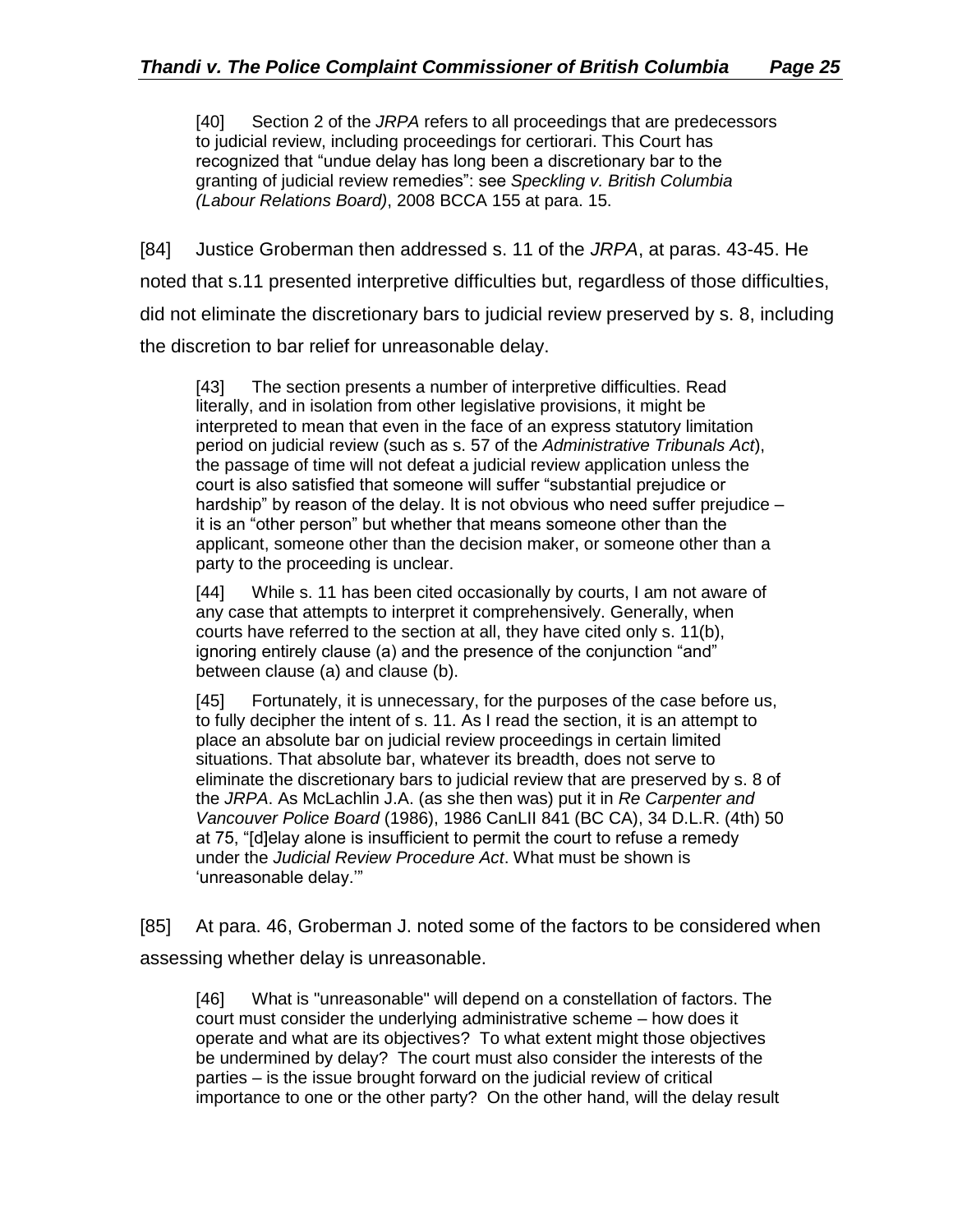in hardship, prejudice, or injustice? Because judicial review is concerned with matters of public law, the effect of proceeding with the judicial review or of terminating it on the proper functioning of an administrative regime must also be considered.

[86] At paras. 59-60, Groberman J. expanded upon the underlying administrative scheme as a factor.

[59] It has been noted that good public administration requires that administrative decisions be made quickly, and that they have finality: *R. v. Monopolies and Mergers Commission ex p. Argyll Group PLC*, [1986] 2 All ER 257, [1986] EWCA Civ. 8; *O'Reilly v. Mackman*, [1983] UKHL 1, [1983] 2 A.C. 237.

[60] This general concern over delay in administrative law is merely a starting point for analysis. A court considering whether it is appropriate for a judicial review application to proceed despite delay must consider the administrative process that is under review. The statutory scheme will be of importance; where the provisions of the statute emphasize the need for decisions to be made quickly, it will be an indication that there should be very limited tolerance for delay. The subject matter of the administrative regime is also of importance; a court must assess whether, from a public administrative standpoint, there will be serious negative consequences if delay is allowed.

[87] The effect of delay in judicial review applications was more recently addressed in *Day v. Organization of Chartered Professional Accountants of British Columbia*, 2018 BCCA 495, at paras.9-13, where Willcock J.A. again confirmed the court has a discretion to dismiss a judicial review application for unreasonable delay.

[88] Even more recently, in *Kawakami v. Brayer*, 2021 BCSC 267, aff'd. 2021 BCCA 413 [*Kawakami*], Justice Ahmad dismissed an application for judicial review of a Small Claims Court settlement conference order on the basis of unreasonable delay. In that case the delay was approximately eight months, which Ahmad J. held was unreasonable and unexplained in the circumstances. She noted in particular that the eight-month delay was inconsistent with the purpose of the *Small Claims Act* being to provide a just, speedy, inexpensive and simple determination of disputes.

[89] Justice Ahmad's decision was upheld on appeal. Groberman J. wrote:

[41] The judge was not, however, prepared to be so lenient with respect to the timing of the petition. Citing *Lowe v. Diebolt*, 2014 BCCA 280, she noted that delay is a discretionary bar to judicial review. She also referred to *Housewise Construction Ltd. v. Whitgift Holdings Ltd.*, 2016 BCSC 2245, and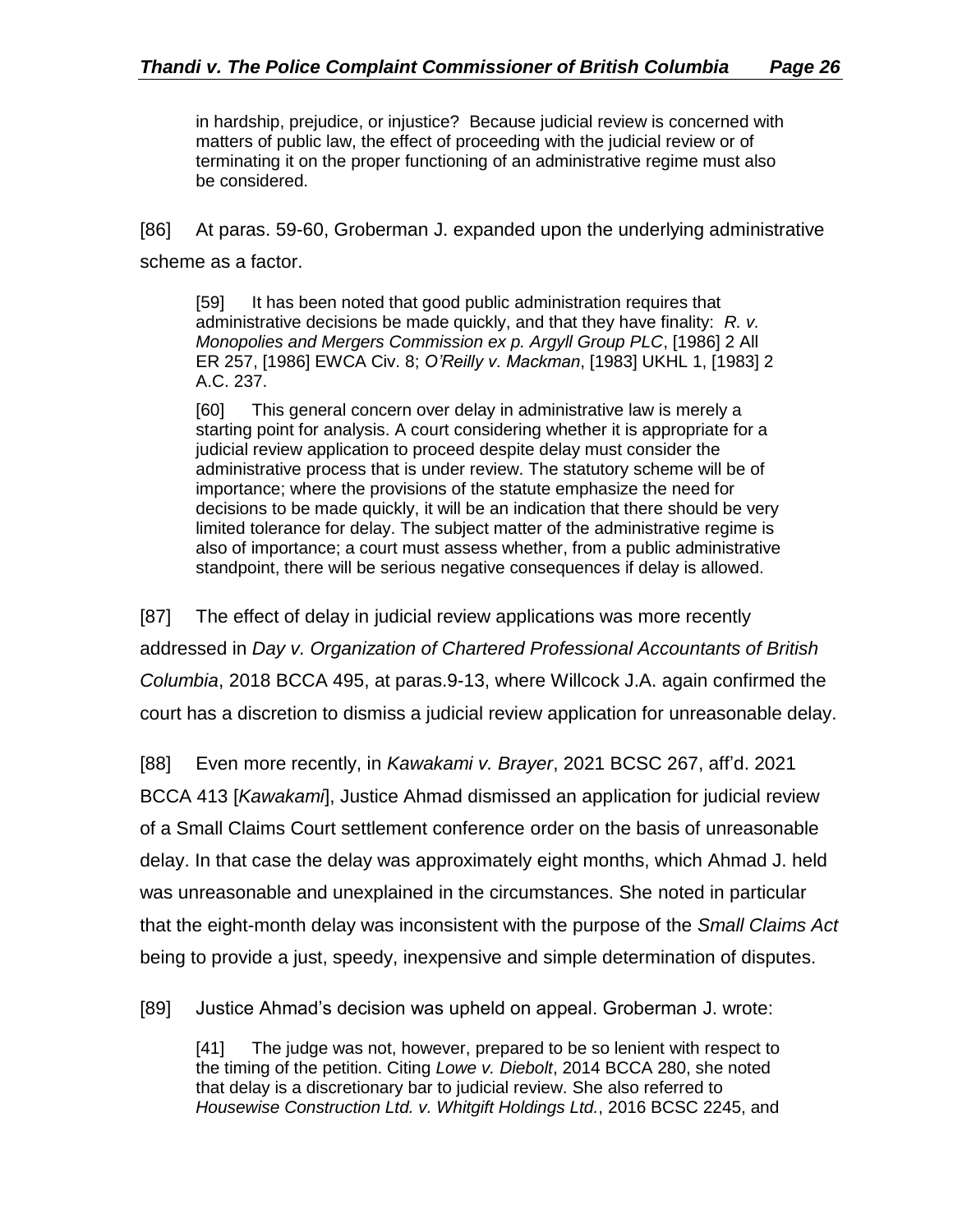*Green v. Bentz*, 2019 BCSC 1603, two decisions that noted that appeals under the *Small Claims Act* must be commenced within 40 days of the judgment appealed from, and suggested that it would be anomalous to allow significantly longer delays for judicial review applications.

[42] While the proceeding in this case was commenced within weeks of the judge's order, it was, as I have indicated, properly characterized as a nullity. The judge, charitably, treated the filing of the amended petition some eight months later as if it commenced a proper judicial review application. As I have indicated, even that document was seriously deficient as an application for judicial review.

[43] The judge found that the delay in bringing the application to the court was not satisfactorily explained, and was prejudicial and antithetical to the purposes of the *Small Claims Act*. I note that many of the critical facts at issue in the litigation date back to 2012 and before, a factor that compounded the seriousness of the delay.

[90] From the foregoing case authorities, it is beyond dispute that I have a discretion to dismiss this application for unreasonable delay. Whether I should exercise that discretion depends on the various factors that have been identified in the authorities as relevant considerations.

## *The length of the delay*

<span id="page-26-0"></span>[91] The time elapsed from the date of the Adjudicator's decision, May 10, 2017, to the filing of the petition for judicial review, April 26, 2018, is slightly in excess of 11 months. I note that delays of less than 11 months have been considered unreasonable in some circumstances, such as in *Lowe* and *Kawakami*. On the other hand, there are many other authorities that have excused delays of much longer duration. The length of the delay is but one of the factors to consider.

#### *The objectives of the underlying administrative scheme*

<span id="page-26-1"></span>[92] An important factor in this matter is the underlying administrative scheme. Part 11 of the *Police Act* contains an extremely detailed and comprehensive administrative scheme for addressing misconduct and complaints related to police officers. It imposes several time limits, including:

a) That a complaint must be made within 12 months (s.79);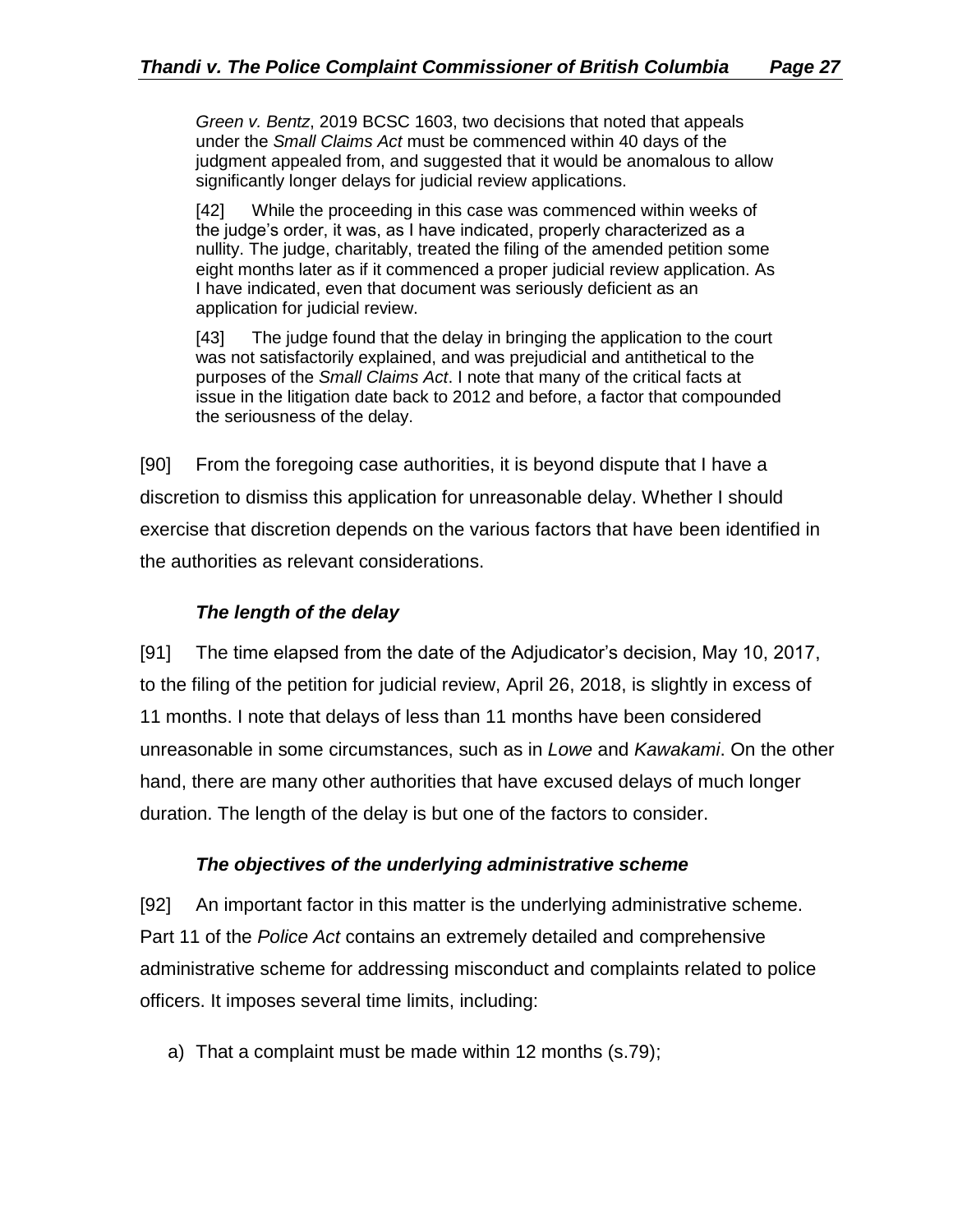- b) That a complaint must be immediately acknowledged and the officer concerned notified (ss. 80 and 81);
- c) The investigating officer must file an initial report within 30 days of the initiation of an investigation and subsequent reports every 20 days (s. 98);
- d) The final report of an investigation must be completed within 6 months, although the time limit can be extended for prescribed reasons (s. 99);
- e) Within 10 business days of receipt of a final report of an investigation, the discipline authority must review the report and give notification of the next steps, including whether there will be a discipline proceeding (s. 112);
- f) A discipline proceeding must be convened within 40 days, although the time limit can be extended for prescribed reasons (s. 118);
- g) Within 10 business days of hearing the evidence and submissions, the discipline authority must render its findings and invite submissions as to disciplinary and corrective measures, which must be delivered within 10 business days of notification (s. 125);
- h) Within 10 business days of receiving submissions, the discipline authority must render its findings on the proposed disciplinary or corrective measures in a "disposition record", although the time limit can be extended for good reasons if not contrary to the public interest (s.128);
- i) Within 10 business days of the disposition record, the discipline authority must provide a report that includes the findings and reasons (s. 133);
- j) A party requesting a public hearing or a review on the record of the discipline authority's report must make a written request within 20 business days of receipt of the report (s. 136);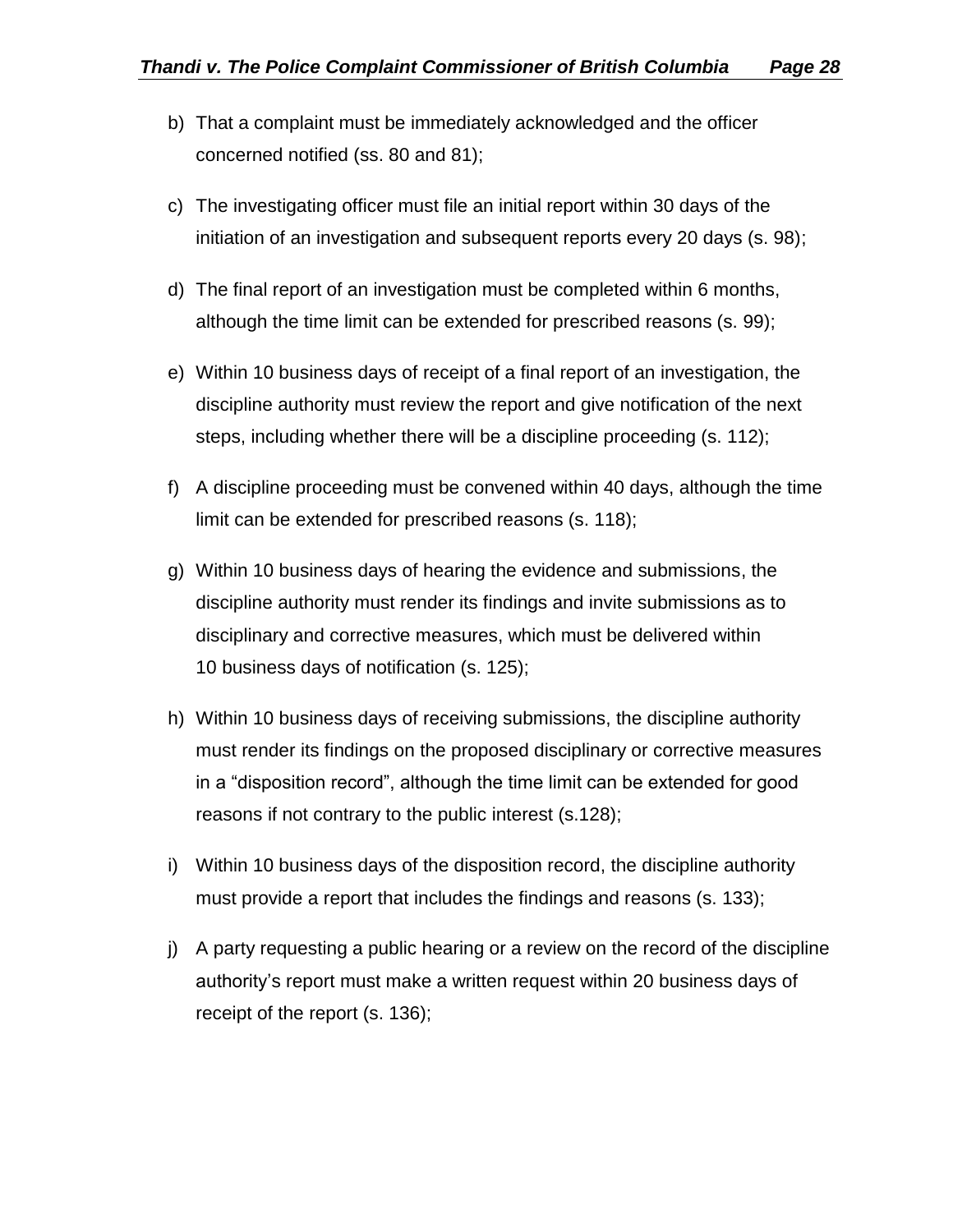- k) A decision on whether to arrange a public hearing or a review on the record must be made within twenty days and notification of the decision must be given within 10 business days (s. 138);
- l) An adjudicator appointed to conduct a public hearing or review on the record must arrange, and set the earliest practicable date or dates for, the public hearing or review on the record (s. 142); and
- m) Within 10 business days of reaching a decision, an adjudicator must provide written reasons for the decision (ss. 141 and 143).

[93] It is apparent from the foregoing that Part 11 of the *Police Act* imposes multiple time limits for addressing allegations of police misconduct and many of those time limits are of very short duration. This illustrates that an important objective of Part 11 of the *Police Act* is that allegations of misconduct be addressed expeditiously with minimal delays. There is good reason for this. Police officers hold positions of authority and trust. It is imperative that allegations of misconduct by a police officer be addressed in a thorough, decisive and timely manner. Delays in the process can erode public trust and confidence.

[94] In *Lowe*, at paras. 61-63, Groberman J. specifically noted that the administrative scheme in the *Police Act* emphasized a need for decisions to be made quickly and signalled a limited tolerance for delay.

[61] The statutory scheme of the *Police Act* emphasizes the need for decisions to be made quickly. There are limitation periods at all phases of the complex complaint procedure, and limited provisions allowing for extensions. Where extensions are granted, they must be justified, and specific grounds for extension are set out. The statute contains a strong privative clause purporting to oust all review of decisions of a retired judge appointed as a disciplinary authority. It would be ironic if such a provision were interpreted as sanctioning lengthier delays than are allowed by provisions that allow for review or appeal, but provide short limitation periods.

[62] The subject matter of the complaint process also argues in favour of limited tolerance for delay. The disciplinary process is designed primarily to discourage inappropriate conduct and to provide corrective measures to ensure that misconduct is not repeated. It is not a punitive regime. In order to be effective, it is essential that corrective and disciplinary measures be implemented within a reasonable period.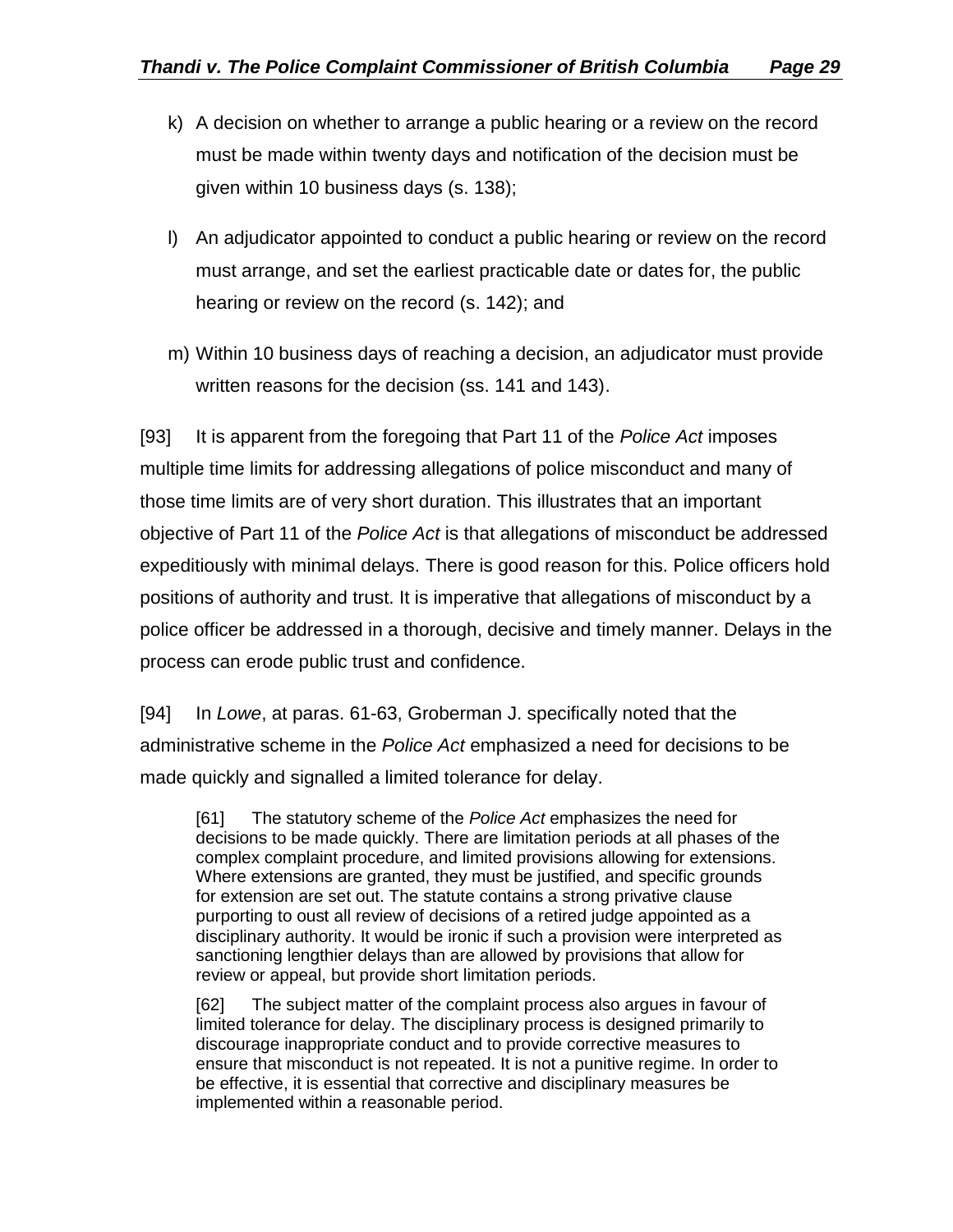[63] Indeed, the need for the disciplinary process to be speedy appears to be uncontroversial…

[95] Given the objective of the administrative scheme in the *Police Act* for misconduct allegations to be addressed swiftly, the 11-month delay by the petitioner is, *prima facie*, unreasonable. The administrative scheme in the *Police Act* weighs heavily in favour of dismissal of the petition for delay.

#### *The importance of the matter to the parties*

<span id="page-29-0"></span>[96] The matter is unquestionably of considerable importance to both parties. The Commissioner's interest is in ensuring qualified, reputable and ethical persons are police officers and in ensuring public trust and confidence in the disciplinary process. The petitioner's interest is in the continuation of his employment, although the petitioner has now withdrawn his request for reinstatement.

#### *Prejudice and Hardship*

<span id="page-29-1"></span>[97] Neither of the parties filed affidavits attesting to any particular prejudice or hardship. Similarly, in their submissions, they did not address prejudice to any significant degree except that the petitioner argued that there was no prejudice to the respondent from any delay.

[98] Notwithstanding the absence of any evidence or significant submissions on the prejudice occasioned by the delay, it is clear that the petitioner will suffer prejudice if his application for judicial review is dismissed. However, this prejudice is mitigated somewhat by the fact that the petitioner has abandoned his request for reinstatement as a police officer. There is no evidence of prejudice to the Commissioner, although erosion of public trust and confidence in the disciplinary process might arguably be prejudicial to the respondent.

#### *Reasons for the Delay*

<span id="page-29-2"></span>[99] In para. 11 of Part 3 of the petition, as set out above, the petitioner pleads that the delay was a result of his medical conditions and the stress and psychological injury occasioned by the respondents handling of the investigation and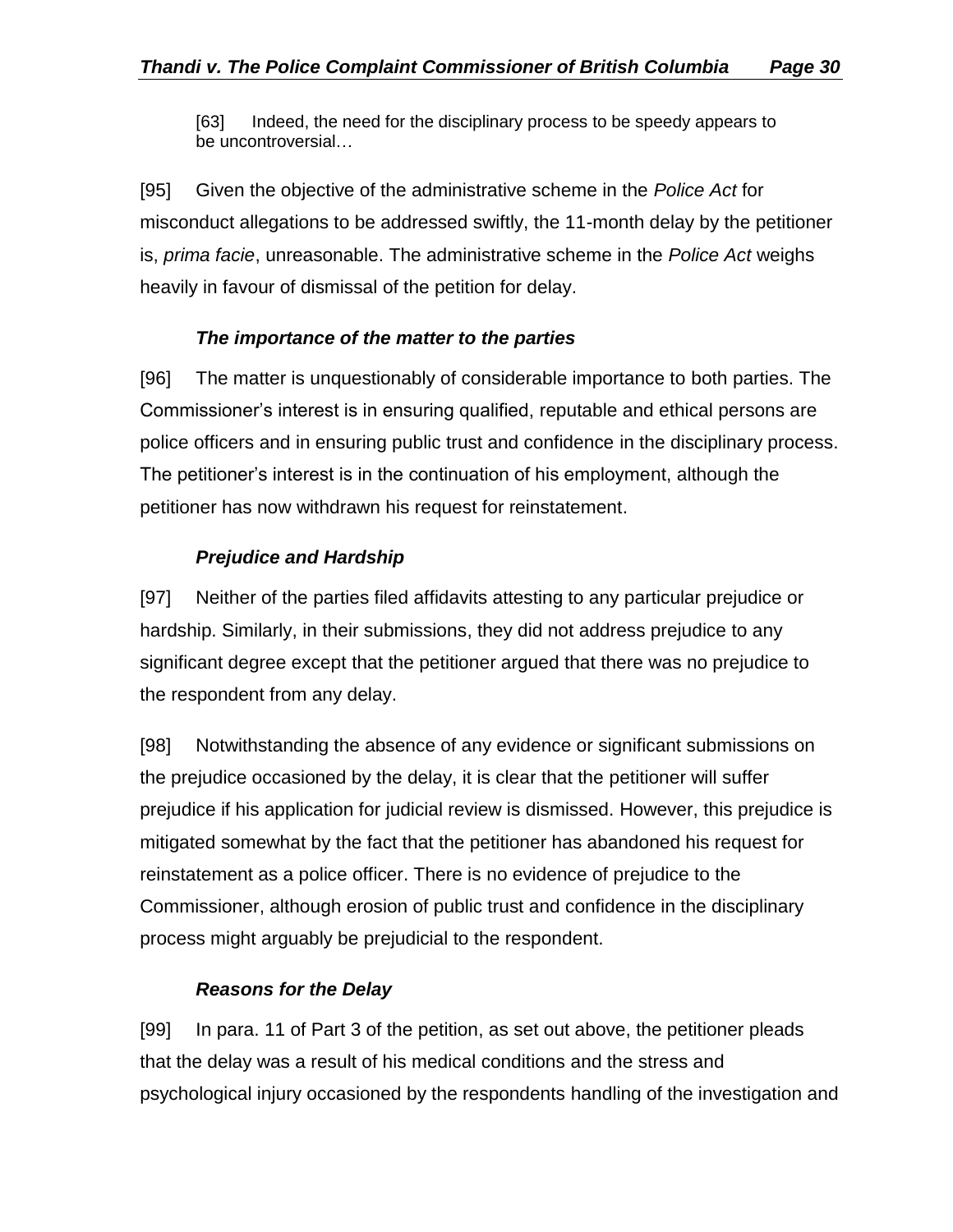prosecution. Notwithstanding this assertion in the petition, there is no affidavit evidence before me attesting to these being the reasons for the delay or to any other reasons for the delay in the filing of the petition.

[100] In submissions before me Mr. Creighton, the petitioner's counsel, sought to explain the delay. He said: that the petitioner was in "very difficult shape" for many months after the hearing; that the petitioner came to him seven or eight months after the decision; and that the petitioner was told he, Mr. Creighton, could only handle the matter on a *pro bono* basis when the time was available as he is a busy trial lawyer.

[101] I am unable to accept any of the purported reasons put forward by Mr. Creighton for the delay. First, it was apparent from the outset that delay was an issue in this matter, as indicated by paras. 9-11 of Part 3 of the petition. The petitioner should have filed proper affidavit evidence fully explaining the delay. The statements of counsel on such an important matter are no substitute for proper evidence.

[102] Second, the reasons put forward by Mr. Creighton are different from those pleaded in the petition. Whereas the petitioner's anxiety, stress and psychiatric injuries were pleaded as the reasons for the delay, Mr. Creighton put forward additional reasons, namely, the petitioner's financial circumstances and his own busy schedule. The inconsistency does not engender confidence in the professed reasons for delay.

[103] Third, it is not apparent to me how Mr. Creighton could know the petitioner was in "very difficult shape" for many months after the hearing when he also said that the petitioner did not come to see him until seven or eight months after the adjudicator's decision was rendered.

[104] Fourth, I am also unclear on what is meant by the phrase "very difficult shape". That could be a reference to the petitioner's mental health or to his financial circumstances or to both or to neither. If it was intended to be a reference to the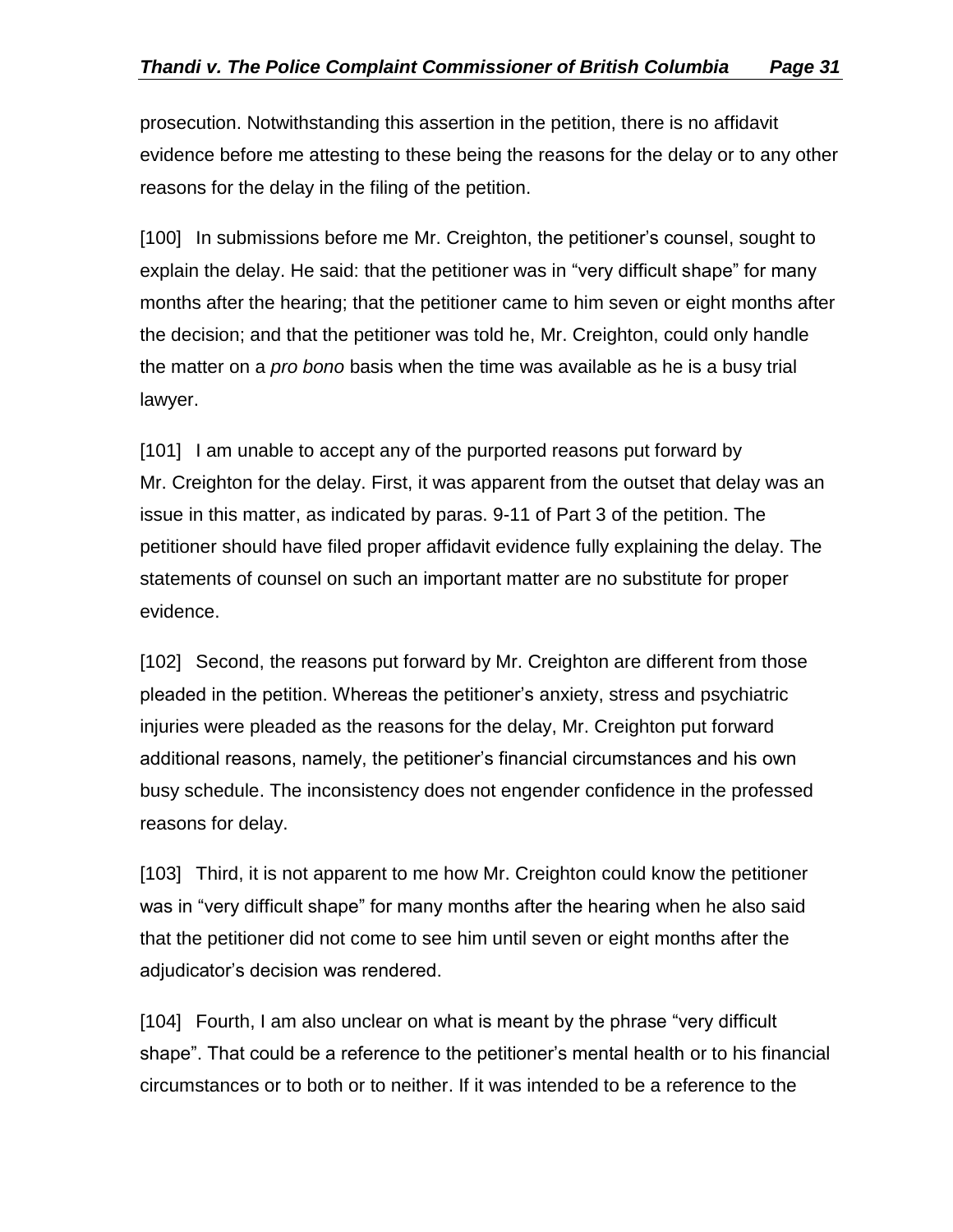petitioner's mental health, then a proper opinion from a medical expert should have been tendered by way of an affidavit.

[105] Finally, I am not satisfied that the fact this matter is being handled by Mr. Creighton on a *pro bono* basis ought to be a relevant consideration and neither is the fact that Mr. Creighton is a busy trial lawyer.

[106] In my view, the 11-month delay in the filing of the petition for judicial review is wholly unexplained.

## **Conclusions on Delay**

<span id="page-31-0"></span>[107] Considering all of the various factors above, I am satisfied that the petition should be dismissed for unreasonable delay. The scheme of the *Police Act* and the nature of the allegations are significant considerations leading to this result. There is a strong public interest in ensuring that police misconduct is addressed in a decisive and timely manner. The other significant consideration leading to the dismissal of the petition is the fact that the 11-month delay is unexplained.

[108] Notwithstanding that the petition is to be dismissed for unreasonable delay, I intend to briefly address the merits of the petition.

## <span id="page-31-1"></span>**What is the standard of review?**

[109] The petitioner, in his written submissions, did not address the standard of review except in relation to procedural fairness, which is an issue that was not pleaded and that I have therefore refused to consider. At the hearing before me, when specifically asked to address the standard of review, the petitioner's counsel advised that the standard was correctness except in relation to the assessment of Dr. Ancill's evidence which was to be reviewed to a standard of reasonableness.

[110] The respondent submits that the appropriate standard of review is reasonableness.

[111] I am of the opinion that the respondent is correct and the standard of review is reasonableness.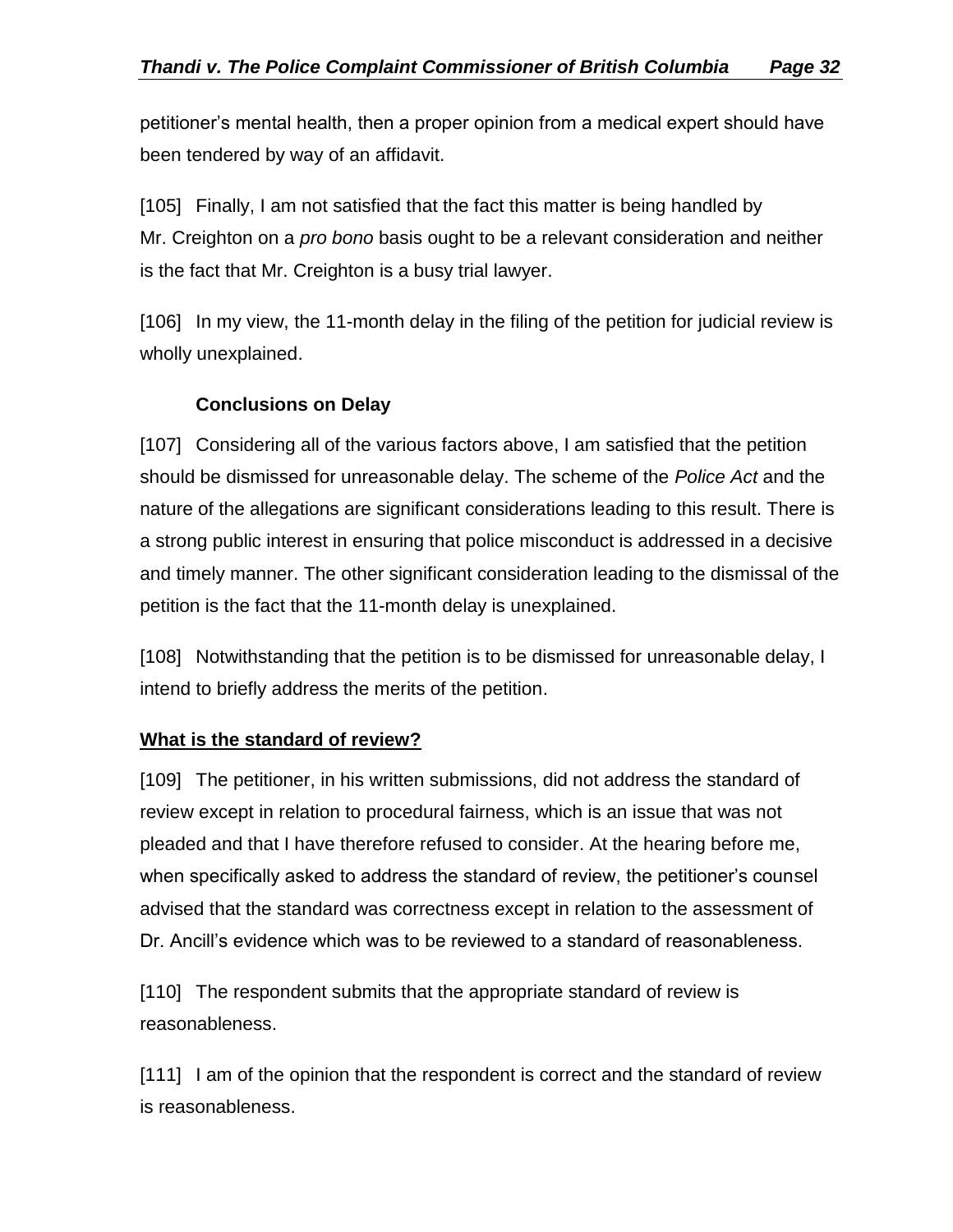[112] Section 154(2) of the *Police Act* provides that the decision of an adjudicator is final and conclusive and not open to question or review.

**154**(1) An adjudicator has exclusive jurisdiction to inquire into, hear and determine all matters and questions of fact and law arising or required to be determined in respect of a public hearing or review on the record, and to make any order the adjudicator is permitted under this Division to make.

(2) A decision of an adjudicator in a review proceeding under section 141 [*review on the record*] is final and conclusive and is not open to question or review in any court.

…

[113] In *Canada (Minister of Citizenship and Immigration) v. Vavilov*, 2019 S.C.C. 65 [*Vavilov*], the Supreme Court of Canada established a new framework for judicial review. Under that framework it is presumed that the standard of review of an administrative decision is one of reasonableness. (paras. 23-25) There are five exceptions to this presumption, namely:

- a) Where the legislature has expressly provided a different standard of review (paras. 34-35);
- b) Where the legislature has provided a statutory right of appeal (paras. 36-52);
- c) Where the legal question in issue concerns constitutional questions (paras. 53-57),
- d) Where the issue concerns general questions of law of central importance to the legal system as a whole (paras. 58-62), or
- e) Where the issue concerns questions regarding the jurisdictional boundaries between two or more administrative bodies (paras. 63-64).

[114] In my view, none of the exceptions in *Vavilov* apply. It follows that the decision of the adjudicator is to be reviewed to a standard of reasonableness, not correctness.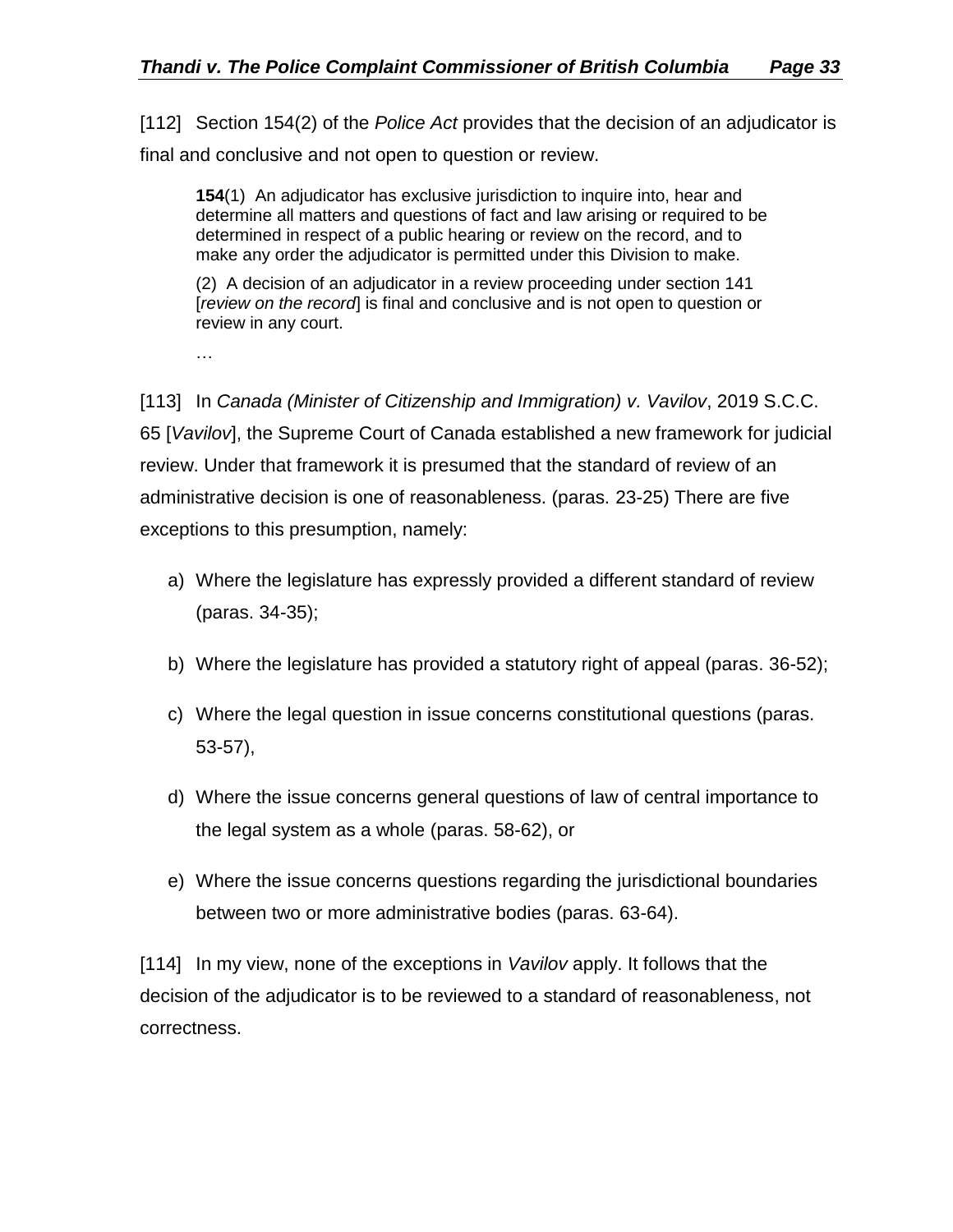[115] The standard of reasonableness requires the court to focus on whether the applicant has demonstrated the decision is unreasonable. The court is not to determine how it would have decided the matter at first instance or to substitute its decision for that of the administrative decision maker. The court is to respect administrative decision makers and their specialized expertise: *Vavilov*, para. 75.

[116] The reasonableness review begins with the reasons of the administrative decision maker. Those reasons are not to be assessed against a standard of perfection: *Vavilov*, para. 91. A reasonable decision is one that is justified, transparent and intelligible. Put differently, a reasonable decision is internally coherent, based on a rational chain of analysis and is justified in relation to the facts and law: *Vavilov*, paras. 84-85. The court is to consider both the reasoning process and the outcome of the decision: *Vavilov*, para. 87. The outcome must be justified by the reasons: *Vavilov*, para. 86.

[117] A reviewing court is not to interfere with the factual findings of an administrative decision maker by reweighing or reassessing the evidence, except in exceptional circumstances. The reasonableness of a decision may, however, be jeopardized where the decision maker has fundamentally misapprehended or failed to account for the evidence before it: *Vavilov*, paras. 125-126.

#### <span id="page-33-0"></span>**Was the Adjudicator's treatment of the evidence of Dr. Ancill in error or unreasonable?**

[118] The keystone of the petitioner's submissions before the discipline authority, before the adjudicator and before this court is that there was a nexus between the acts of misconduct and the petitioner's mental illnesses. The petitioner submits that the evidence of Dr. Ancill was to the effect that the various acts of misconduct were all as a result of his mental disabilities. This is reflected in the following paragraph taken from the petitioner's written argument.

The evidence given by the Petitioner's psychiatrist, whose expertise was endorsed by the Discipline Authority, was that his actions in the benefit fraud, the breaking of the no-contact order, the searching of the police database and the charges of deceit that came with that were all as a result of his mental disabilities. Further the Petitioner's psychiatrist gave evidence that the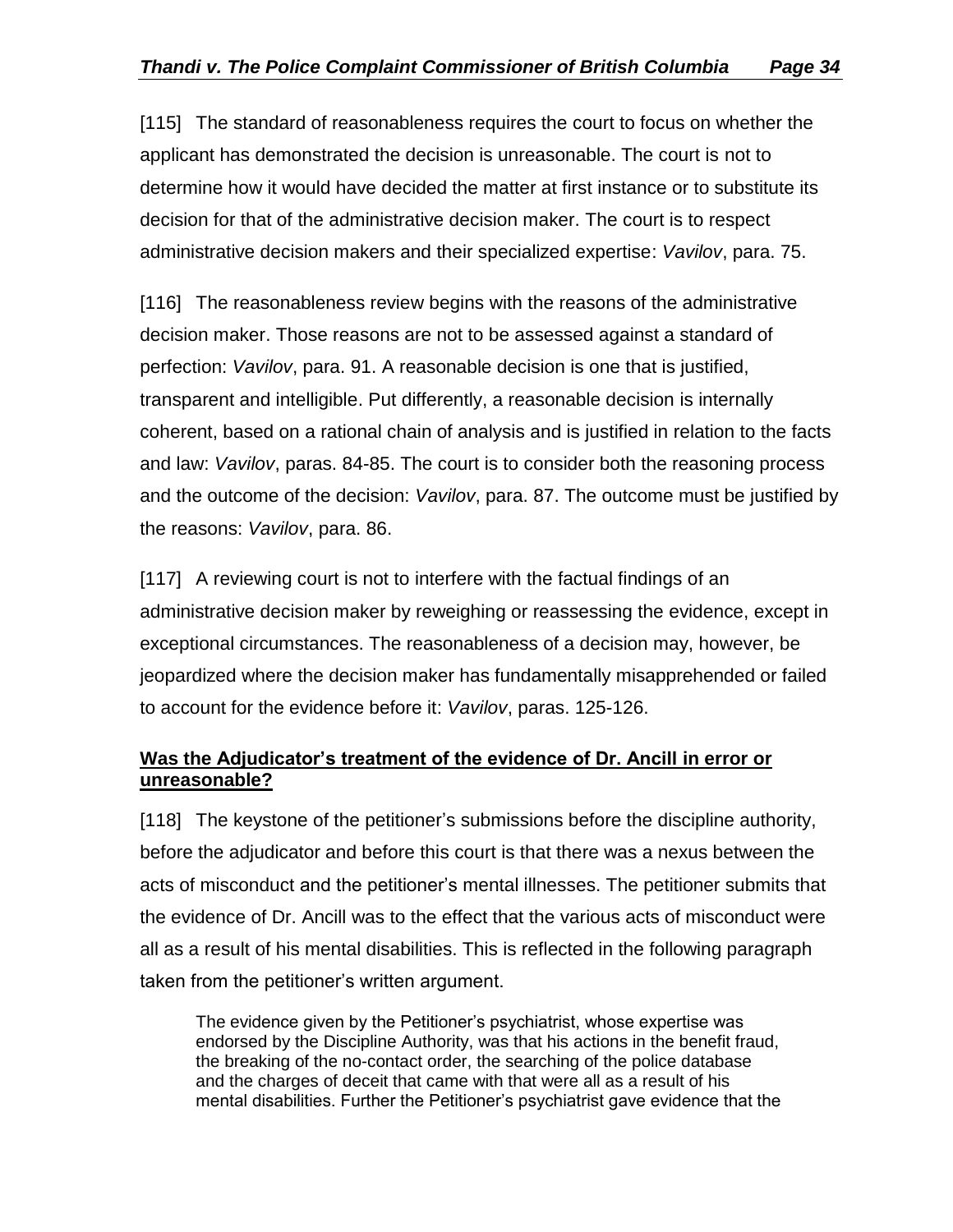Petitioner also suffers from OCD and that the OCD and Bipolar II Disorder are comorbid, making each worse.

[119] In essence, the petitioner submits that the Discipline Authority and the Adjudicator fundamentally misapprehended or failed to account for the evidence of Dr. Ancill. At para. 143 of his written submissions, the petitioner lists the various errors that are alleged to have been made by the Adjudicator.

143. In making the above determinations the Adjudicator erred in discretion by basing his decision on erroneous findings of fact, made contrary to and unsupported by the following evidence:

a. The uncontradicted evidence of Dr. Ancill, a psychiatrist who has qualified as an expert in numerous court proceedings, was that the Plaintiff was suffering from a hypomanic episode at the time of the fraud.

b. The uncontradicted evidence provided by the expert psychiatrist and the definition of Bipolar II in the DSM V that people who are in a hypomanic state have impaired judgment due to frontal lobe dysfunction.

c. Dr. Ancill's uncontradicted evidence that it was his opinion that the Plaintiff never intended to commit the fraud but that his judgment was impaired at the time he made to decision to put the woman on his benefit plan and this would have been related to an 'abnormal mood'.

d. Dr. Ancill's evidence that without the 'behaviour consequences' of Bipolar II it can be difficult to detect a hypomanic episode and as he was not aware of these consequences, his 'contemporaneous records' are not reliable.

e. Dr. Ancill's evidence that had he been aware of the circumstances of the Petitioner's behaviour during 2013 he would have concluded that [t]his was evidence of an elated mood caused by his Bipolar II mood disorder.

f. Dr. Ancill's evidence as to the comorbidity of the Bipolar II and the OCD was that with a relapse of the mood disorder symptoms and "then you would expect to find a worsening of the OCD". At the time the fraud was committed the Petitioner's judgment was impaired due to the Bipolar II, then his OCD became worse and created the compulsion that lead to his breaking the no contact orders. Dr. Ancill gave evidence, that he had warned the Discipline Authority prior to the issuance of the 'no contact orders' that the Petitioner would not be able to keep them due to the 'irresistible compulsion' of his OCD.

144. The Adjudicator ignored the clear and uncontradicted expert evidence that the Petitioner was acting with impaired judgment as a result of his mental illness when he committed the fraud. In so doing, the Adjudicator made a determination that contracted the expert evidence resulting in a patently unreasonable result which was improper and discriminatory.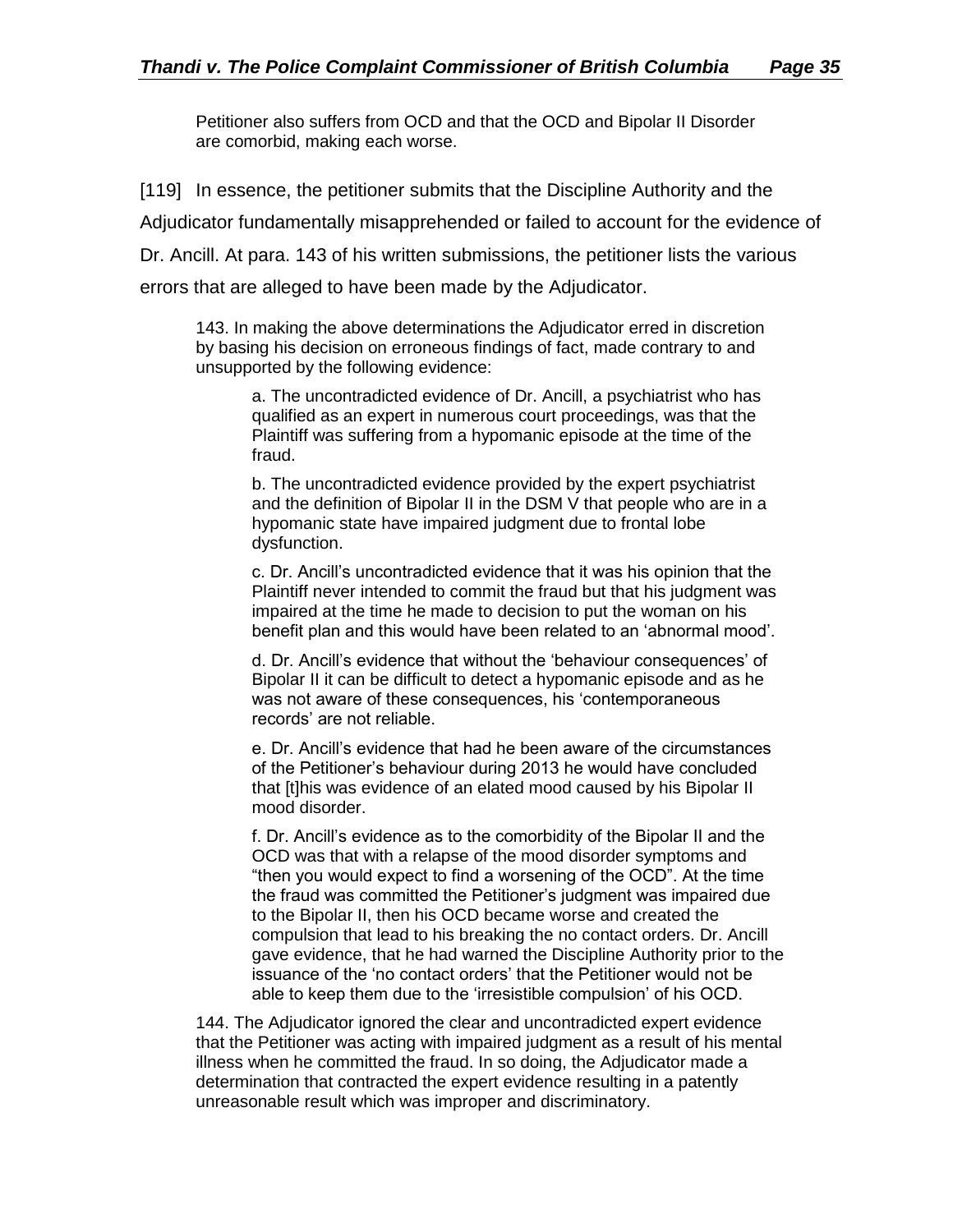[120] I note that the petitioner, at times, tends to conflate the acts of misconduct and overgeneralizes the impacts of the petitioner's mental illness. I intend to address the alleged errors of the Adjudicator in the treatment of Dr. Ancill's evidence under the rubric of the various acts of misconduct, as the Adjudicator did.

## *In Relation to the Fraud*

<span id="page-35-0"></span>[121] The petitioner submits that Dr. Ancill opined that the Petitioner was suffering from a hypomanic episode at the time of the fraud that impaired his judgment. Both the Discipline Authority and the Adjudicator rejected this submission on the basis that Dr. Ancill's evidence was speculative and inconsistent with his contemporary reports.

[122] The Discipline Authority addressed Dr. Ancill's evidence of the petitioner's state of mind at the time of the fraud and quoted from the most relevant parts of that evidence at paras. 106-107, as follows:

106. Counsel for Cst. Thandi asked Dr. Ancill for his observations about Cst. Thandi putting [R.S.] on his benefits: his OCD would have kicked in and driven him to think he must do this. However, his records show that he did see him several times during this period and provided consistent opinions that he was in remission and was fit for duty (lines 1598 to 1625):

DC: Umm, now, Dr. Ancill, umm, the, umm, issue which lead to, umm, Constable Thandi's suspension, umm, was, ah, his decision to put, umm, [R.S.], ah, on his benefits package, umm, have you, umm, have you reviewed, ah, ah, that issue and do you have observations in relation to, umm, what if any part his conditions played ah, in, ah. making that decision?

RA: I, l don't think l saw him at the time he did this so --

DC: Right.

RA: -- I'm, I'm going to speculate but hopefully in a least informed way.

DC: Right.

RA: Given the fact that he stopped his meds and even without that --

DC: Mm-hmm.

RA: - umm, and sorry, from talking to Rob and so I'm trying to piece together it's likely he went into a period of an elevated mood and thought this was a good idea. His OCD then kicks in and he really kind of gets I must do this I must do this and the fact is he didn't even have insight that he shouldn't do it or it's silly or whatever it I think I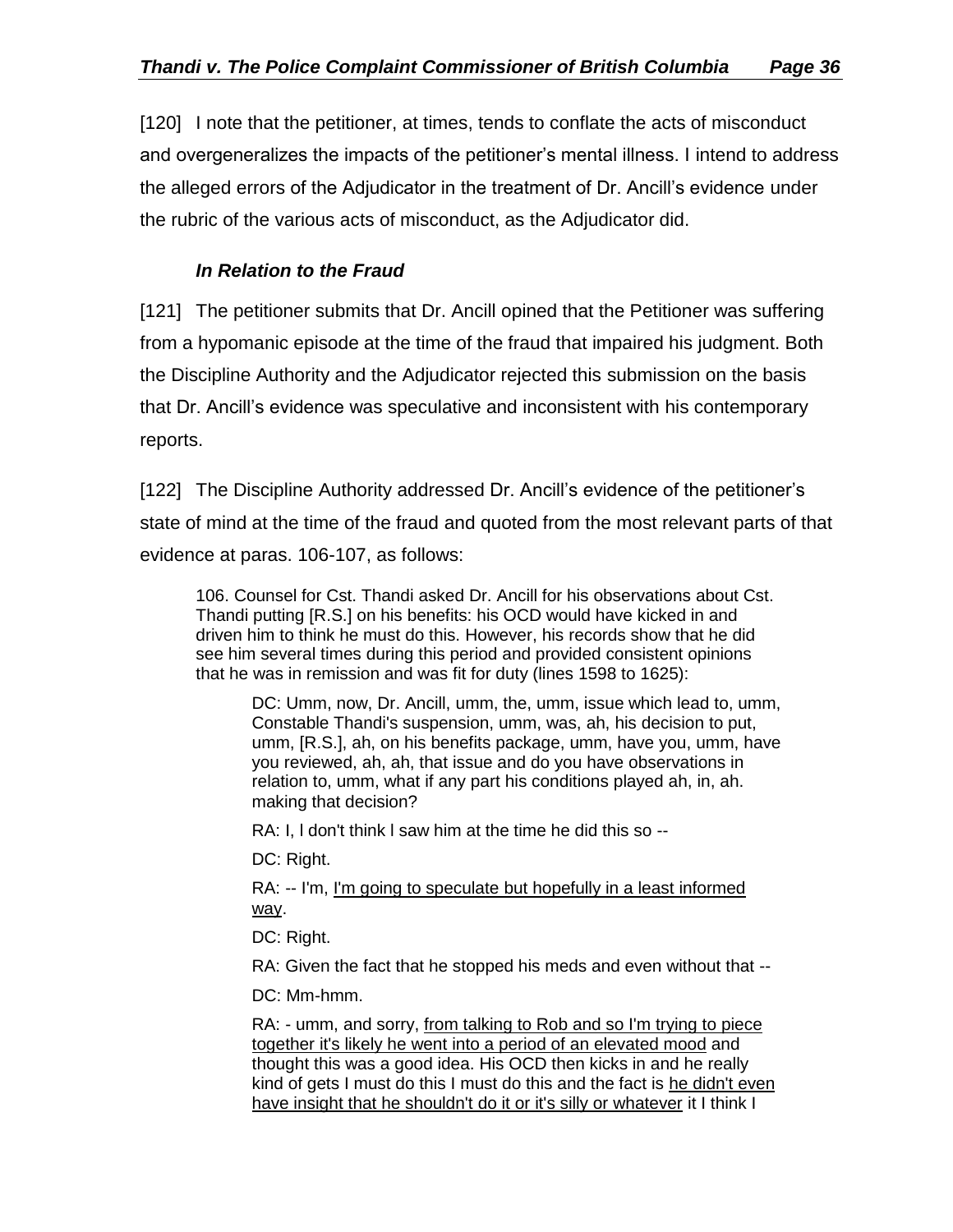would even, some kind of analogy would be surfing at Big White and we're just going with it in fact if someone stands in front of the wave and says stop straight over him, I think his judgment was impaired and it seemed like a good a good idea at the time. l have never felt and in talking to Rob on many occasions I have never felt, umm, that he was trying to defraud anybody he's never explained it in that way and it's it's almost I think he's always felt it was seemed like a good idea at the time the right thing to do for someone he felt he loved and was in love with him. I think the fact that in reality that might have been different strongly suggest that, ah, this was probably related to abnormal mood.

107. He gave the following answer during cross-examination on his opinion (lines 2149 to 2159):

JW: You've provided a an opinion that, umm, Constable Thandi's judgment was impaired at the time that he placed [R.S.] on his benefits package'!

RA: I've said that's my that's a speculation an informed speculation I wasn't there I didn't speak to him that day, ah, with great respect neither did you, I mean we're all kind of speculating to some extent, umm, but it's certainly again taking a longitudinal view of things it it's consistent with, ah, what I believe has been going on in his mental state over the last ten years. Could it be something else sure it could be something else but I'm sitting here as his psychiatrist and you're asking me to make an comment I can give you my best I would like to say it's better than guess but my informed speculation that's the phrase I'm choosing to use. But that is certainly, umm, a (U/I) explanation.

(Emphasis added.)

[123] At paras. 85-87 and 90-100, the Discipline Authority also addressed, in detail, Dr. Ancill's reports to Dr. Chan which were prepared after various sessions with the petitioner. In these reports Dr. Ancill recorded his observations of the petitioner and his mental state. Critically, on January 18, 2013, the month that the petitioner applied to add R.S. to his medical benefits plans, Dr. Ancill wrote:

I saw Rob again today after quite a break but he is doing well and has clearly entered a sustained remission and is coping with work well."

[124] In his March 21, 2013 letter to Dr. Chan, Dr. Ancill reported that the petitioner had been involved in a motor vehicle accident on February 25 and injured his neck and back. Concerning the petitioner's psychological state, Dr. Ancill wrote:

His mental state is good and he is psychiatrically fit but did feel a bit depressed after the accident but that quickly resolved.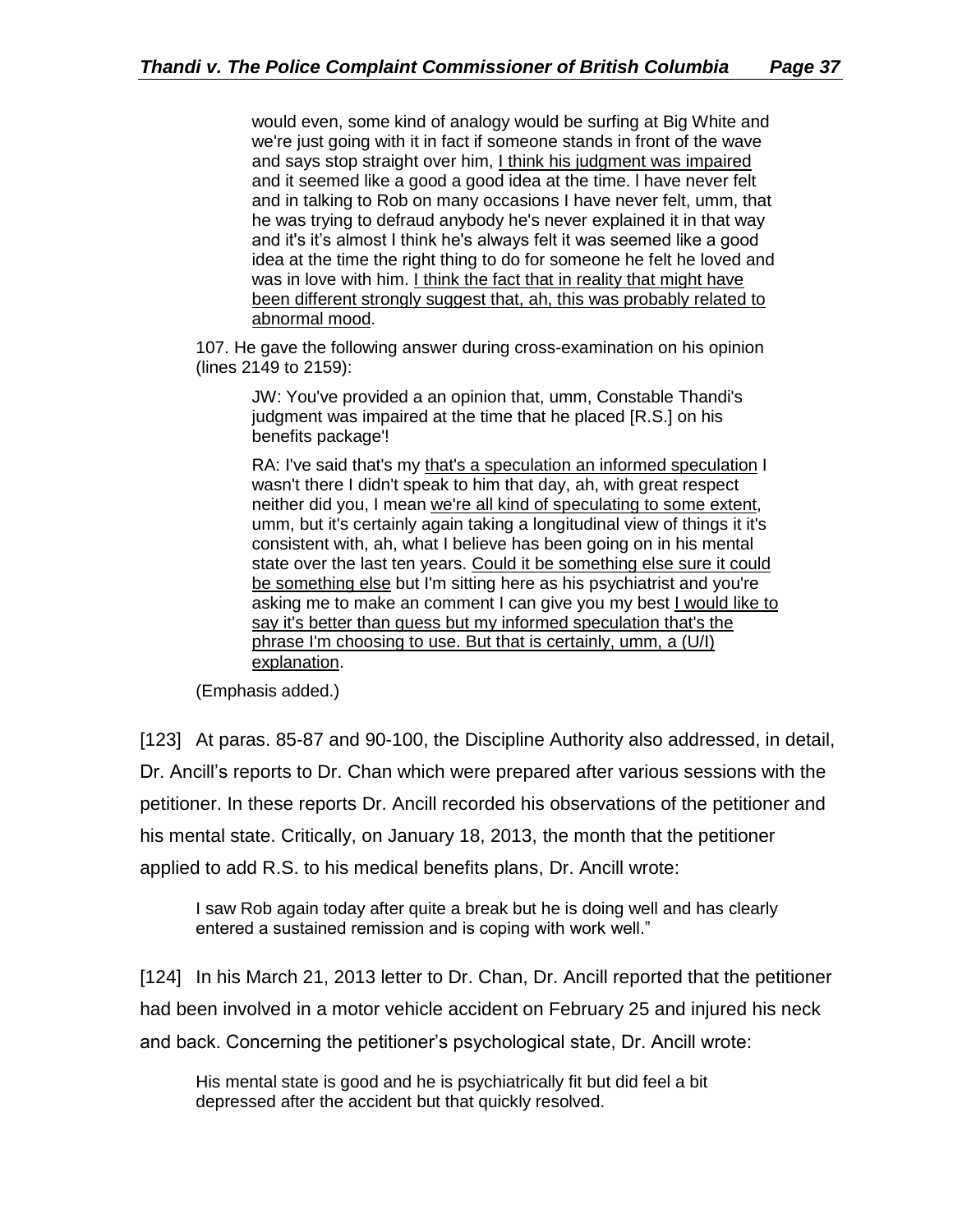[125] The Discipline Authority, at para. 108, placed greater weight on Dr. Ancill's contemporary reports to Dr. Chan than on his evidence at trial, which evidence was characterized as "somewhat speculative" and "retrospective".

108. I place more weight on Dr. Ancill's comments made contemporaneously in his reports, referenced above, than his somewhat speculative, retrospective view expressed in his evidence. He clearly was seeing Cst. Thandi at the time that the frauds were being committed, and opined that he was well at the time.

[126] An additional factor leading the Discipline Authority to place more weight on Dr. Ancill's contemporary reports was the report of Dr. Buchanan dated April 17, 2013 which was determined to be confirmatory of Dr. Ancill's contemporaneous assessments.

88. On April 17, 2013, Cst. Thandi was sent for an IME with Dr. Buchanan (Exhibit #9). This occurred after staff at the Department found a flashdrive in Cst. Thandi 's work computer, which contained notes which some members thought was a suicide note. Cst. Thandi 's evidence was that the document was merely ruminations written in 2011. Dr. Ancill had encouraged him to write down these ruminations to help him deal with them. Cst. Thandi said this incident made him feel depressed. Dr. Buchanan spent four hours with Cst. Thandi. Dr. Buchanan's report to the employer included these findings:

#### **Clinometrics**

The HDL-32 was administered with a score of 15/32. There was no need to administer any depressive scales as he is asymptomatic. He is not describing any other anxiety disorders. His performance on the YBOCS Scale for OCD is nonclinical at this time.

#### **Mental Status Examination**

On the Mental Status Examination Constable Rob Thandi is a very approachable man who looks like he has been lifting weights for many years. He has a fine tremor in his right hand at times. He does not appear depressed or anxious. He is friendly, talkative, articulate. Thought form is normal. Thought content did not reveal any phobias, anxiety disorders such as PTSD, SAD, panic attacks or GAD. There is a strong history of Obsessive Compulsive Disorder in the past. He has been asymptomatic for the last five years.

#### **Opinion**

As an employer requested IME no diagnostic information is provided.

There is no evidence that medical condition #1 has been active since 2008.

There is no evidence that condition #2 has been active since 2011.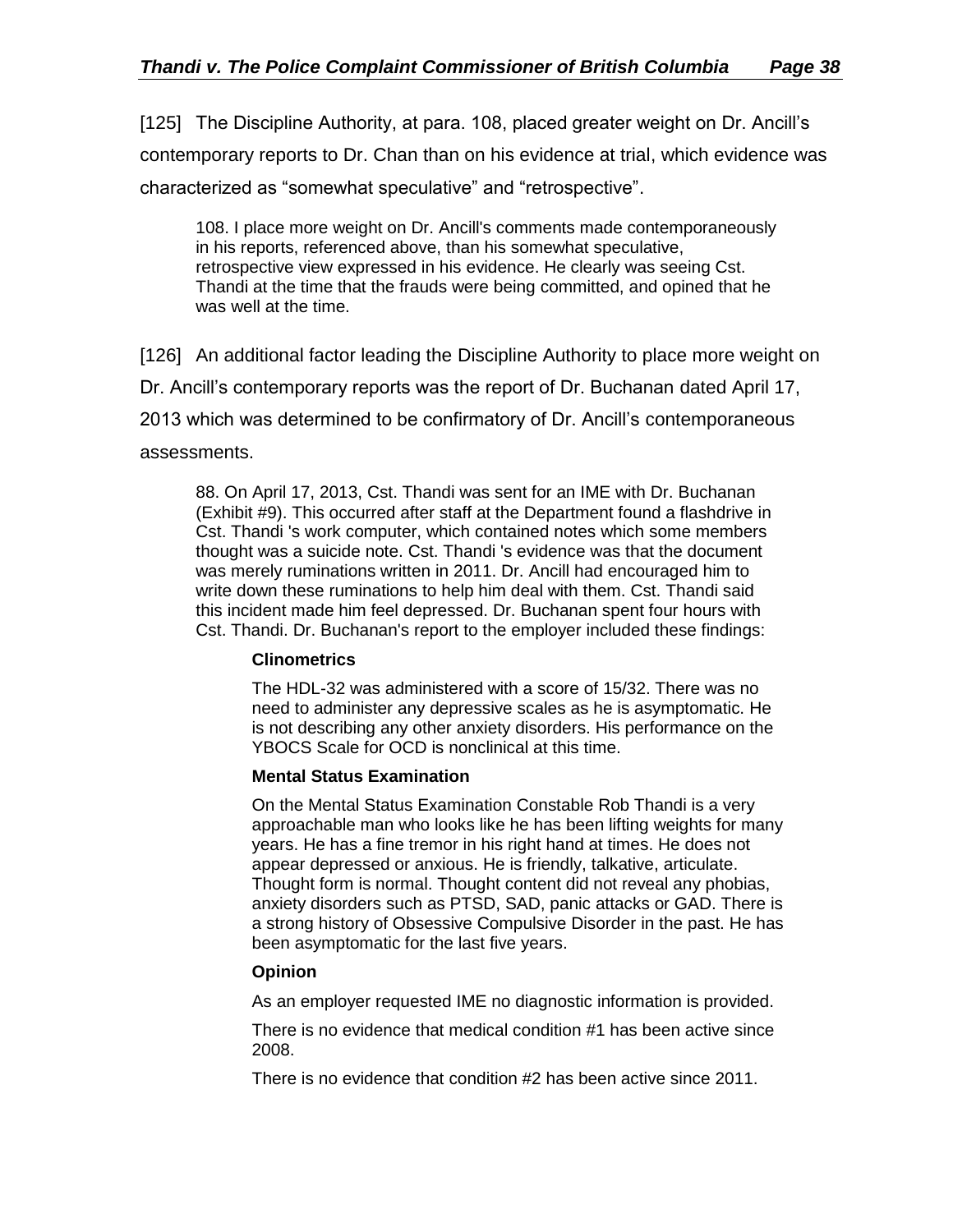There has been no change in the treatment for these conditions since 2008.

There is no need for any current changes in the treatment at this time.

Ongoing follow-up with Dr. Ancell is recommended at every 4-6 months.

There is no evidence of any suicidal risk at this time.

There are no medical restrictions or limitations, but a patient with these two conditions may need occasional (3-4 times a year) one day off to deal with fatigue and the beginning of depressed mood.

The current leave from work following an accident is not due to mental disorders. Should the condition #2 reappear despite good treatment, the employer may note mistakes, problems focusing on work and more absenteeism. I do not believe that condition #1 will reappear in the future as long as treatment continues.

[127] The Adjudicator reviewed the above evidence and also quoted from portions

of it. At para. 14, the Adjudicator noted that Dr. Ancill concluded "in a 'speculative'

way" that the petitioner's judgment was impaired.

14. Dr. Ancill, when responding to this, said he was "speculating" though in an "informed way". He did not concede or agree that T was "compelled". What he concluded in a "speculative" way was that T's "judgment was impaired".

[128] At para. 16, the Adjudicator wrote that there was ample evidence supporting the conclusions of the Discipline Authority.

16. There is ample evidence to support the DA's conclusion that this exchange amounted to little more than a "speculative, retrospective view." The DA was more persuaded by Dr. Ancill's contemporaneous notes of meetings with T at the relevant times, which suggested T was doing well with no mention of an elevated mood. The DA also noted a report by Dr. Allan Buchanan, an occupational psychiatrist employed by the APD, that at the relevant times, T was employable as a police officer with certain accommodations. Dr. Ancill agreed with this conclusion.

[129] At para. 17, the Adjudicator further noted that the petitioner's alleged poor choices were not limited to the times he was off his medications.

17. It is clear from the evidence and submissions that [the petitioner's] decision to pursue [R.S.] was made at a time when he was on his medications (early 2012), and equally clear that he was not taking them when he applied to add her to his benefits (2013). His "poor choices" were not confined to periods of non-medication.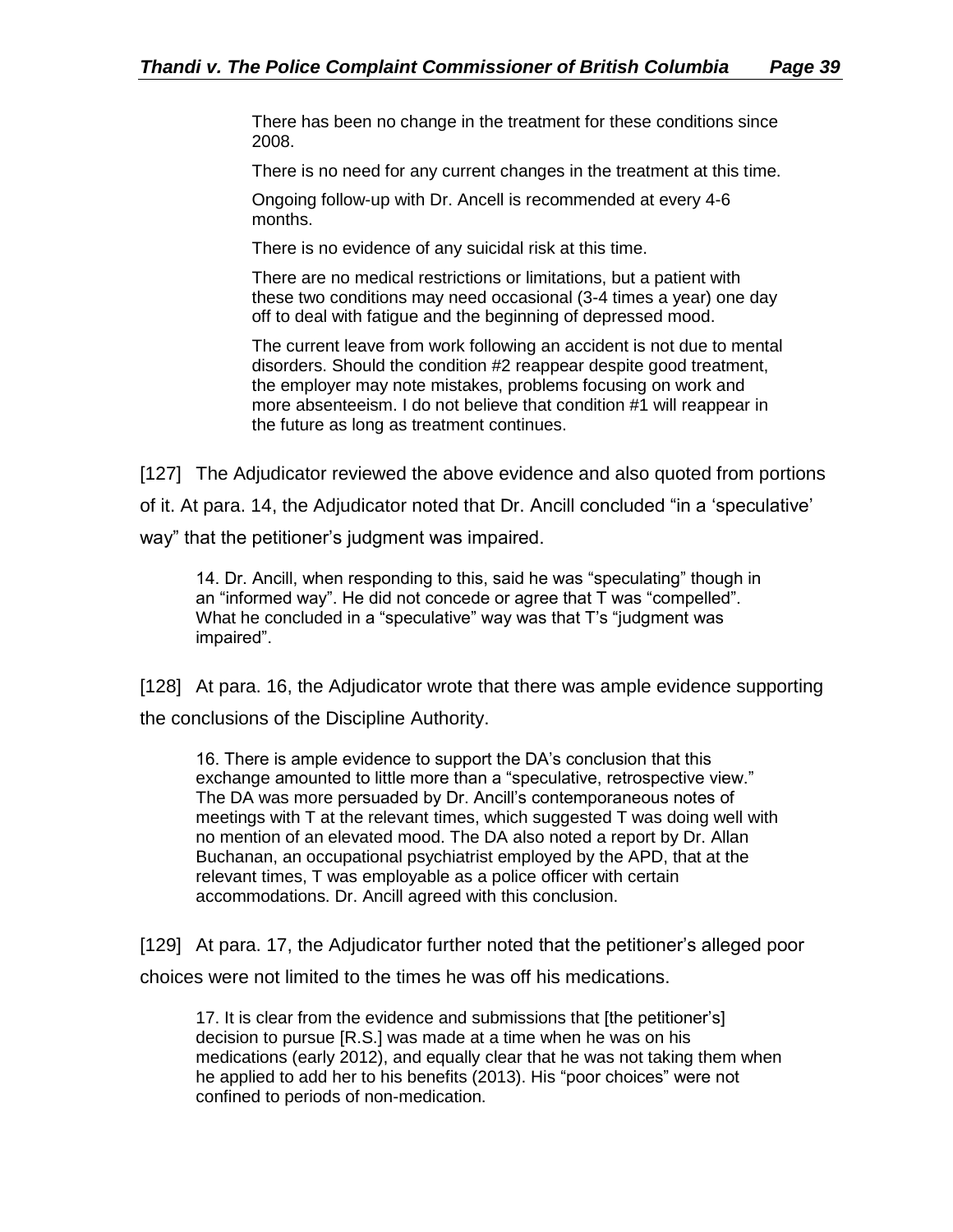[130] In my view, the decision of the Adjudicator, confirming the decision of the Discipline Authority, was reasonable.

[131] Dr. Ancill's evidence was not particularly compelling. He himself qualified the opinion. He characterized it as "speculative" and later as "informed speculation". He acknowledged that it may not have been the mental illnesses at work when he said "sure it could have been something else". He even suggested that his opinion was little more than a guess when he said "I would like to say it's better than a guess". Given the ambiguous expression of Dr. Ancill's opinion it was not unreasonable for the Adjudicator to consider, and to prefer, other evidence, including the contemporaneous reports of Dr. Ancill and the report of Dr. Buchanan.

## *In Relation to Failure to Report No Contact Breaches and Deceit*

<span id="page-39-0"></span>[132] As set out above, the Discipline Authority determined that the petitioner's breaches of the no contact orders were due to "irresistible compulsion" but not the failure to report those breaches. The Adjudicator addressed the failures to report at paras. 23-24 and determined that there was no evidence that could have led the Discipline Authority to decide otherwise.

23. T was questioned on this issue by the DA, by his lawyer and by the presenting lawyer, excusing his failure to report on the basis that he "didn't know what to do". He said he "wasn't sure what to do so I just didn't do anything… I felt bad about doing it, I felt horrible about doing it… in crisis at the time". When questioned by the DA as to why he did not report breaches, he did say his mind was "taking a blender", that rational decisions were difficult for him, but then said that he did not want to get into trouble which would occur if he reported the breaches.

24. There was nothing proffered on this issue that could have led the DA to conclude that his OCD compelled him to act the way he did.

[133] I was not referred to any part of the evidence of Dr. Ancill where he addressed the petitioner's failure to report the breaches of the no contact orders. My own review of the transcript of Dr. Ancill's evidence, also failed to disclose any evidence from him of a nexus between the petitioner's mental illnesses and his failure to report the breaches. Dr. Ancill testified that the petitioner's mental illnesses would prevent him from complying with the no contact orders, which evidence was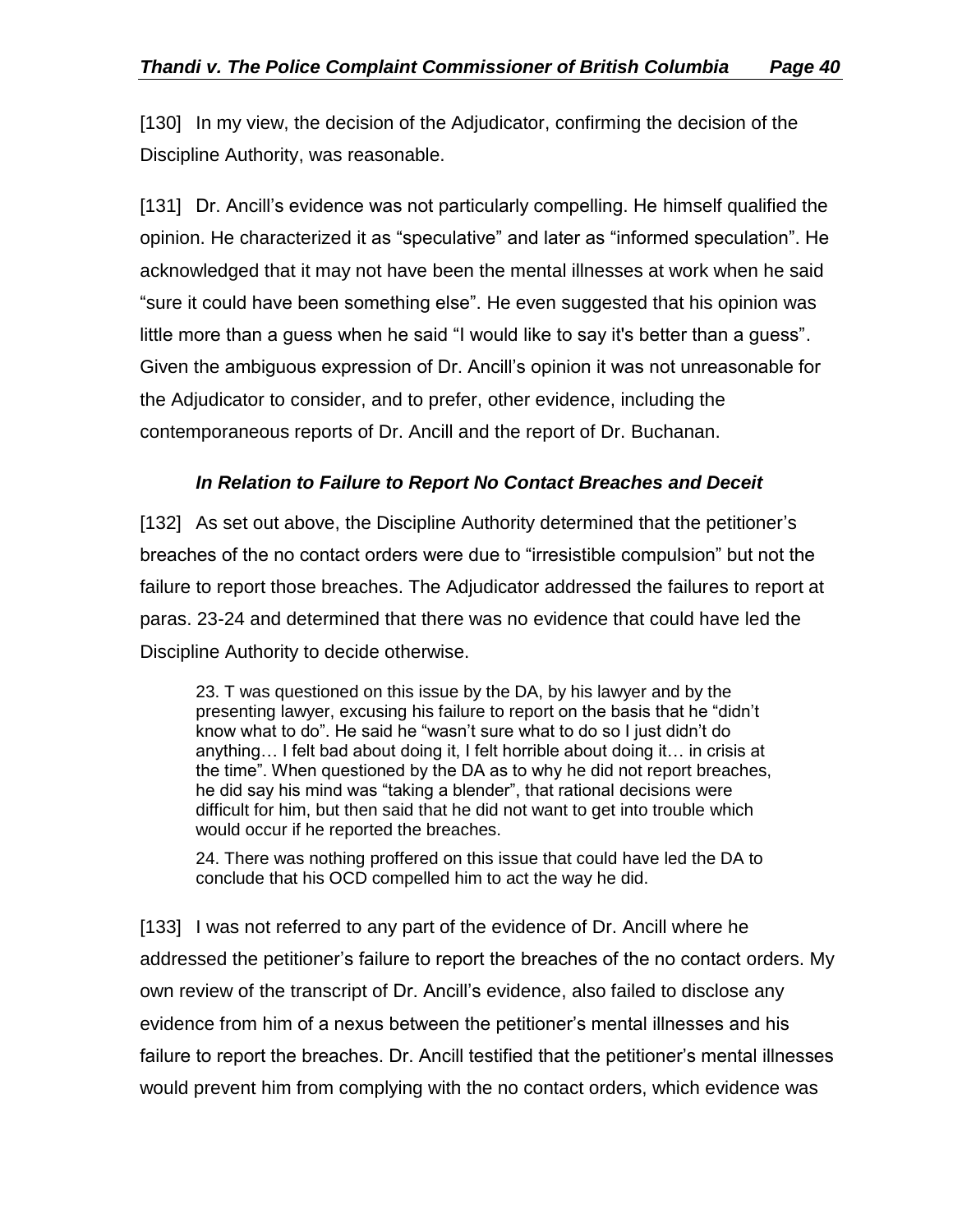accepted, but he never opined that the mental illnesses would prevent or impede the petitioner from reporting such breaches.

[134] The same can be said about allegation 8 which relates to the petitioner lying to a supervisor about his contacts with R.S. There is no specific evidence from Dr. Ancill of a nexus between the petitioner's mental illnesses and this deceit.

[135] Accordingly, in my view, the Adjudicator's decision that there was no evidence that could have led the Discipline Authority to decide other than he did is reasonable.

#### *In Relation to Improperly Accessing Databases*

<span id="page-40-0"></span>[136] The Discipline Authority determined that the petitioner had failed to establish that his improperly accessing police databases was due to irresistible compulsion. The Adjudicator agreed at para. 26 holding that there was no evidence of irresistible compulsion.

[137] Again, the petitioner has not directed me to any part of Dr. Ancill's testimony where he addressed a nexus between the petitioner's mental illnesses and his improperly accessing police databases. Further, my own review of Dr. Ancill's evidence indicates that he did not address the existence of any such nexus.

[138] In the absence of any evidence that the petitioner's mental illnesses compelled him or otherwise caused him to commit these breaches, the Adjudicator's decision was reasonable.

[139] I would add that the petitioner is essentially asking me to reweigh and reassess the evidence in this matter. This is precisely what I am not to do on an application for judicial review. Although the petitioner submits that the Adjudicator irrationally and arbitrarily rejected the evidence of Dr. Ancill, that is clearly not the case. The Adjudicator carefully considered the evidence. He determined, in intelligible, rational and justifiable reasons, that the evidence did not establish the necessary nexus between the petitioner's mental illnesses and the acts of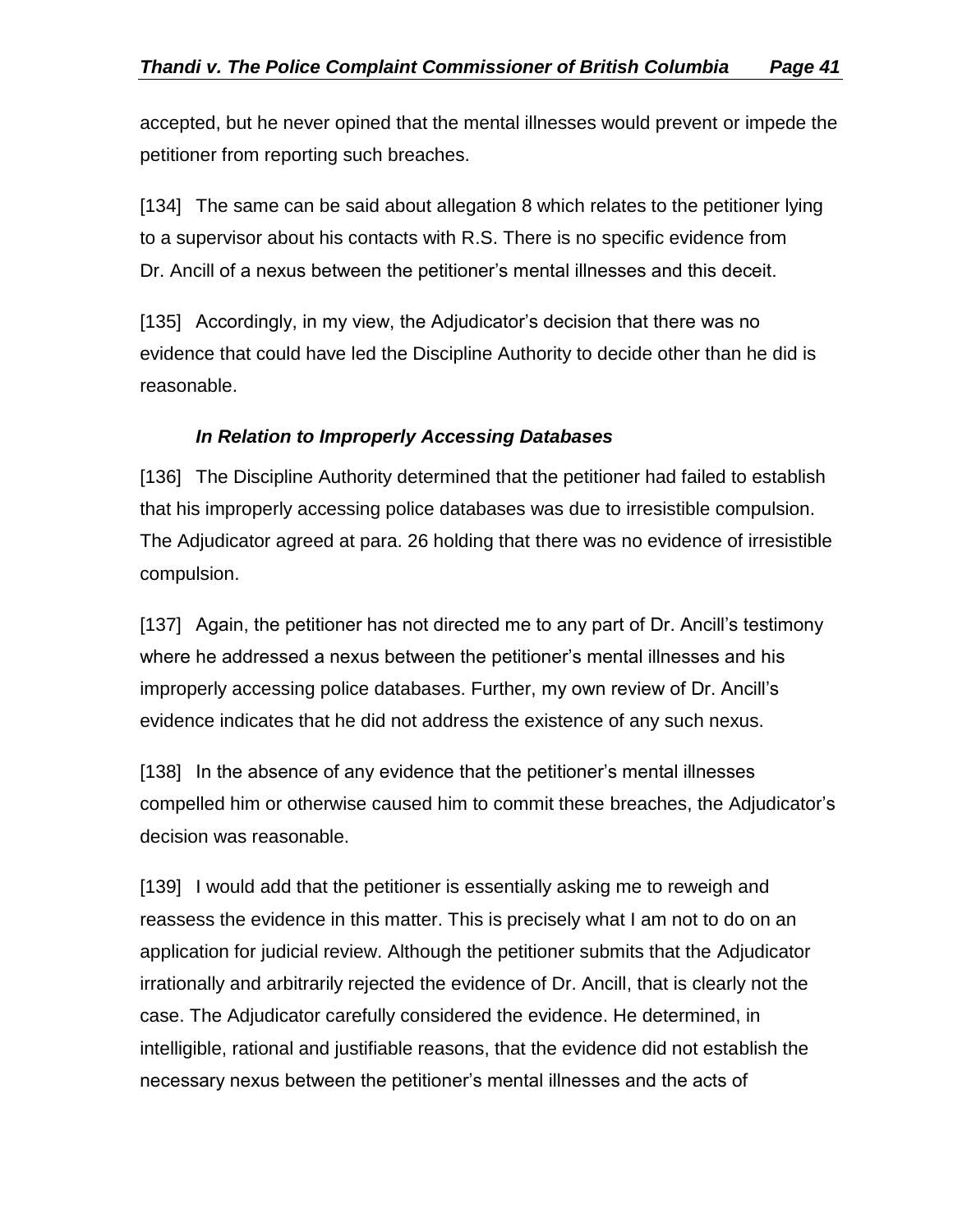misconduct. I am not in the least persuaded that the Adjudicator fundamentally misapprehended the evidence. Nor am I persuaded that there was relevant evidence the Adjudicator failed to consider.

## <span id="page-41-0"></span>**Was the Adjudicator's treatment of the** *Human Rights Code* **in error or unreasonable?**

[140] The Discipline Authority, at para. 73 of the Findings, Form 3, held that the *HRC* was irrelevant to whether the petitioner had committed the various acts of misconduct but, he also said the *HRC* could be taken under consideration in addressing the appropriate disciplinary measures. In the Disciplinary Discipline Record, Form 4, at para. 20, the Discipline Authority determined the petitioner had not been discriminated against in the conduct of the investigation and that the *HRC* had no application except that the petitioner's mental illness was to be considered as a mitigating factor. The Discipline Authority, in fact, addressed the mental illnesses as a mitigating factor but ultimately determined that measures less than termination were unworkable pursuant to s. 126(3) of the *Police Act.*

[141] The Adjudicator likewise found that the *HRC* had no application to discipline proceedings under the *Police Act* and that dismissal was an appropriate measure, given the serious nature of the misconduct.

[142] The petitioner submits that the Adjudicator was in error in his determination that the *HRC* had no application to discipline proceedings under the *Police Act* and has referred me to multiple authorities in support of this submission. I do not intend to refer to these many decisions as, in my view, the decision of the Court of Appeal in *British Columbia (Public Service Agency) v. British Columbia Government and Service Employees Union*, 2008 B.C.C.A. 357, leave refused, [2008] S.C.C.A. No. 460, is decisive on this issue. This case concerned an employee who was terminated for theft even though the theft was influenced by the employee's alcoholism disease. Justice Huddart, at paras. 15-16, held that the *HRC* was not intended to prevent an employer from terminating an employee for misconduct that rose to the level of commission of a crime.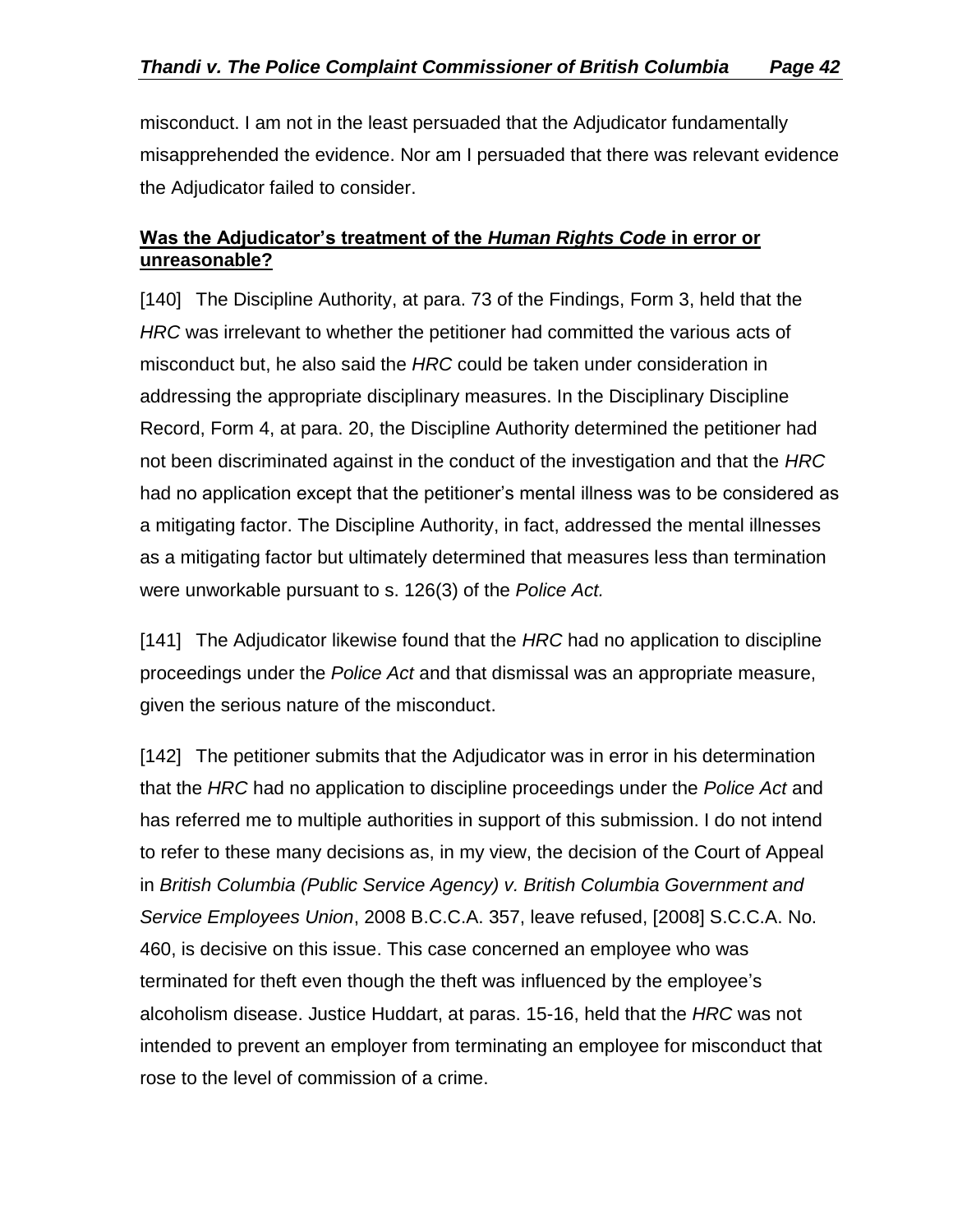[15] I can find no suggestion in the evidence that Mr. Gooding's termination was arbitrary and based on preconceived ideas concerning his alcohol dependency. It was based on misconduct that rose to the level of crime. That his conduct may have been influenced by his alcohol dependency is irrelevant if that admitted dependency played no part in the employer's decision to terminate his employment and he suffered no impact for his misconduct greater than that another employee would have suffered for the same misconduct.

[16] The *Human Rights Code* was not designed to prevent employers from dismissing an employee who has committed a crime related to his or her employment. This is evident in the careful wording of s. 13 which prohibits employers from refusing to employ or continue to employ persons convicted of offences "unrelated" to that employment or intended employment. As stated by the chambers judge in *B.C. Human Rights Commission v. B.C. Human Rights Tribunal* (1999), 1999 CanLII 6347 (BC SC), 178 D.L.R. (4th) 546, 35 C.H.R.R. D/333 at § 31 and adopted by this Court in 2000 BCCA 584, 38 C.H.R.R. D/390, 81 B.C.L.R. (3d) 195 at § 24:

. . . The policy grounding protection of individuals convicted of criminal offences is not protection against the penalty flowing from their conduct. It is protection ". . . from being stigmatized indefinitely by the fact of their convictions". . .

Although charges were never pursued against Mr. Gooding, Mr. Gooding admitted the facts that would have been necessary to obtain a criminal conviction against him.

[143] The petitioner does not allege that he was terminated due to his mental illnesses nor does he allege that the penalty imposed for his misconduct was greater than it would have been for other employees guilty of the same misconduct. Rather, he submits that his misconduct, which rose to the level of a crime, should be excused because of his mental illnesses or that the penalty should be less than for others. This is contrary to the above quoted reasons of Huddart J.

[144] I would add that the Adjudicator's decision that the *HRC* has no application to discipline proceedings under the *Police Act* is also supported by the decision of the Supreme Court of Canada in *Regina Police Assn. Inc. v. Regina (City) Board of Police Commissioners, 2000 SCC 14,* at para. 31, where it was recognized that legislated disciplinary schemes such as are contained in the *Police Act* are a complete code and there is no discretion to select another legal mechanism to resolve discipline issues.